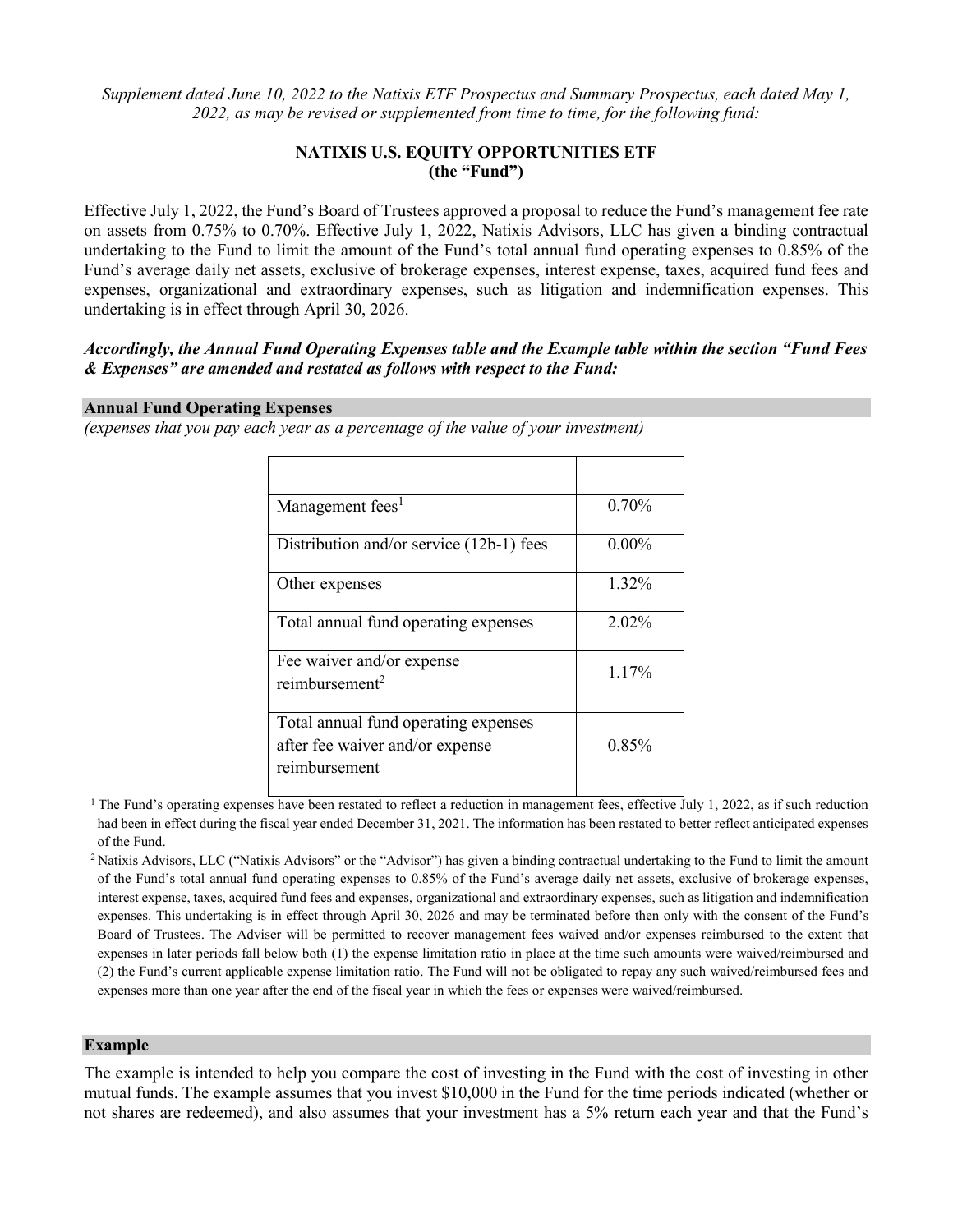operating expenses remain the same, except that the example is based on the Total Annual Fund Operating Expenses After Fee Waiver and/or Expense Reimbursement assuming that such waivers and/or reimbursements will only be in place through the date noted above and on the Total Annual Fund Operating Expenses for the remaining periods. The example does not take into account brokerage commissions and other fees to financial intermediaries that you may pay on your purchases and sales of shares of the Fund. It also does not include the transaction fees on purchases and redemptions of creation units ("Creation Units"), because those fees will not be imposed on retail investors. Although your actual costs may be higher or lower, based on these assumptions your costs would be:

| If shares are redeemed: |      |       |                                                           |         |
|-------------------------|------|-------|-----------------------------------------------------------|---------|
|                         |      |       | $1$ year $\vert 3$ years $\vert 5$ years $\vert 10$ years |         |
|                         | \$87 | \$271 | \$632                                                     | \$1,948 |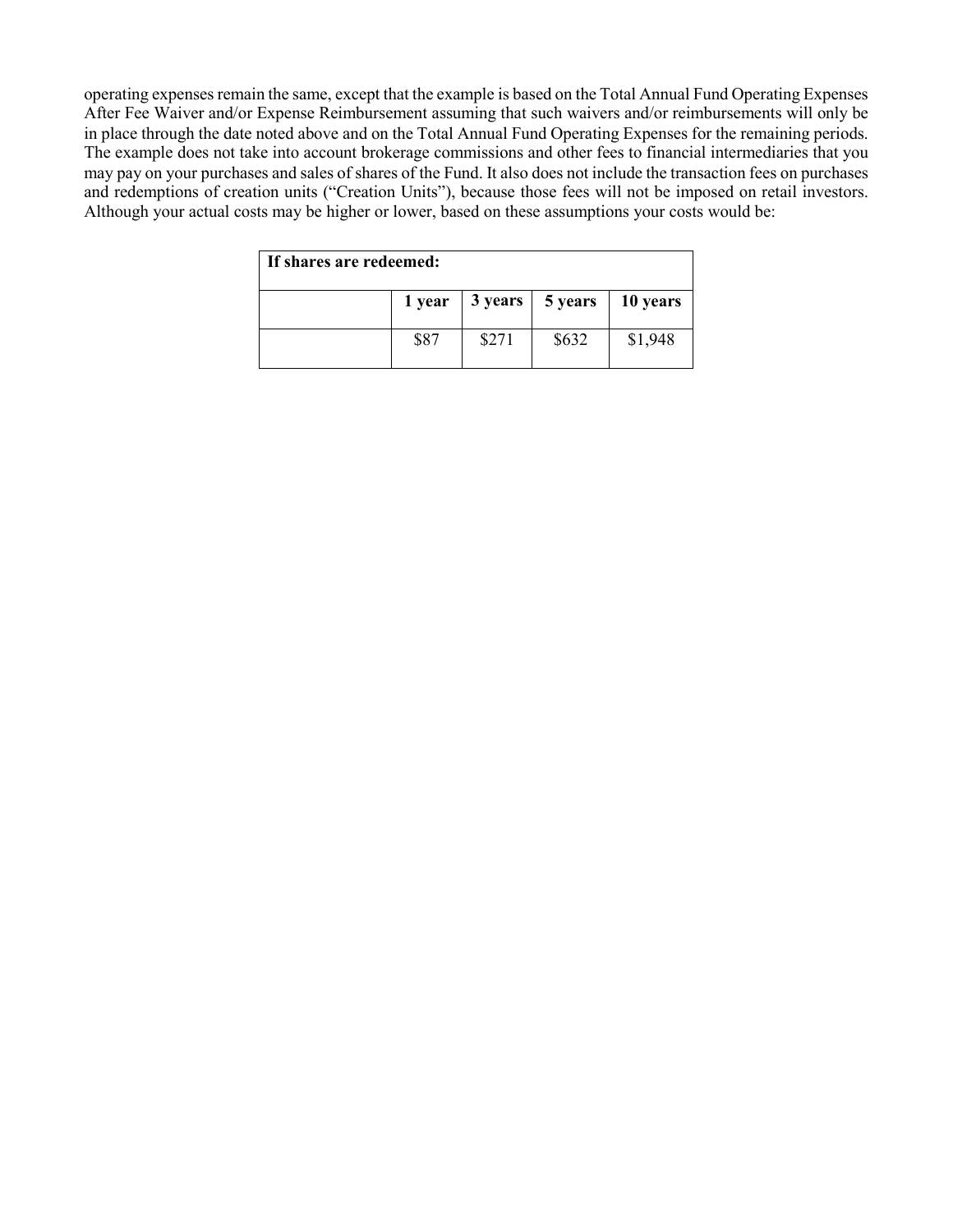# **Prospectus**

May 1, 2022

|                                       | <b>MATIXIS</b><br><b>INVESTMENT MANAGERS</b> |
|---------------------------------------|----------------------------------------------|
| <b>Natixis ETFs</b>                   | <b>NYSE Arca:</b>                            |
| Natixis U.S. Equity Opportunities ETF | EQOP                                         |
| Natixis Vaughan Nelson Mid Cap ETF    | <b>VNMC</b>                                  |
| Natixis Vaughan Nelson Select ETF     | <b>VNSE</b>                                  |

## **THESE ETFs ARE DIFFERENT FROM TRADITIONAL ETFs**

**Traditional ETFs tell the public what assets they hold each day. These ETFs will not. This may create additional risks for your investment. For example:**

**• You may have to pay more money to trade these ETFs' shares. These ETFs will provide less information to traders, who tend to charge more for trades when they have less information.**

**• The price you pay to buy ETF shares on an exchange may not match the value of the ETF's portfolio. The same is true when you sell shares. These price differences may be greater for these ETFs compared to other ETFs because they provides less information to traders.**

**• These additional risks may be even greater in bad or uncertain market conditions.**

**• These ETFs will publish on their websites each day a Proxy Portfolio ("Proxy Portfolio") designed to help trading in shares of the ETFs. While the Proxy Portfolio includes some of these ETFs' holdings, it is not the ETFs' Actual Portfolio ("Actual Portfolio").**

**The differences between these ETFs and other ETFs may also have advantages. By keeping certain information about the ETFs secret, these ETFs may face less risk that other traders can predict or copy its investment strategy. This may improve the ETFs' performance. If other traders are able to copy or predict the ETFs' investment strategy, however, this may hurt the ETFs' performance.**

**For additional information regarding the unique attributes and risks of these ETFs, see the later discussion on the Proxy Portfolio and the "Proxy Portfolio Structure Risk," "Authorized Participant Concentration Risk," "Predatory Trading Practices Risk," "Premium/Discount Risk," and "Trading Issues Risk" below.**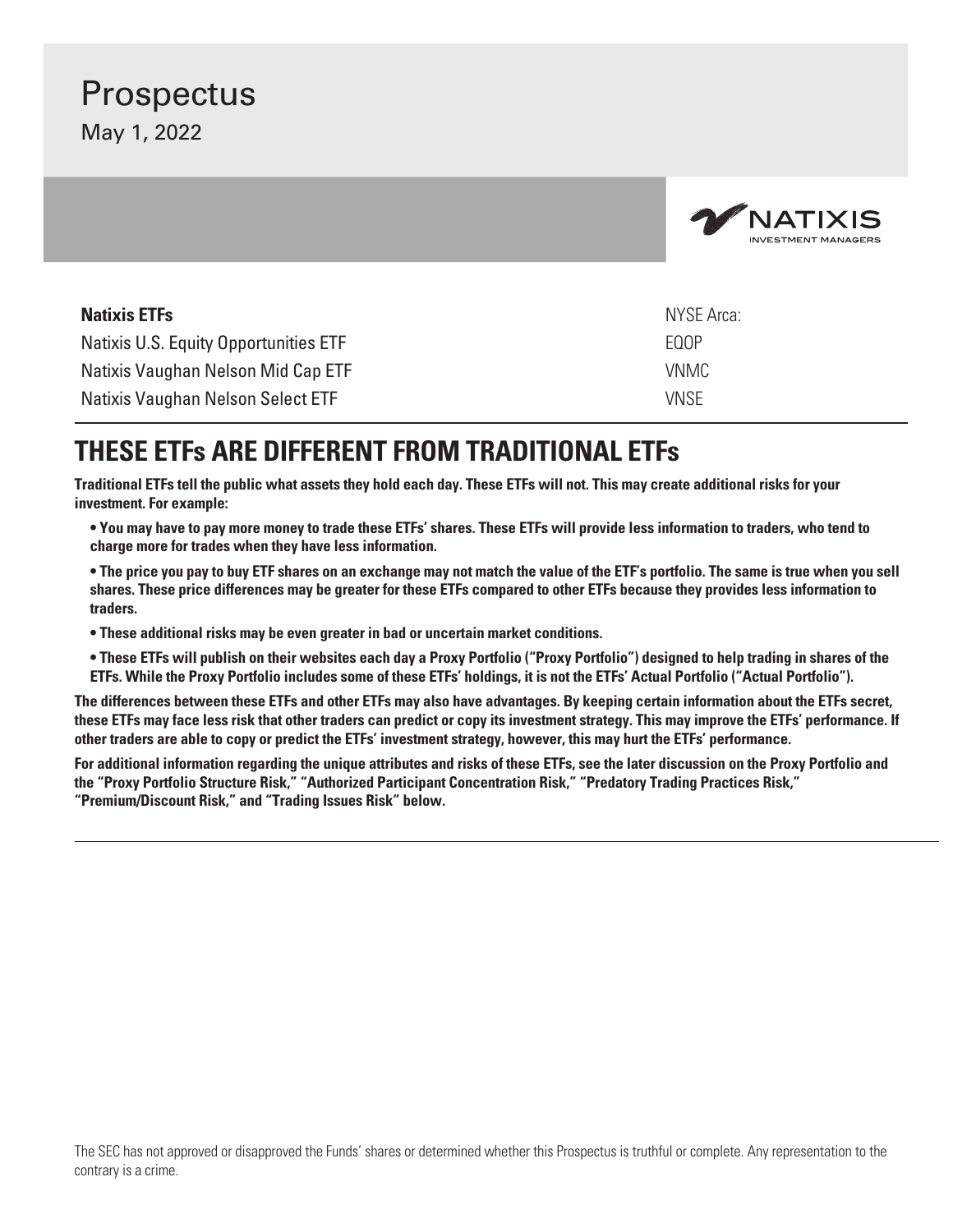# Table of Contents

| <b>Financial Performance</b>                                                  | 37                  |  |
|-------------------------------------------------------------------------------|---------------------|--|
| <b>Prior Performance of Subadvisers' Similarly</b><br><b>Managed Accounts</b> | 35                  |  |
|                                                                               |                     |  |
| Conflicts of Interest                                                         | 34                  |  |
| Proxy Portfolio and Proxy Overlap<br>Continuous Offering                      | 34<br>34            |  |
| Premium/Discount Information                                                  | 34                  |  |
| Other Information                                                             | 34                  |  |
|                                                                               |                     |  |
| Taxation                                                                      | 32                  |  |
| <b>Book Entry</b><br><b>Creations and Redemptions</b>                         | 31<br>31            |  |
| <b>Distributions</b>                                                          | 31                  |  |
| Net Asset Value                                                               | 30                  |  |
| <b>Share Prices</b>                                                           | 30                  |  |
| Intermediaries                                                                |                     |  |
| Payment to Broker-Dealers and Other Financial                                 | 29                  |  |
| Frequent Purchases and Redemptions of Fund Shares                             | 29                  |  |
| Investments by Registered Investment Companies                                | 29                  |  |
| <b>Buying and Selling Shares</b>                                              | 28                  |  |
| <b>Shareholder Information</b>                                                | 28                  |  |
| Additional Information                                                        | 28                  |  |
| <b>Other Service Providers</b>                                                | 28                  |  |
| Meet the Funds' Portfolio Managers                                            | 27                  |  |
| Meet the Funds' Investment Adviser and Subadvisers                            | 26                  |  |
| <b>Management Team</b>                                                        | 26                  |  |
|                                                                               |                     |  |
| Fund<br>More Information About the Funds' Strategies                          | 25                  |  |
| Differences Between Investing in an ETF and a Mutual                          |                     |  |
| <b>Transparent ETF</b>                                                        | 25                  |  |
| Differences Between a Traditional ETF and a Non-                              |                     |  |
|                                                                               | 19<br>24            |  |
| Natixis Vaughan Nelson Select ETF<br>More About Risks                         | 18                  |  |
| Natixis Vaughan Nelson Mid Cap ETF                                            | 18                  |  |
| Natixis U.S. Equity Opportunities ETF                                         | 17                  |  |
| More About Goals and Strategies                                               | 17                  |  |
| <b>Investment Goals, Strategies and Risks</b>                                 | 17                  |  |
| Natixis Vaughan Nelson Select ETF                                             |                     |  |
| Natixis Vaughan Nelson Mid Cap ETF                                            | 12                  |  |
| Natixis U.S. Equity Opportunities ETF                                         | 1<br>$\overline{7}$ |  |
| <b>Fund Summary</b>                                                           | 1                   |  |
|                                                                               |                     |  |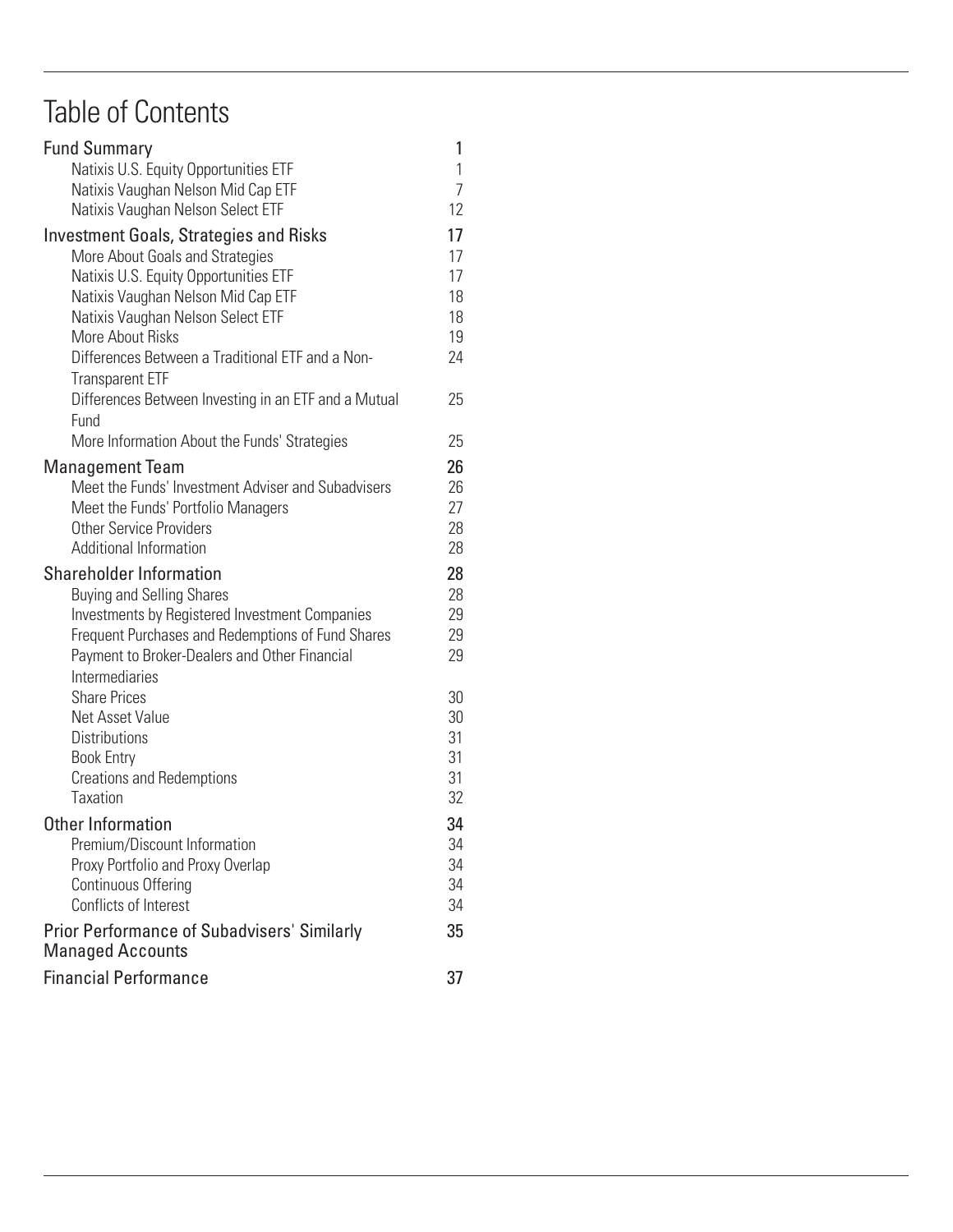# <span id="page-4-1"></span><span id="page-4-0"></span>Natixis U.S. Equity Opportunities ETF

### Investment Goal

The Fund seeks long-term growth of capital.

## Fund Fees & Expenses

The following table describes the fees and expenses that you may pay if you buy, hold, and sell shares of the Fund. You may pay other fees, such as brokerage commissions and other fees to financial intermediaries, which are not reflected in this table. If such expenses were reflected, the expenses set forth below would be higher.

### Annual Fund Operating Expenses

| (expenses that you pay each year as a percentage of the value of your investment)  | <b>ETF</b> |  |
|------------------------------------------------------------------------------------|------------|--|
| Management fees                                                                    | 0.75%      |  |
| Distribution and/or service (12b-1) fees                                           | $0.00\%$   |  |
| Other expenses                                                                     | 1.32%      |  |
| Total annual fund operating expenses                                               | $2.07\%$   |  |
| Fee waiver and/or expense reimbursement <sup>1</sup>                               | 1.17%      |  |
| Total annual fund operating expenses after fee waiver and/or expense reimbursement | $0.90\%$   |  |

1 Natixis Advisors, LLC ("Natixis Advisors" or the "Adviser") has given a binding contractual undertaking to the Fund to limit the amount of the Fund's total annual fund operating expenses to 0.90% of the Fund's average daily net assets, exclusive of brokerage expenses, interest expense, taxes, acquired fund fees and expenses, and organizational and extraordinary expenses, such as litigation and indemnification expenses. This undertaking is in effect through April 30, 2025 and may be terminated before then only with the consent of the Fund's Board of Trustees. The Adviser will be permitted to recover management fees waived and/or expenses reimbursed to the extent that expenses in later periods fall below both (1) the expense limitation ratio in place at the time such amounts were waived/reimbursed and (2) the Fund's current applicable expense limitation ratio. The Fund will not be obligated to repay any such waived/reimbursed fees and expenses more than one year after the end of the fiscal year in which the fees or expenses were waived/reimbursed.

### Example

This example is intended to help you compare the cost of investing in the Fund with the cost of investing in other funds. The example assumes that you invest \$10,000 in the Fund for the time periods indicated (whether or not shares are redeemed), and also assumes that your investment has a 5% return each year and that the Fund's operating expenses remain the same, except that the example is based on the Total Annual Fund Operating Expenses After Fee Waiver and/or Expense Reimbursement assuming that such waiver and/or reimbursement will only be in place through the date noted above and on the Total Annual Fund Operating Expenses for the remaining periods. The example does not take into account brokerage commissions and other fees to financial intermediaries that you may pay on your purchases and sales of shares of the Fund. It also does not include the transaction fees on purchases and redemptions of creation units ("Creation Units"), because those fees will not be imposed on retail investors. Although your actual costs may be higher or lower, based on these assumptions, your costs would be:

| If sha<br>; are redeemed: | year           | 3 vears    | <b>vears</b>           | 10 years |
|---------------------------|----------------|------------|------------------------|----------|
| <b>CTP</b><br><b>LII</b>  | $\Omega$<br>ັບ | 287<br>-11 | 7 <sup>c</sup><br>1 U. | 2,098    |

### Portfolio Turnover

The Fund pays transaction costs, such as commissions, when it buys and sells securities (or "turns over" its portfolio). A higher portfolio turnover rate may indicate higher transaction costs and may result in higher taxes for you if your Fund shares are held in a taxable account. These costs, which are not reflected in annual fund operating expenses or in the example, affect the Fund's performance. During its most recently ended fiscal year, the Fund's portfolio turnover rate was 19% of the average value of its portfolio.

# Investments, Risks and Performance

### Principal Investment Strategies

The Fund ordinarily invests at least 80% of its assets in equity securities, including exchange-traded common stocks and exchange-traded preferred stocks. Under normal market conditions, the Fund will invest at least 80% of its assets in securities of U.S. issuers. The Fund's approach to equity investing combines the styles of two subadvisers in selecting securities for each of the Fund's segments. The segments and their subadvisers are listed below.

• Harris Associates - Large Cap Value segment - Under normal circumstances, the Large Cap Value segment of the Fund managed by Harris Associates L.P. ("Harris Associates") will invest primarily in the exchange-traded common stocks of larger-capitalization companies that Harris Associates believes are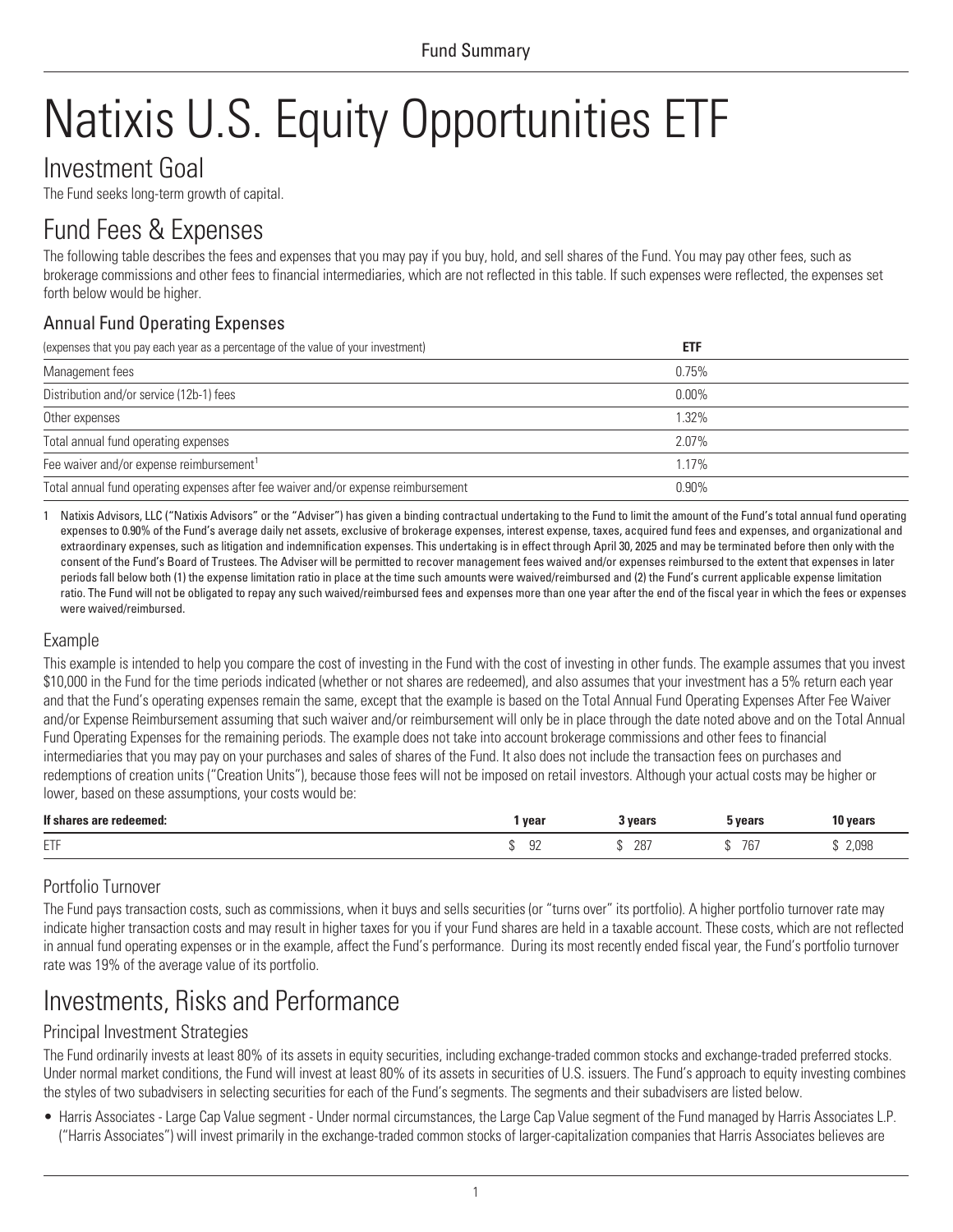trading at a substantial discount to the company's "intrinsic value." By "intrinsic value," Harris Associates means its estimate of the price a knowledgeable buyer would pay to acquire the entire business. Harris Associates believes that investing in securities priced significantly below what Harris Associates believes is a company's intrinsic value presents the best opportunity to achieve the Fund's investment objectives. Harris Associates usually sells a security when the price approaches its estimated value and monitors each holding and adjusts its price targets as warranted to reflect changes in the issuer's fundamentals. In determining whether an issuer is a U.S. or foreign issuer for the Harris Associates – Large Cap Value segment, Harris Associates considers various factors, including its country of domicile, the primary stock exchange on which it trades, the location from which the majority of its revenue comes, and its reporting currency.

• Loomis Sayles - All Cap Growth segment - Under normal circumstances, the All Cap Growth segment of the Fund, managed by Loomis, Sayles & Company, L.P. ("Loomis Sayles"), will invest primarily in exchange-traded equity securities, including exchange-traded common stocks and exchange-traded American Depositary Receipts ("ADRs"). This segment may invest in companies of any size. The segment normally invests across a wide range of sectors and industries. The segment's portfolio manager employs a growth style of equity management that emphasizes companies with sustainable competitive advantages versus others, long-term structural growth drivers that will lead to above-average future cash flow growth, attractive cash flow returns on invested capital, and management teams focused on creating long-term value for shareholders. The segment's portfolio manager aims to invest in companies when they trade at a significant discount to the estimate of intrinsic value (i.e., companies with share prices trading significantly below what the portfolio manager believes the share price should be). The segment will consider selling a portfolio investment when the portfolio manager believes an unfavorable structural change occurs within a given business or the markets in which it operates, a critical underlying investment assumption is flawed, when a more attractive reward-to-risk opportunity becomes available, when the portfolio manager believes the current price fully reflects intrinsic value, or invested capital, and management teams focused on creating long-term value for shareholders. The segment's portfolio manager aims to invest in companies when they trade at a significant discount to the estimate of intrinsi Growth segment of the Fund may be issued by domestic companies incorporated outside of the United States, Loomis Sayles does not consider these securities to be foreign if they are included in the U.S. equity indices published by S&P Global Ratings or Russell Investments or if the security's country of risk defined by Bloomberg is the United States.

Subject to the allocation policy adopted by the Fund's Board of Trustees, Natixis Advisors generally allocates capital invested in the Fund equally (i.e., 50%) between its two segments. Under the allocation policy, Natixis Advisors may also allocate capital away from or towards each segment from time to time and may reallocate capital between the segments. Each subadviser manages its segment of the Fund's assets in accordance with its distinct investment style and strategy.

*Non-Transparent ETF with Proxy Portfolio Structure.* The Fund is a type of exchange traded fund ("ETF"). Unlike traditional ETFs, however, which generally publish their portfolio holdings on a daily basis, the Fund discloses a portfolio transparency substitute—the "Proxy Portfolio"—and certain related information about the relative performance of the Proxy Portfolio and the Fund's actual portfolio ("Actual Portfolio") holdings (the "Proxy Portfolio Disclosures"), which are intended to help keep the market price of the Fund's shares trading at or close to the underlying net asset value ("NAV") per share of the Fund. While the Proxy Portfolio includes some of the Fund's holdings, it is not the Fund's Actual Portfolio, and the Fund will not disclose the daily holdings of the Actual Portfolio. Although the Fund seeks to benefit from keeping its portfolio information secret, market participants may attempt to use the Proxy Portfolio to identify the Fund's trading strategy, which if successful, could result in such market participants engaging in certain predatory trading practices that may have the potential to harm the Fund and its shareholders. The Fund's exemptive relief limits the types of securities in which the Fund can invest, which may constrain the Fund's ability to implement its investment strategies. The Fund is actively-managed and does not intend to track an index.

#### Principal Investment Risks

The principal risks of investing in the Fund are summarized below. The Fund does not represent a complete investment program. You may lose money by investing in the Fund.

Fund shares are not bank deposits and are not guaranteed, endorsed or insured by the Federal Deposit Insurance Corporation or any other government agency, and are subject to investment risks, including possible loss of the principal invested.

The significance of any specific risk to an investment in the Fund will vary over time, depending on the composition of the Fund's portfolio, market conditions, and other factors. You should read all of the risk information presented below carefully, because any one or more of these risks may result in losses to the Fund.

**Proxy Portfolio Structure Risk:** Unlike traditional ETFs that provide daily disclosure of their portfolio holdings, the Fund does not disclose the daily holdings of the Actual Portfolio. Instead, the Fund discloses a Proxy Portfolio that is designed to reflect the economic exposure and risk characteristics of the Fund's Actual Portfolio on any given trading day. Although the Proxy Portfolio and Proxy Portfolio Disclosures are intended to provide Authorized Participants and other market participants with enough information to allow them to engage in effective arbitrage transactions that will keep the market price of the Fund's shares trading at or close to the underlying NAV per share of the Fund, while at the same time enabling them to establish cost-effective hedging strategies to reduce risk, there is a risk that market prices will vary significantly from the underlying NAV of the Fund. See "Premium/Discount Risk." Similarly, shares of the Fund may trade at a wider bid/ask spread than shares of traditional ETFs, and may therefore be more costly for investors to trade. See "Trading Issues Risk." Also, the Fund will incur expenses to license the Proxy Portfolio mechanism, which may impact shareholder returns. Additionally, the proxy mechanism itself may result in additional trading costs, which also may negatively impact shareholder returns. In addition, although the Proxy Portfolio is designed to protect the Fund from predatory practices such as front-running and free-riding, market participants may nevertheless be able to use the Proxy Portfolio and Proxy Portfolio Disclosures to engage in trading practices that disadvantage the Fund. See "Predatory Trading Practices Risk." The Fund will monitor on an ongoing basis the premium/discount between the market price and the NAV of the Fund's shares, but there can be no assurance that the Proxy Portfolio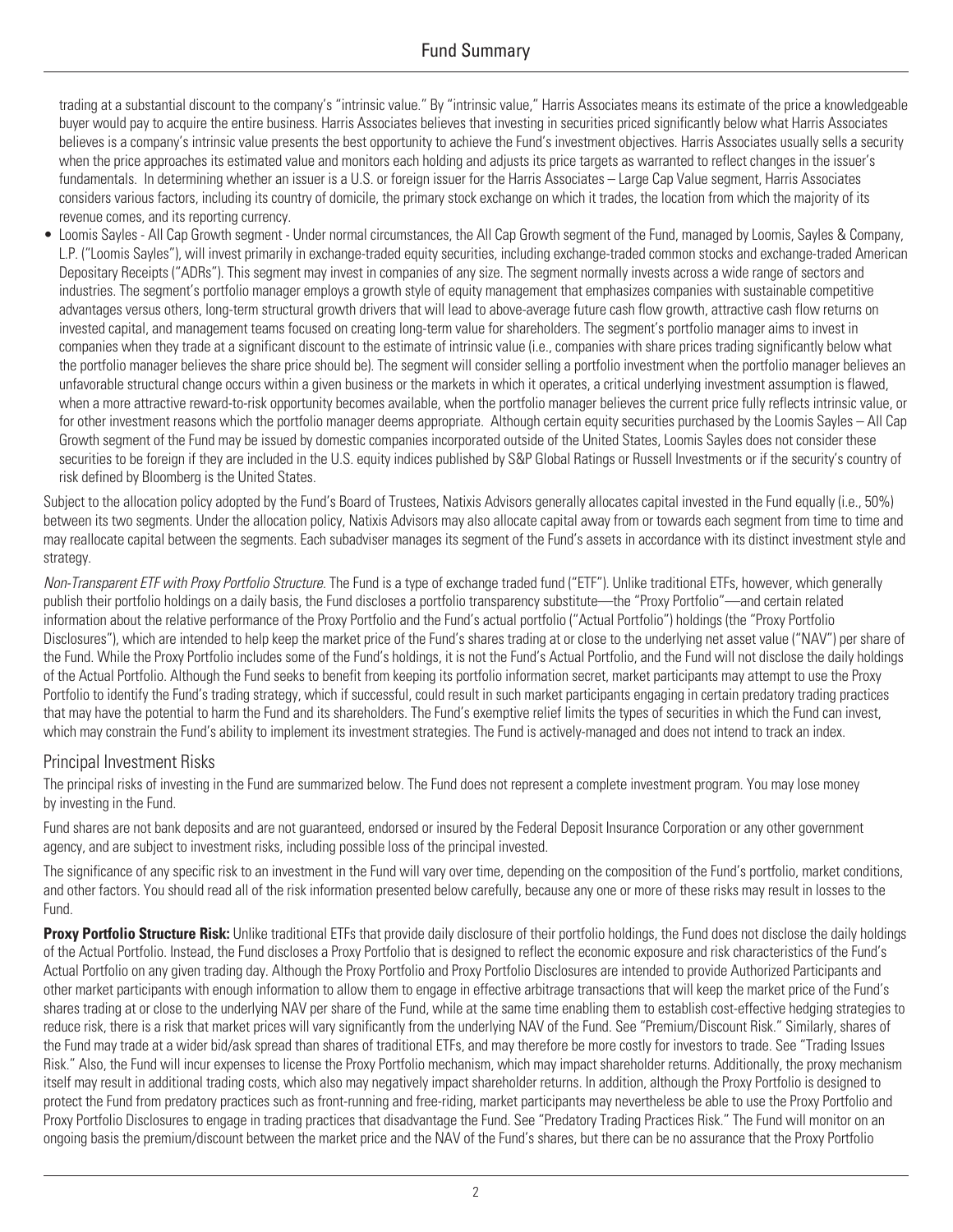### Fund Summary

methodology will operate as intended. The Proxy Portfolio methodology is relatively novel and may not be an effective arbitrage mechanism under all market conditions. The effectiveness of the Proxy Portfolio methodology as an arbitrage mechanism is contingent upon, among other things, the effectiveness of the Fund's Factor Model analysis in creating a Proxy Portfolio that performs in a manner substantially identical to the performance of the Fund's Actual Portfolio and the willingness of Authorized Participants and other market participants to trade based on the Proxy Portfolio. In the event that the Proxy Portfolio methodology does not result in effective arbitrage opportunities in the Fund shares, the Fund may exhibit wider premiums/discounts, bid/ask spreads and tracking error. At certain thresholds for such premiums/discounts, bid/ask spreads and tracking error, the Fund's Board of Trustees will consider possible remedial measures, which may include liquidation or conversion to a fully-transparent, active ETF or a mutual fund.

- **Premium/Discount Risk:** Shares of the Fund are listed for trading on the NYSE Arca, Inc. (the "NYSE Arca") and are bought and sold in the secondary market at market prices that may differ from their most recent NAV. The market value of the Fund's shares will fluctuate, in some cases materially, in response to changes in the Fund's NAV, the intraday value of the Fund's holdings, and the relative supply and demand for the Fund's shares on the exchange. Although the Proxy Portfolio is intended to provide investors with enough information to allow for an effective arbitrage mechanism that will keep the market price of the Fund at or close to the Fund's NAV, there is a risk (which may increase during periods of market disruption or volatility) that market prices for Fund shares will vary significantly from the Fund's NAV. This risk may be greater for the Fund than for traditional ETFs that disclose their full portfolio holdings on a daily basis because the publication of the Proxy Portfolio does not provide the same level of transparency as the publication of the full portfolio by a fully transparent active ETF. This could cause the Fund's shares to have wider bid/ask spreads and larger premiums/discounts than fully transparent ETFs using the same investment strategies. Disruptions to creations and redemptions, the existence of extreme market volatility or potential lack of an active trading market for shares may result in shares trading at a significant premium or discount to NAV and/or in a reduced liquidity of your investment. During such periods, you may be unable to sell your shares or may incur significant losses if you sell your shares. There are various methods by which investors can purchase and sell shares and various types of orders that may be placed. Investors should consult their financial intermediary before purchasing or selling shares of the Fund. If a shareholder purchases shares at a time when the market price is at a premium to the NAV or sells shares at a time when the market price is at a discount to the NAV, the shareholder may sustain losses.
- **Authorized Participant Concentration Risk:** Only an authorized participant ("Authorized Participant") may engage in creation or redemption transactions directly with the Fund. The Fund has a limited number of institutions that act as Authorized Participants, none of which are or will be obligated to engage in creation or redemption transactions. To the extent that these institutions exit the business or are unable to proceed with creation and/or redemption orders with respect to the Fund and no other Authorized Participant is able to step forward to create or redeem Creation Units, Fund shares may trade at a discount to NAV and possibly face trading halts and/or delisting. The Fund's novel structure may affect the number of entities willing to act as Authorized Participants, and this risk may be exacerbated during times of market stress.
- **Predatory Trading Practices Risk:** Although the Fund seeks to benefit from keeping its portfolio holdings information secret, market participants may attempt to use the Proxy Portfolio and related Proxy Portfolio Disclosures to identify the Fund's holdings and trading strategy. If successful, this could result in such market participants engaging in predatory trading practices that could harm the Fund and its shareholders. The Proxy Portfolio and related Proxy Portfolio Disclosures have been designed to minimize the risk that market participants could "reverse engineer" the Fund's portfolio and investment strategy, but they may not be successful in this regard.
- **Trading Issues Risk:** Trading in Fund shares on the NYSE Arca may be halted in certain circumstances. If 10% or more of the Fund's Actual Portfolio does not have readily available market quotations, the Fund will promptly request that the NYSE Arca halt trading in the Fund's shares. Such trading halts may have a greater impact on the Fund compared to other ETFs due to its lack of transparency. If the trading of a security held in the Fund's Actual Portfolio is halted or otherwise does not have readily available market quotations and the Adviser believes that the lack of any such readily available market quotations may affect the reliability of the Proxy Portfolio as an arbitrage vehicle or otherwise determines it is in the best interest of the Fund, the Adviser promptly will disclose on the Fund's website the identity and weighting of such security for so long as such security's trading is halted or otherwise does not have readily available market quotations and remains in the Actual Portfolio.There can be no assurance that the requirements of the NYSE Arca necessary to maintain the listing of the Fund will continue to be met. Because the Fund trades on the basis of a published Proxy Portfolio, it may trade at a wider bid/ask spread and may experience a wider premium/discount than traditional ETFs that publish their portfolios on a daily basis, and therefore, may cost investors more to trade especially during periods of market disruption or volatility.
- **Tracking Error Risk:** Although the Proxy Portfolio is designed to reflect the economic exposure and risk characteristics of the Fund's Actual Portfolio on any given trading day, there is a risk that the performance of the Proxy Portfolio will diverge from the performance of the Actual Portfolio, potentially materially.

**Allocation Risk:** The Fund's investment performance depends, in part, on how its assets are allocated. The allocation, as set forth above, may not be optimal in every market condition. You could lose money on your investment in the Fund as a result of this allocation.

**Equity Securities Risk:** The value of the Fund's investments in equity securities could be subject to unpredictable declines in the value of individual securities and periods of below-average performance in individual securities or in the equity market as a whole. Growth stocks are generally more sensitive to market movements than other types of stocks primarily because their stock prices are based heavily on future expectations. If the Subadviser's assessment of the prospects for a company's growth is wrong, or if the Subadviser's judgment of how other investors will value the company's growth is wrong, then the price of the company's stock may fall or not approach the value that the Subadviser has placed on it. Value stocks can perform differently from the market as a whole and from other types of stocks. Value stocks also present the risk that their lower valuations fairly reflect their business prospects and that investors will not agree that the stocks represent favorable investment opportunities, and they may fall out of favor with investors and underperform growth stocks during any given period. In the event an issuer is liquidated or declares bankruptcy, the claims of owners of the issuer's bonds generally take precedence over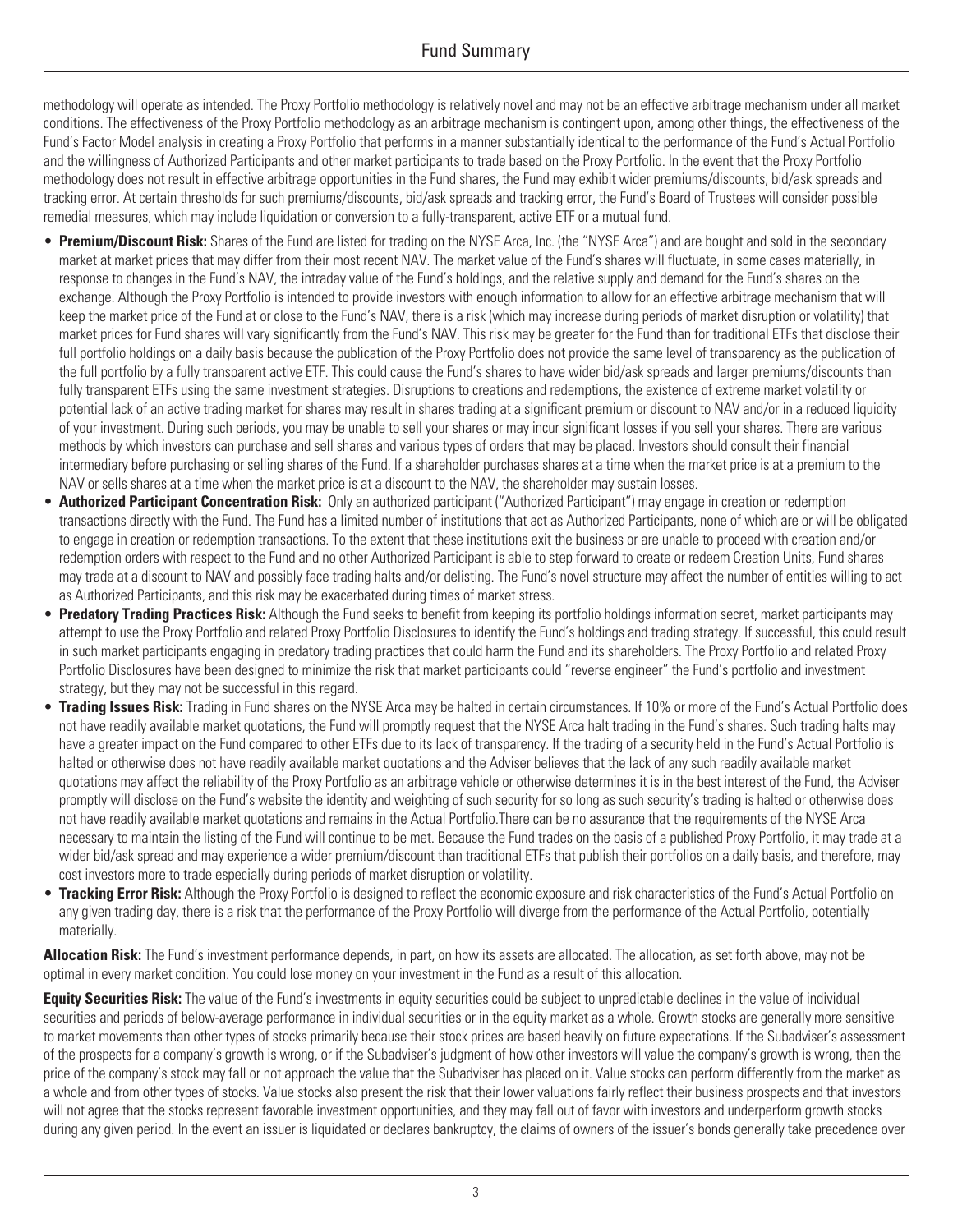the claims of those who own preferred stock or common stock. Securities of real estate-related companies and exchange-traded REITs in which the Fund may invest may be considered equity securities, thus subjecting the Fund to the risks of investing in equity securities generally.

**Foreign Securities Risk:** Investments in foreign securities may be subject to greater political, economic, environmental, credit/counterparty and information risks. The Fund's investments in foreign securities also are subject to foreign currency fluctuations and other foreign currency-related risks. Foreign securities may be subject to higher volatility than U.S. securities, varying degrees of regulation and limited liquidity.

Liquidity Risk: Liquidity risk is the risk that the Fund may be unable to find a buyer for its investments when it seeks to sell them or to receive the price it expects. Decreases in the number of financial institutions willing to make markets in the Fund's investments or in their capacity or willingness to transact may increase the Fund's exposure to this risk. Events that may lead to increased redemptions, such as market disruptions or increases in interest rates, may also negatively impact the liquidity of the Fund's investments when it needs to dispose of them. If the Fund is forced to sell its investments at an unfavorable time and/or under adverse conditions in order to meet redemption requests, such sales could negatively affect the Fund. During times of market turmoil, there may be no buyers or sellers for securities in certain asset classes. In other circumstances, liquid investments may become illiquid. Liquidity issues may also make it difficult to value the Fund's investments. The Fund may invest in liquid investments that become illiquid due to financial distress, or geopolitical events such as sanctions, trading halts or wars.

**Management Risk:** A strategy used by the Fund's portfolio managers may fail to produce the intended result.

**Market/Issuer Risk:** The market value of the Fund's investments will move up and down, sometimes rapidly and unpredictably, based upon overall market and economic conditions, as well as a number of reasons that directly relate to the issuers of the Fund's investments, such as management performance, financial condition and demand for the issuers' goods and services.

**Cybersecurity and Technology Risk:** The Fund, its service providers, market makers, listing exchange, Authorized Participants and other market participants increasingly depend on complex information technology and communications systems, which are subject to a number of different threats and risks that could adversely affect the Fund and its shareholders. Cybersecurity and other operational and technology issues may result in financial losses to the Fund and its shareholders.

**REITs Risk:** Investments in the real estate industry, including REITs, are particularly sensitive to economic downturns and are sensitive to factors such as changes in real estate values, property taxes and tax laws, interest rates, cash flow of underlying real estate assets, occupancy rates, government regulations affecting zoning, land use and rents and the management skill and creditworthiness of the issuer. Companies in the real estate industry also may be subject to liabilities under environmental and hazardous waste laws. In addition, the value of a REIT is affected by changes in the value of the properties owned by the REIT or mortgage loans held by the REIT. REITs are also subject to default and prepayment risk. Many REITs are highly leveraged, increasing their risk. The Fund will indirectly bear its proportionate share of expenses, including management fees, paid by each REIT in which it invests in addition to the expenses of the Fund.

**Secondary Market Trading Risk:** Investors buying or selling shares of the Fund in the secondary market will pay brokerage commissions or other charges imposed by broker-dealers as determined by that broker. Brokerage commissions are often a fixed amount and may be a significant proportional cost for investors seeking to buy or sell relatively small amounts of shares.

**Small- and Mid-Capitalization Companies Risk:** Compared to large-capitalization companies, small- and mid-capitalization companies are more likely to have limited product lines, markets or financial resources. Stocks of these companies often trade less frequently and in limited volume and their prices may fluctuate more than stocks of large-capitalization companies. As a result, it may be relatively more difficult for the Fund to buy and sell securities of smalland mid-capitalization companies.

**New and Smaller Sized Fund Risk:** The Fund is relatively new and has a limited operating history for investors to evaluate and may not be successful in implementing its investment strategies. The Fund may fail to attract sufficient assets to achieve or maintain economies of scale, which could result in the Fund being liquidated at any time without shareholder approval and at a time that may not be favorable for all shareholders. Smaller ETFs will have a lower public float and lower trading volumes, leading to wider bid/ask spreads.

**Operational Risk:** The Fund is exposed to operational risk arising from a number of factors, including but not limited to human error, processing and communication errors, errors of the Fund's service providers, market makers, listing exchange, Authorized Participants or the issuers of securities in which the Fund invests or with which they do business, failed or inadequate processes and technology or systems failures.

### Risk/Return Bar Chart and Table

The bar chart and table shown below provide some indication of the risks of investing in the Fund by showing changes in the Fund's performance from year to year and by showing how the Fund's average annual returns for the one-year and life-of-fund periods compare to those of a broad measure of market performance. The Fund's past performance (before and after taxes) does not necessarily indicate how the Fund will perform in the future. Updated performance information is available online at [im.natixis.com](http://im.natixis.com) and/or by calling the Fund toll-free at 800-458-7452.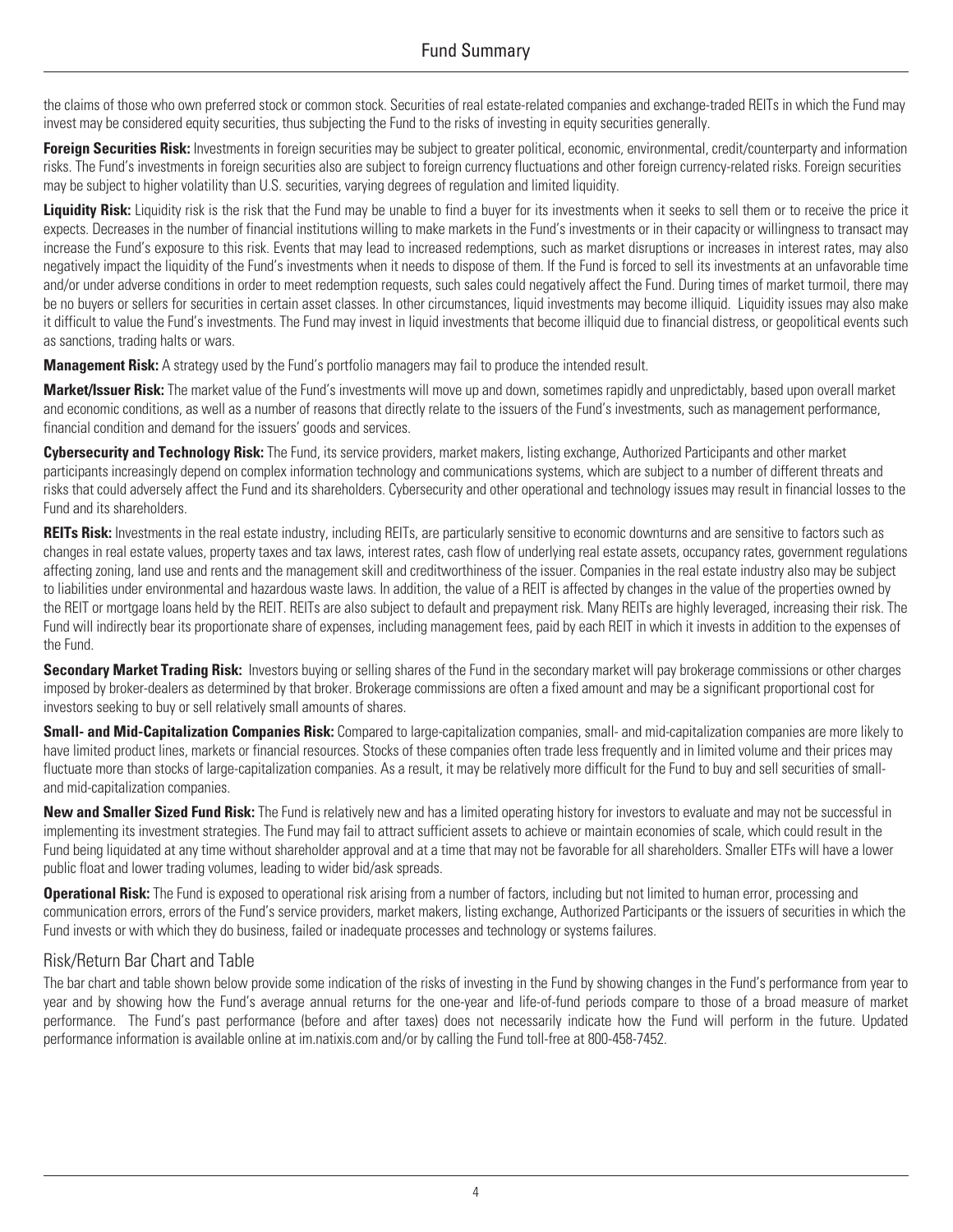

#### **Average Annual Total Returns**

| (for the periods ended December 31, 2021)                   | Past 1 Year | <b>Life of Fund</b><br>(9/17/20) |
|-------------------------------------------------------------|-------------|----------------------------------|
| Return Before Taxes                                         | 24.45%      | 31.83%                           |
| <b>Return After Taxes on Distributions</b>                  | 22 41%      | 30.15%                           |
| Return After Taxes on Distributions and Sale of Fund Shares | 14.75%      | 23.90%                           |
| S&P 500® Index                                              | 28.71%      | 32.09%                           |

After-tax returns are calculated using the historical highest individual federal marginal income tax rates and do not reflect the impact of state and local taxes. Actual after-tax returns depend on an investor's tax situation and may differ from those shown. After-tax returns shown are not relevant to investors who hold their shares through tax-advantaged arrangements, such as 401(k) plans, qualified plans, education savings accounts, such as 529 plans, or individual retirement accounts. Index performance reflects no deduction for fees, expenses or taxes.

### **Management**

Investment Adviser Natixis Advisors, LLC ("Natixis Advisors")

Subadvisers

Harris Associates L.P. ("Harris Associates")

Loomis, Sayles & Company, L.P. ("Loomis Sayles")

#### Portfolio Managers

#### **Harris Associates**

William C. Nygren, CFA<sup>®</sup>, Vice President, Chief Investment Officer, U.S. Equity and portfolio manager of Harris Associates, has served as co-manager of the Harris Associates Large Cap Value segment of the Fund since 2020.

M. Colin Hudson, CFA<sup>®</sup>, Vice President, portfolio manager and analyst of Harris Associates, has served as co-manager of the Harris Associates Large Cap Value segment of the Fund since 2020.

Michael J. Mangan, CFA®, CPA, portfolio manager of Harris Associates, served as co-manager of the Harris Associates Large Cap Value segment of the Fund since 2020.

Michael A. Nicolas, CFA<sup>®</sup>, portfolio manager and analyst of Harris Associates, has served as co-manager of the Harris Associates Large Cap Value segment of the Fund since 2020.

#### **Loomis Sayles**

Aziz V. Hamzaogullari, CFA®, Chief Investment Officer of the Growth Equities Strategies Team, Executive Vice President and Director at Loomis Sayles, has served as a manager of the Loomis Sayles All Cap Growth segment of the Fund since 2020.

## Purchase and Sale of Fund Shares

The Fund will issue and redeem shares at NAV only in large blocks of shares, typically 10,000 shares, called "Creation Units." Only a few financial institutions that are Authorized Participants are authorized to purchase and redeem Creation Units directly with the Fund. Creation Units are typically issued and redeemed in exchange for cash and/or the deposit or delivery of a basket of securities specified each day by the Fund as the securities in exchange for which the Fund will issue or redeem shares. *Except when aggregated in Creation Units, shares are not redeemable securities of the Fund*.

5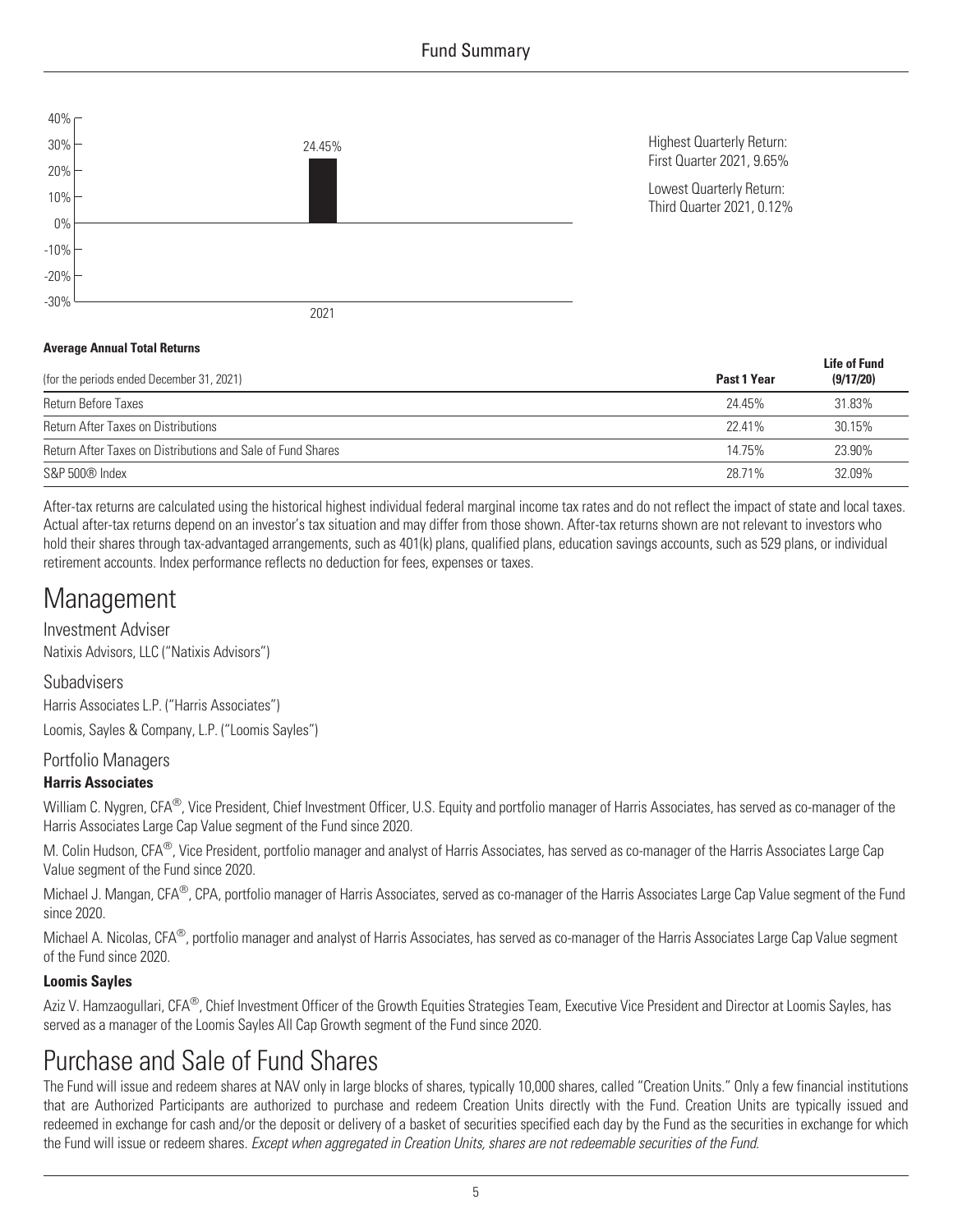Individual shares of the Fund may only be purchased and sold in secondary market transactions through broker-dealers. Shares of the Fund are listed for trading on the NYSE Arca, and because shares trade at market prices rather than NAV, shares of the Fund may trade at a price greater than NAV (a premium) or less than NAV (a discount).

You may incur costs attributable to the difference between the highest price a buyer is willing to pay to purchase shares of the Fund (bid) and the lowest price a seller is willing to accept for shares of the Fund (ask) when buying or selling shares in the secondary market ("the bid/ask spread"). For more information, including recent information (when available) regarding the Fund's NAV, market price, premiums and discounts, and bid/ask spreads, please visit the Fund's website at [im.natixis.com](http://im.natixis.com).

# Tax Information

Fund distributions are generally taxable to you as ordinary income or capital gains, except for distributions to retirement plans and other investors that qualify for tax-advantaged treatment under U.S. federal income tax law generally. Investments in such tax-advantaged plans will generally be taxed only upon withdrawal of monies from the tax-advantaged arrangement.

# Payments to Broker-Dealers and Other Financial Intermediaries

If you purchase shares of the Fund through a broker-dealer or other financial intermediary (such as a bank), the Fund and its related companies may pay the intermediary for the sale of the Fund shares and related services. These payments may create a conflict of interest by influencing the broker-dealer or other intermediary and your salesperson to recommend the Fund over another investment. Ask your salesperson or visit your financial intermediary's website for more information.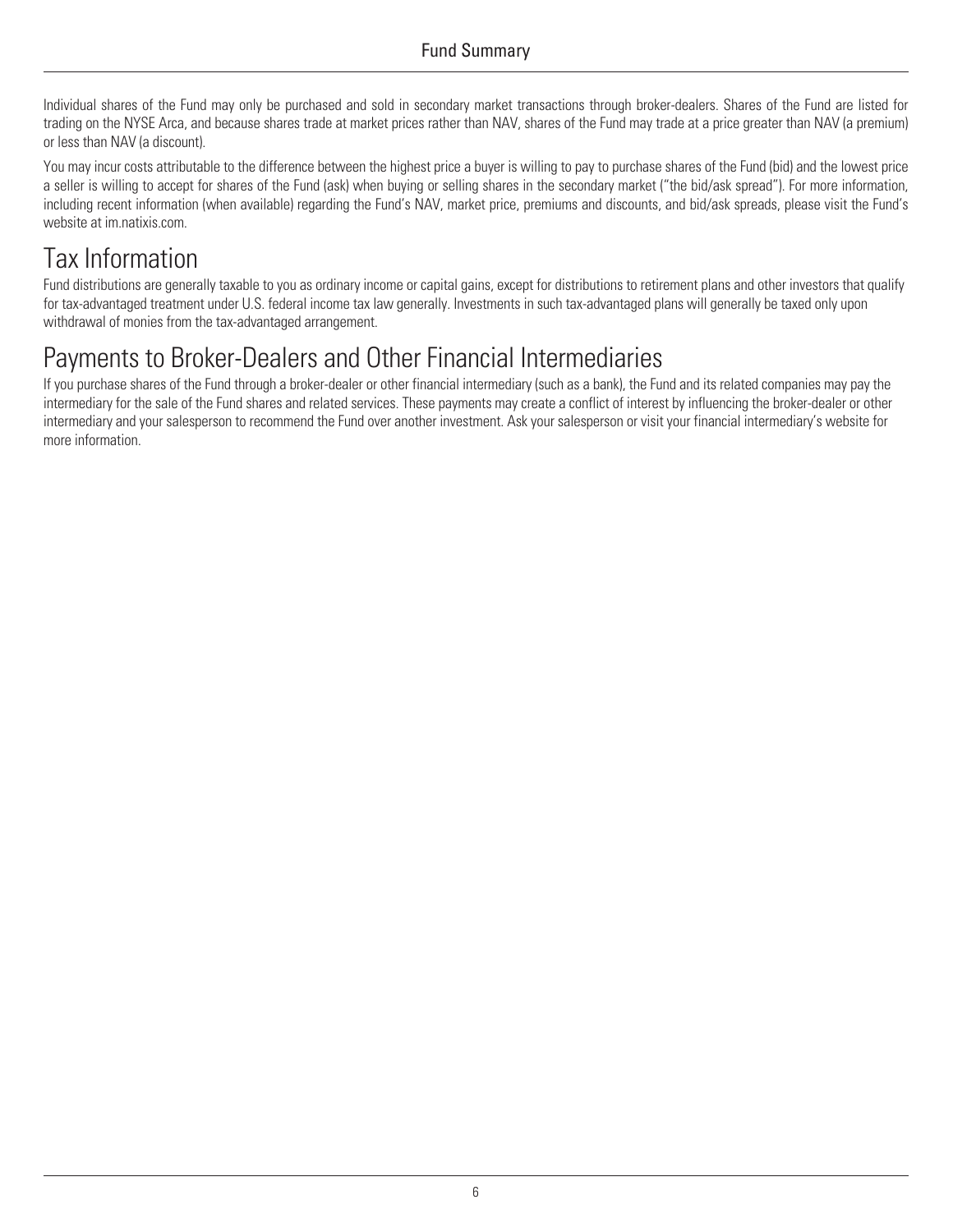# <span id="page-10-0"></span>Natixis Vaughan Nelson Mid Cap ETF

### Investment Goal

The Fund seeks long-term capital appreciation.

## Fund Fees & Expenses

The following table describes the fees and expenses that you may pay if you buy, hold, and sell shares of the Fund. You may pay other fees, such as brokerage commissions and other fees to financial intermediaries, which are not reflected in this table. If such expenses were reflected, the expenses set forth below would be higher.

### Annual Fund Operating Expenses

| (expenses that you pay each year as a percentage of the value of your investment)  | <b>ETF</b> |  |
|------------------------------------------------------------------------------------|------------|--|
| Management fees <sup>1</sup>                                                       | 0.75%      |  |
| Distribution and/or service (12b-1) fees                                           | $0.00\%$   |  |
| Other expenses                                                                     | 1.62%      |  |
| Total annual fund operating expenses                                               | 2.37%      |  |
| Fee waiver and/or expense reimbursement <sup>2</sup>                               | 1.52%      |  |
| Total annual fund operating expenses after fee waiver and/or expense reimbursement | 0.85%      |  |

1 The Fund's operating expenses have been restated to reflect a reduction in management fees, effective as of July 1, 2021, as if such reduction had been in effect during the fiscal year ended December 31, 2021. The information has been restated to better reflect anticipated expenses of the Fund.

2 Natixis Advisors, LLC ("Natixis Advisors" or the "Adviser") has given a binding contractual undertaking to the Fund to limit the amount of the Fund's total annual fund operating expenses to 0.85% of the Fund's average daily net assets, exclusive of brokerage expenses, interest expense, taxes, acquired fund fees and expenses, and organizational and extraordinary expenses, such as litigation and indemnification expenses. This undertaking is in effect through April 30, 2025 and may be terminated before then only with the consent of the Fund's Board of Trustees. The Adviser will be permitted to recover management fees waived and/or expenses reimbursed to the extent that expenses in later periods fall below both (1) the expense limitation ratio in place at the time such amounts were waived/reimbursed and (2) the Fund's current applicable expense limitation ratio. The Fund will not be obligated to repay any such waived/reimbursed fees and expenses more than one year after the end of the fiscal year in which the fees or expenses were waived/reimbursed.

### Example

This example is intended to help you compare the cost of investing in the Fund with the cost of investing in other funds. The example assumes that you invest \$10,000 in the Fund for the time periods indicated (whether or not shares are redeemed), and also assumes that your investment has a 5% return each year and that the Fund's operating expenses remain the same, except that the example is based on the Total Annual Fund Operating Expenses After Fee Waiver and/or Expense Reimbursement assuming that such waiver and/or reimbursement will only be in place through the date noted above and on the Total Annual Fund Operating Expenses for the remaining periods. The example does not take into account brokerage commissions and other fees to financial intermediaries that you may pay on your purchases and sales of shares of the Fund. It also does not include the transaction fees on purchases and redemptions of creation units ("Creation Units"), because those fees will not be imposed on retail investors. Although your actual costs may be higher or lower, based on these assumptions, your costs would be:

| If sha<br>redeemed:     | vear                 | <b>Vears</b><br>v cai ə | vears | 10 years |
|-------------------------|----------------------|-------------------------|-------|----------|
| <b>FTF</b><br><b>LI</b> | n <sup>-</sup><br>U1 | $\sim$<br>$\sim$        | 820   | 2,326    |

### Portfolio Turnover

The Fund pays transaction costs, such as commissions, when it buys and sells securities (or "turns over" its portfolio). A higher portfolio turnover rate may indicate higher transaction costs and may result in higher taxes for you if your Fund shares are held in a taxable account. These costs, which are not reflected in annual fund operating expenses or in the example, affect the Fund's performance. During its most recently ended fiscal year, the Fund's portfolio turnover rate was 72% of the average value of its portfolio.

## Investments, Risks and Performance

### Principal Investment Strategies

Under normal market conditions, the Fund will invest at least 80% of its assets in companies that, at the time of purchase, have market capitalizations within the capitalization range of the Russell Midcap® Value Index. The Russell Midcap® Value Index is an unmanaged index that measures the performance of companies with lower price to book ratios and lower forecasted growth values within the broader Russell Midcap Index®. While the market capitalization range for the Russell Midcap® Value Index fluctuates, at December 31, 2021, it was \$435 million to \$73.6 billion. However, the Fund may invest up to 20% of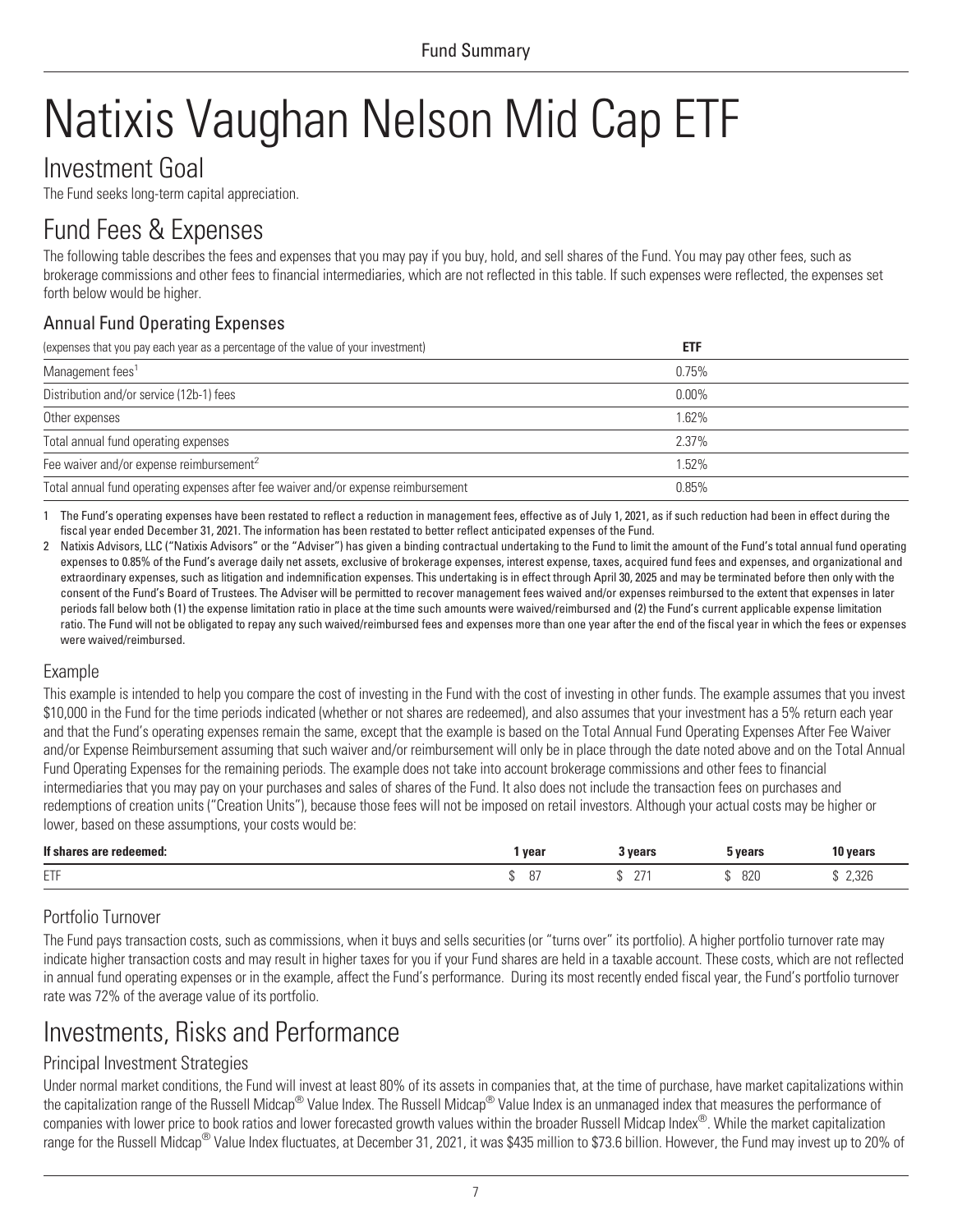its assets in companies with smaller or larger capitalizations. Equity securities may take the form of exchange-traded stock (e.g., common and preferred exchange-traded stocks) in corporations and exchange-traded real estate investment trusts ("REITs").

Vaughan Nelson Investment Management, L.P. ("Vaughan Nelson") invests in medium-capitalization companies with a focus on those companies meeting Vaughan Nelson's return expectations. Vaughan Nelson uses a bottom-up value oriented investment process in constructing the Fund's portfolio. Vaughan Nelson seeks companies with the following characteristics, although not all of the companies selected will have these attributes:

- Companies earning a positive return on capital with stable-to-improving returns.
- Companies valued at a discount to their asset value.
- Companies with an attractive and sustainable dividend level.

In selecting investments for the Fund, Vaughan Nelson generally employs the following strategies:

- Vaughan Nelson employs a value-driven investment philosophy that selects stocks selling at a relatively low value based on business fundamentals, economic margin analysis and discounted cash flow models. Vaughan Nelson selects companies that it believes are out of favor or misunderstood.
- Vaughan Nelson uses fundamental analysis to construct a portfolio that, in the opinion of Vaughan Nelson, is made up of quality companies with the potential to provide significant increases in share price over a three year period.
- Vaughan Nelson will generally sell a security when it reaches Vaughan Nelson's price target or when the issuer shows a change in financial condition, competitive pressures, poor management decisions or internal or external forces reducing future expected returns from those expected at the time of investment.

*Non-Transparent ETF with Proxy Portfolio Structure.* The Fund is a type of exchange traded fund ("ETF"). Unlike traditional ETFs, however, which generally publish their portfolio holdings on a daily basis, the Fund discloses a portfolio transparency substitute—the "Proxy Portfolio"—and certain related information about the relative performance of the Proxy Portfolio and the Fund's actual portfolio ("Actual Portfolio") holdings (the "Proxy Portfolio Disclosures"), which are intended to help keep the market price of the Fund's shares trading at or close to the underlying net asset value ("NAV") per share of the Fund. While the Proxy Portfolio includes some of the Fund's holdings, it is not the Fund's Actual Portfolio, and the Fund will not disclose the daily holdings of the Actual Portfolio. Although the Fund seeks to benefit from keeping its portfolio information secret, market participants may attempt to use the Proxy Portfolio to identify the Fund's trading strategy, which if successful, could result in such market participants engaging in certain predatory trading practices that may have the potential to harm the Fund and its shareholders. The Fund's exemptive relief limits the types of securities in which the Fund can invest, which may constrain the Fund's ability to implement its investment strategies. The Fund is actively-managed and does not intend to track an index.

#### Principal Investment Risks

The principal risks of investing in the Fund are summarized below. The Fund does not represent a complete investment program. You may lose money by investing in the Fund.

Fund shares are not bank deposits and are not guaranteed, endorsed or insured by the Federal Deposit Insurance Corporation or any other government agency, and are subject to investment risks, including possible loss of the principal invested.

The significance of any specific risk to an investment in the Fund will vary over time, depending on the composition of the Fund's portfolio, market conditions, and other factors. You should read all of the risk information presented below carefully, because any one or more of these risks may result in losses to the Fund.

**Proxy Portfolio Structure Risk:** Unlike traditional ETFs that provide daily disclosure of their portfolio holdings, the Fund does not disclose the daily holdings of the Actual Portfolio. Instead, the Fund discloses a Proxy Portfolio that is designed to reflect the economic exposure and risk characteristics of the Fund's Actual Portfolio on any given trading day. Although the Proxy Portfolio and Proxy Portfolio Disclosures are intended to provide Authorized Participants and other market participants with enough information to allow them to engage in effective arbitrage transactions that will keep the market price of the Fund's shares trading at or close to the underlying NAV per share of the Fund, while at the same time enabling them to establish cost-effective hedging strategies to reduce risk, there is a risk that market prices will vary significantly from the underlying NAV of the Fund. See "Premium/Discount Risk." Similarly, shares of the Fund may trade at a wider bid/ask spread than shares of traditional ETFs, and may therefore be more costly for investors to trade. See "Trading Issues Risk." Also, the Fund will incur expenses to license the Proxy Portfolio mechanism, which may impact shareholder returns. Additionally, the proxy mechanism itself may result in additional trading costs, which also may negatively impact shareholder returns. In addition, although the Proxy Portfolio is designed to protect the Fund from predatory practices such as front-running and free-riding, market participants may nevertheless be able to use the Proxy Portfolio and Proxy Portfolio Disclosures to engage in trading practices that disadvantage the Fund. See "Predatory Trading Practices Risk." The Fund will monitor on an ongoing basis the premium/discount between the market price and the NAV of the Fund's shares, but there can be no assurance that the Proxy Portfolio methodology will operate as intended. The Proxy Portfolio methodology is relatively novel and may not be an effective arbitrage mechanism under all market conditions. The effectiveness of the Proxy Portfolio methodology as an arbitrage mechanism is contingent upon, among other things, the effectiveness of the Fund's Factor Model analysis in creating a Proxy Portfolio that performs in a manner substantially identical to the performance of the Fund's Actual Portfolio and the willingness of Authorized Participants and other market participants to trade based on the Proxy Portfolio. In the event that the Proxy Portfolio methodology does not result in effective arbitrage opportunities in the Fund shares, the Fund may exhibit wider premiums/discounts, bid/ask spreads and tracking error. At certain thresholds for such premiums/discounts, bid/ask spreads and tracking error, the Fund's Board of Trustees will consider possible remedial measures, which may include liquidation or conversion to a fully-transparent, active ETF or a mutual fund.

• **Premium/Discount Risk:** Shares of the Fund are listed for trading on the NYSE Arca, Inc. (the "NYSE Arca") and are bought and sold in the secondary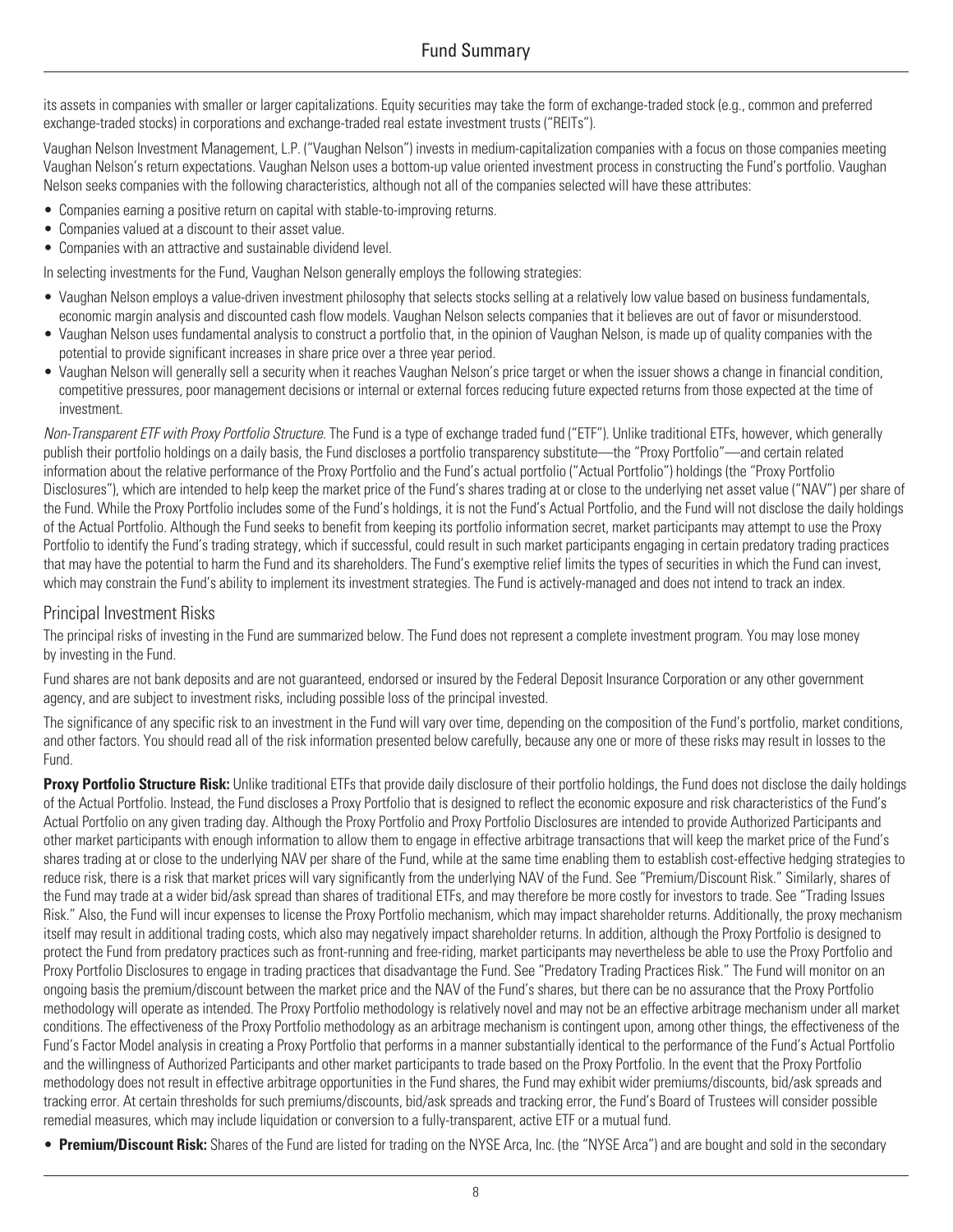market at market prices that may differ from their most recent NAV. The market value of the Fund's shares will fluctuate, in some cases materially, in response to changes in the Fund's NAV, the intraday value of the Fund's holdings, and the relative supply and demand for the Fund's shares on the exchange. Although the Proxy Portfolio is intended to provide investors with enough information to allow for an effective arbitrage mechanism that will keep the market price of the Fund at or close to the Fund's NAV, there is a risk (which may increase during periods of market disruption or volatility) that market prices for Fund shares will vary significantly from the Fund's NAV. This risk may be greater for the Fund than for traditional ETFs that disclose their full portfolio holdings on a daily basis because the publication of the Proxy Portfolio does not provide the same level of transparency as the publication of the full portfolio by a fully transparent active ETF. This could cause the Fund's shares to have wider bid/ask spreads and larger premiums/discounts than fully transparent ETFs using the same investment strategies. Disruptions to creations and redemptions, the existence of extreme market volatility or potential lack of an active trading market for shares may result in shares trading at a significant premium or discount to NAV and/or in a reduced liquidity of your investment. During such periods, you may be unable to sell your shares or may incur significant losses if you sell your shares. There are various methods by which investors can purchase and sell shares and various types of orders that may be placed. Investors should consult their financial intermediary before purchasing or selling shares of the Fund. If a shareholder purchases shares at a time when the market price is at a premium to the NAV or sells shares at a time when the market price is at a discount to the NAV, the shareholder may sustain losses.

- **Authorized Participant Concentration Risk:** Only an authorized participant ("Authorized Participant") may engage in creation or redemption transactions directly with the Fund. The Fund has a limited number of institutions that act as Authorized Participants, none of which are or will be obligated to engage in creation or redemption transactions. To the extent that these institutions exit the business or are unable to proceed with creation and/or redemption orders with respect to the Fund and no other Authorized Participant is able to step forward to create or redeem Creation Units, Fund shares may trade at a discount to NAV and possibly face trading halts and/or delisting. The Fund's novel structure may affect the number of entities willing to act as Authorized Participants, and this risk may be exacerbated during times of market stress.
- **Predatory Trading Practices Risk:** Although the Fund seeks to benefit from keeping its portfolio holdings information secret, market participants may attempt to use the Proxy Portfolio and related Proxy Portfolio Disclosures to identify the Fund's holdings and trading strategy. If successful, this could result in such market participants engaging in predatory trading practices that could harm the Fund and its shareholders. The Proxy Portfolio and related Proxy Portfolio Disclosures have been designed to minimize the risk that market participants could "reverse engineer" the Fund's portfolio and investment strategy, but they may not be successful in this regard.
- **Trading Issues Risk:** Trading in Fund shares on the NYSE Arca may be halted in certain circumstances. If 10% or more of the Fund's Actual Portfolio does not have readily available market quotations, the Fund will promptly request that the NYSE Arca halt trading in the Fund's shares. Such trading halts may have a greater impact on the Fund compared to other ETFs due to its lack of transparency. If the trading of a security held in the Fund's Actual Portfolio is halted or otherwise does not have readily available market quotations and the Adviser believes that the lack of any such readily available market quotations may affect the reliability of the Proxy Portfolio as an arbitrage vehicle or otherwise determines it is in the best interest of the Fund, the Adviser promptly will disclose on the Fund's website the identity and weighting of such security for so long as such security's trading is halted or otherwise does not have readily available market quotations and remains in the Actual Portfolio.There can be no assurance that the requirements of the NYSE Arca necessary to maintain the listing of the Fund will continue to be met. Because the Fund trades on the basis of a published Proxy Portfolio, it may trade at a wider bid/ask spread and may experience a wider premium/discount than traditional ETFs that publish their portfolios on a daily basis, and therefore, may cost investors more to trade especially during periods of market disruption or volatility.
- **Tracking Error Risk:** Although the Proxy Portfolio is designed to reflect the economic exposure and risk characteristics of the Fund's Actual Portfolio on any given trading day, there is a risk that the performance of the Proxy Portfolio will diverge from the performance of the Actual Portfolio, potentially materially.

**Equity Securities Risk:** The value of the Fund's investments in equity securities could be subject to unpredictable declines in the value of individual securities and periods of below-average performance in individual securities or in the equity market as a whole. Value stocks can perform differently from the market as a whole and from other types of stocks. Value stocks also present the risk that their lower valuations fairly reflect their business prospects and that investors will not agree that the stocks represent favorable investment opportunities, and they may fall out of favor with investors and underperform growth stocks during any given period. In the event an issuer is liquidated or declares bankruptcy, the claims of owners of the issuer's bonds generally take precedence over the claims of those who own preferred stock or common stock. Securities of real estate-related companies and exchange-traded REITs in which the Fund may invest may be considered equity securities, thus subjecting the Fund to the risks of investing in equity securities generally.

**Market/Issuer Risk:** The market value of the Fund's investments will move up and down, sometimes rapidly and unpredictably, based upon overall market and economic conditions, as well as a number of reasons that directly relate to the issuers of the Fund's investments, such as management performance, financial condition and demand for the issuers' goods and services.

**Management Risk:** A strategy used by the Fund's portfolio managers may fail to produce the intended result.

**Small- and Mid-Capitalization Companies Risk:** Compared to large-capitalization companies, small- and mid-capitalization companies are more likely to have limited product lines, markets or financial resources. Stocks of these companies often trade less frequently and in limited volume and their prices may fluctuate more than stocks of large-capitalization companies. As a result, it may be relatively more difficult for the Fund to buy and sell securities of smalland mid-capitalization companies.

Liquidity Risk: Liquidity risk is the risk that the Fund may be unable to find a buyer for its investments when it seeks to sell them or to receive the price it expects. Decreases in the number of financial institutions willing to make markets in the Fund's investments or in their capacity or willingness to transact may increase the Fund's exposure to this risk. Events that may lead to increased redemptions, such as market disruptions or increases in interest rates, may also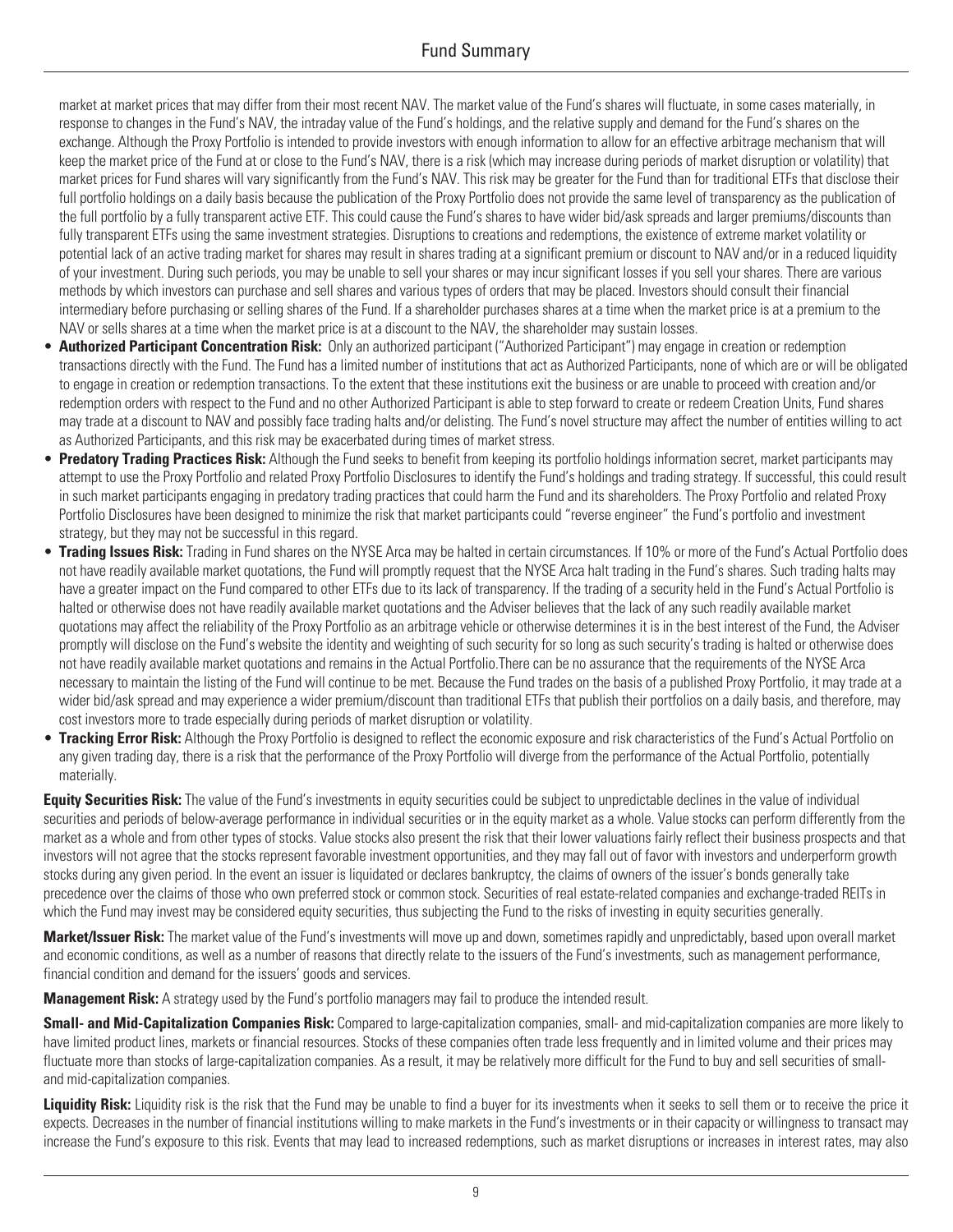negatively impact the liquidity of the Fund's investments when it needs to dispose of them. If the Fund is forced to sell its investments at an unfavorable time and/or under adverse conditions in order to meet redemption requests, such sales could negatively affect the Fund. During times of market turmoil, there may be no buyers or sellers for securities in certain asset classes. In other circumstances, liquid investments may become illiquid. Liquidity issues may also make it difficult to value the Fund's investments. The Fund may invest in liquid investments that become illiquid due to financial distress, or geopolitical events such as sanctions, trading halts or wars.

**Cybersecurity and Technology Risk:** The Fund, its service providers, market makers, listing exchange, Authorized Participants and other market participants increasingly depend on complex information technology and communications systems, which are subject to a number of different threats and risks that could adversely affect the Fund and its shareholders. Cybersecurity and other operational and technology issues may result in financial losses to the Fund and its shareholders.

**Foreign Securities Risk:** Investments in foreign securities may be subject to greater political, economic, environmental, credit/counterparty and information risks. The Fund's investments in foreign securities also are subject to foreign currency fluctuations and other foreign currency-related risks. Foreign securities may be subject to higher volatility than U.S. securities, varying degrees of regulation and limited liquidity.

**Investments in Other Investment Companies Risk:** The Fund will indirectly bear the management, service and other fees of any other investment companies, including exchange-traded funds, in which it invests in addition to its own expenses.

**New and Smaller Sized Fund Risk:** The Fund is relatively new and has a limited operating history for investors to evaluate and may not be successful in implementing its investment strategies. The Fund may fail to attract sufficient assets to achieve or maintain economies of scale, which could result in the Fund being liquidated at any time without shareholder approval and at a time that may not be favorable for all shareholders. Smaller ETFs will have a lower public float and lower trading volumes, leading to wider bid/ask spreads.

**Operational Risk:** The Fund is exposed to operational risk arising from a number of factors, including but not limited to human error, processing and communication errors, errors of the Fund's service providers, market makers, listing exchange, Authorized Participants or the issuers of securities in which the Fund invests or with which they do business, failed or inadequate processes and technology or systems failures.

**REITs Risk:** Investments in the real estate industry, including REITs, are particularly sensitive to economic downturns and are sensitive to factors such as changes in real estate values, property taxes and tax laws, interest rates, cash flow of underlying real estate assets, occupancy rates, government regulations affecting zoning, land use and rents and the management skill and creditworthiness of the issuer. Companies in the real estate industry also may be subject to liabilities under environmental and hazardous waste laws. In addition, the value of a REIT is affected by changes in the value of the properties owned by the REIT or mortgage loans held by the REIT. REITs are also subject to default and prepayment risk. Many REITs are highly leveraged, increasing their risk. The Fund will indirectly bear its proportionate share of expenses, including management fees, paid by each REIT in which it invests in addition to the expenses of the Fund.

**Secondary Market Trading Risk:** Investors buying or selling shares of the Fund in the secondary market will pay brokerage commissions or other charges imposed by broker-dealers as determined by that broker. Brokerage commissions are often a fixed amount and may be a significant proportional cost for investors seeking to buy or sell relatively small amounts of shares.

#### Risk/Return Bar Chart and Table

The bar chart and table shown below provide some indication of the risks of investing in the Fund by showing changes in the Fund's performance from year to year and by showing how the Fund's average annual returns for the one-year and life-of-fund periods compare to those of a broad measure of market performance. The Fund's past performance (before and after taxes) does not necessarily indicate how the Fund will perform in the future. Updated performance information is available online at [im.natixis.com](http://im.natixis.com) and/or by calling the Fund toll-free at 800-458-7452.



| (for the periods ended December 31, 2021) | Past 1 Year | <b>Life of Fund</b><br>(9/17/20) |  |
|-------------------------------------------|-------------|----------------------------------|--|
| Return Before Taxes                       | 21.47%      | 32 Q7%<br>، ن ک                  |  |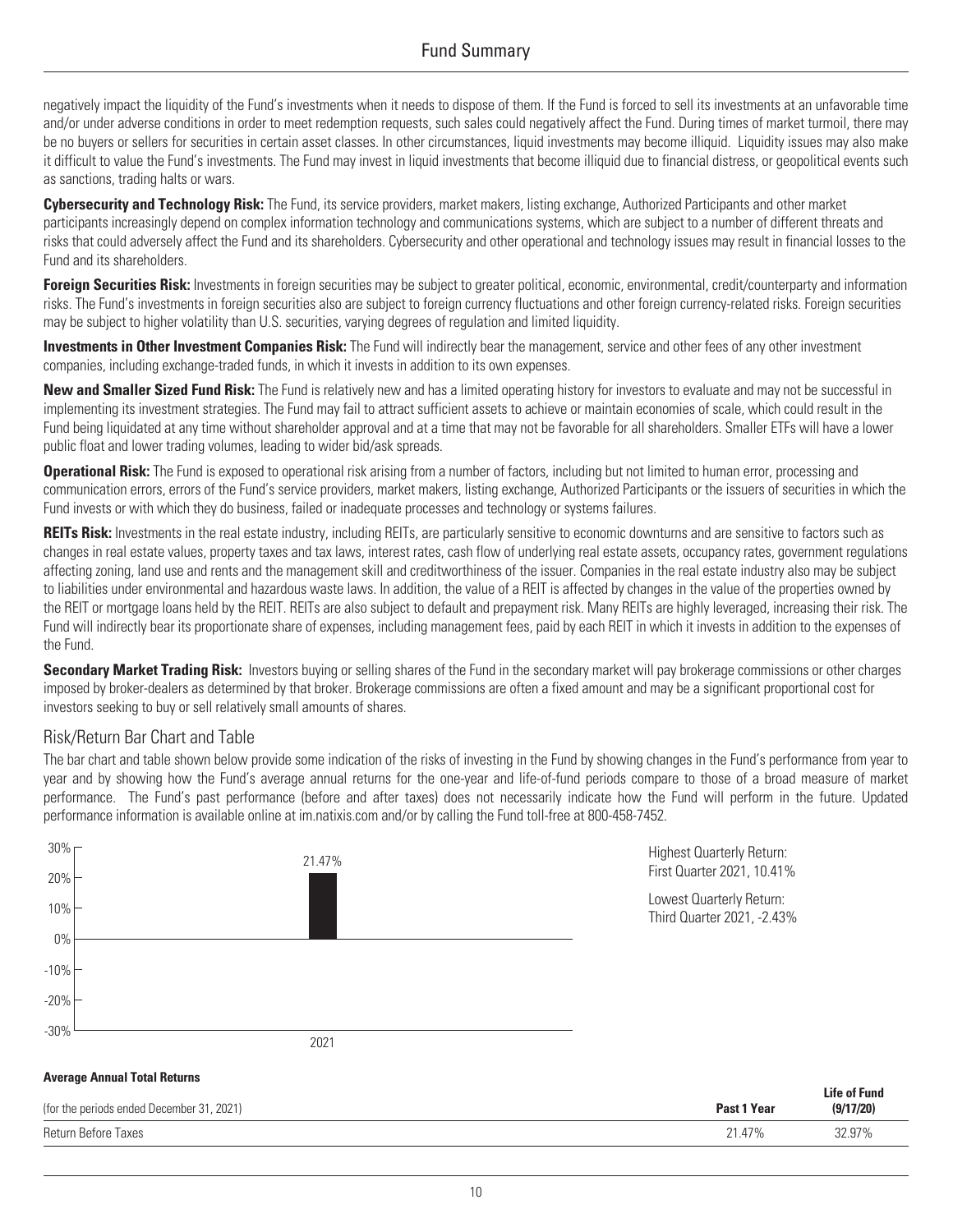#### **Average Annual Total Returns**

| (for the periods ended December 31, 2021)                   | Past 1 Year | <b>Life of Fund</b><br>(9/17/20) |
|-------------------------------------------------------------|-------------|----------------------------------|
| <b>Return After Taxes on Distributions</b>                  | 17.22%      | 29.30%                           |
| Return After Taxes on Distributions and Sale of Fund Shares | 13.03%      | 23.98%                           |
| Russell Midcap® Value Index                                 | 28.34%      | 36.56%                           |

After-tax returns are calculated using the historical highest individual federal marginal income tax rates and do not reflect the impact of state and local taxes. Actual after-tax returns depend on an investor's tax situation and may differ from those shown. After-tax returns shown are not relevant to investors who hold their shares through tax-advantaged arrangements, such as 401(k) plans, qualified plans, education savings accounts, such as 529 plans, or individual retirement accounts. Index performance reflects no deduction for fees, expenses or taxes.

### **Management**

Investment Adviser Natixis Advisors, LLC ("Natixis Advisors")

### Subadviser

Vaughan Nelson Investment Management, L.P. ("Vaughan Nelson")

### Portfolio Managers

Dennis G. Alff, CFA<sup>®</sup>, Lead Senior Portfolio Manager of Vaughan Nelson, has served as co-manager of the Fund since 2020.

Chad D. Fargason, Senior Portfolio Manager of Vaughan Nelson, has served as co-manager of the Fund since 2020.

Chris D. Wallis, CFA®, Chief Executive Officer and Lead Senior Portfolio Manager of Vaughan Nelson, has served as co-manager of the Fund since 2020.

## Purchase and Sale of Fund Shares

The Fund will issue and redeem shares at NAV only in large blocks of shares, typically 10,000 shares, called "Creation Units." Only a few financial institutions that are Authorized Participants are authorized to purchase and redeem Creation Units directly with the Fund. Creation Units are typically issued and redeemed in exchange for cash and/or the deposit or delivery of a basket of securities specified each day by the Fund as the securities in exchange for which the Fund will issue or redeem shares. *Except when aggregated in Creation Units, shares are not redeemable securities of the Fund*.

Individual shares of the Fund may only be purchased and sold in secondary market transactions through broker-dealers. Shares of the Fund are listed for trading on the NYSE Arca, and because shares trade at market prices rather than NAV, shares of the Fund may trade at a price greater than NAV (a premium) or less than NAV (a discount).

You may incur costs attributable to the difference between the highest price a buyer is willing to pay to purchase shares of the Fund (bid) and the lowest price a seller is willing to accept for shares of the Fund (ask) when buying or selling shares in the secondary market ("the bid/ask spread"). For more information, including recent information (when available) regarding the Fund's NAV, market price, premiums and discounts, and bid/ask spreads, please visit the Fund's website at im natixis com.

# Tax Information

Fund distributions are generally taxable to you as ordinary income or capital gains, except for distributions to retirement plans and other investors that qualify for tax-advantaged treatment under U.S. federal income tax law generally. Investments in such tax-advantaged plans will generally be taxed only upon withdrawal of monies from the tax-advantaged arrangement.

# Payments to Broker-Dealers and Other Financial Intermediaries

If you purchase shares of the Fund through a broker-dealer or other financial intermediary (such as a bank), the Fund and its related companies may pay the intermediary for the sale of the Fund shares and related services. These payments may create a conflict of interest by influencing the broker-dealer or other intermediary and your salesperson to recommend the Fund over another investment. Ask your salesperson or visit your financial intermediary's website for more information.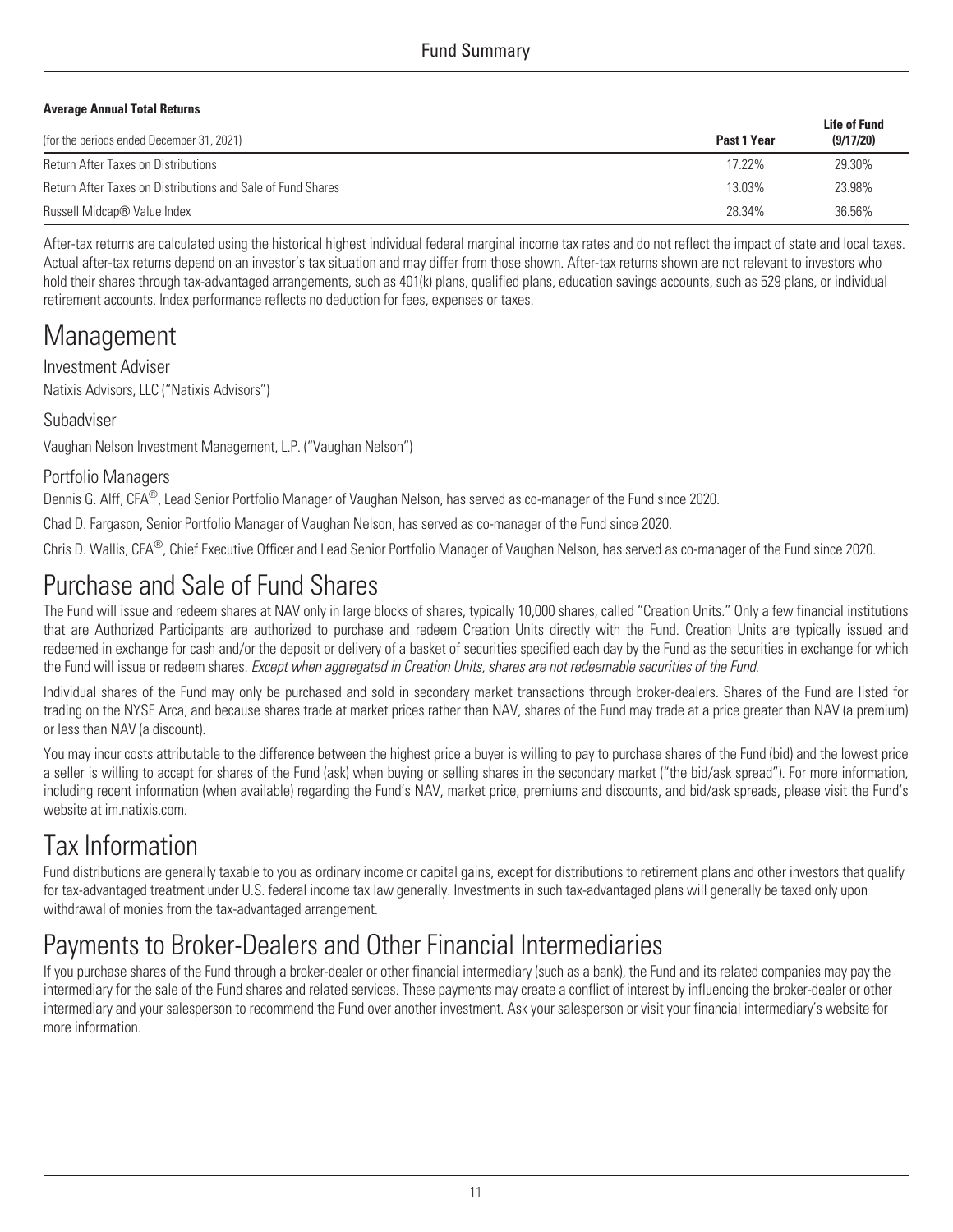# <span id="page-15-0"></span>Natixis Vaughan Nelson Select ETF

### Investment Goal

The Fund seeks long-term capital appreciation.

## Fund Fees & Expenses

The following table describes the fees and expenses that you may pay if you buy, hold, and sell shares of the Fund. You may pay other fees, such as brokerage commissions and other fees to financial intermediaries, which are not reflected in this table. If such expenses were reflected, the expenses set forth below would be higher.

### Annual Fund Operating Expenses

| (expenses that you pay each year as a percentage of the value of your investment)  | <b>ETF</b> |  |
|------------------------------------------------------------------------------------|------------|--|
| Management fees <sup>1</sup>                                                       | 0.70%      |  |
| Distribution and/or service (12b-1) fees                                           | $0.00\%$   |  |
| Other expenses                                                                     | 2.35%      |  |
| Total annual fund operating expenses                                               | 3.05%      |  |
| Fee waiver and/or expense reimbursement <sup>2</sup>                               | 2.25%      |  |
| Total annual fund operating expenses after fee waiver and/or expense reimbursement | $0.80\%$   |  |

1 The Fund's operating expenses have been restated to reflect a reduction in management fees, effective as of July 1, 2021, as if such reduction had been in effect during the fiscal year ended December 31, 2021. The information has been restated to better reflect anticipated expenses of the Fund.

2 Natixis Advisors, LLC ("Natixis Advisors" or the "Adviser") has given a binding contractual undertaking to the Fund to limit the amount of the Fund's total annual fund operating expenses to 0.80% of the Fund's average daily net assets, exclusive of brokerage expenses, interest expense, taxes, acquired fund fees and expenses, and organizational and extraordinary expenses, such as litigation and indemnification expenses. This undertaking is in effect through April 30, 2025 and may be terminated before then only with the consent of the Fund's Board of Trustees. The Adviser will be permitted to recover management fees waived and/or expenses reimbursed to the extent that expenses in later periods fall below both (1) the expense limitation ratio in place at the time such amounts were waived/reimbursed and (2) the Fund's current applicable expense limitation ratio. The Fund will not be obligated to repay any such waived/reimbursed fees and expenses more than one year after the end of the fiscal year in which the fees or expenses were waived/reimbursed.

### Example

This example is intended to help you compare the cost of investing in the Fund with the cost of investing in other funds. The example assumes that you invest \$10,000 in the Fund for the time periods indicated (whether or not shares are redeemed), and also assumes that your investment has a 5% return each year and that the Fund's operating expenses remain the same, except that the example is based on the Total Annual Fund Operating Expenses After Fee Waiver and/or Expense Reimbursement assuming that such waiver and/or reimbursement will only be in place through the date noted above and on the Total Annual Fund Operating Expenses for the remaining periods. The example does not take into account brokerage commissions and other fees to financial intermediaries that you may pay on your purchases and sales of shares of the Fund. It also does not include the transaction fees on purchases and redemptions of creation units ("Creation Units"), because those fees will not be imposed on retail investors. Although your actual costs may be higher or lower, based on these assumptions, your costs would be:

| If sha<br>s are redeemed: | year      | 3 vears            | vears | 10 years |
|---------------------------|-----------|--------------------|-------|----------|
| <b>CTC</b><br>--          | n'<br>ັບພ | つにに<br>ムしい<br>- 31 | 958   | 2,841    |

### Portfolio Turnover

The Fund pays transaction costs, such as commissions, when it buys and sells securities (or "turns over" its portfolio). A higher portfolio turnover rate may indicate higher transaction costs and may result in higher taxes for you if your Fund shares are held in a taxable account. These costs, which are not reflected in annual fund operating expenses or in the example, affect the Fund's performance. During its most recently ended fiscal year, the Fund's portfolio turnover rate was 88% of the average value of its portfolio.

## Investments, Risks and Performance

### Principal Investment Strategies

The Fund, under normal market conditions, will invest primarily in equity securities, including exchange-traded common stocks, exchange-traded preferred stocks and exchange-traded real estate investment trusts ("REITs"). The Fund is non-diversified, which means that it may invest a greater percentage of its assets in a particular issuer and may invest in fewer issuers than a diversified fund. Typically, the Fund's portfolio will generally hold 20 to 40 securities. The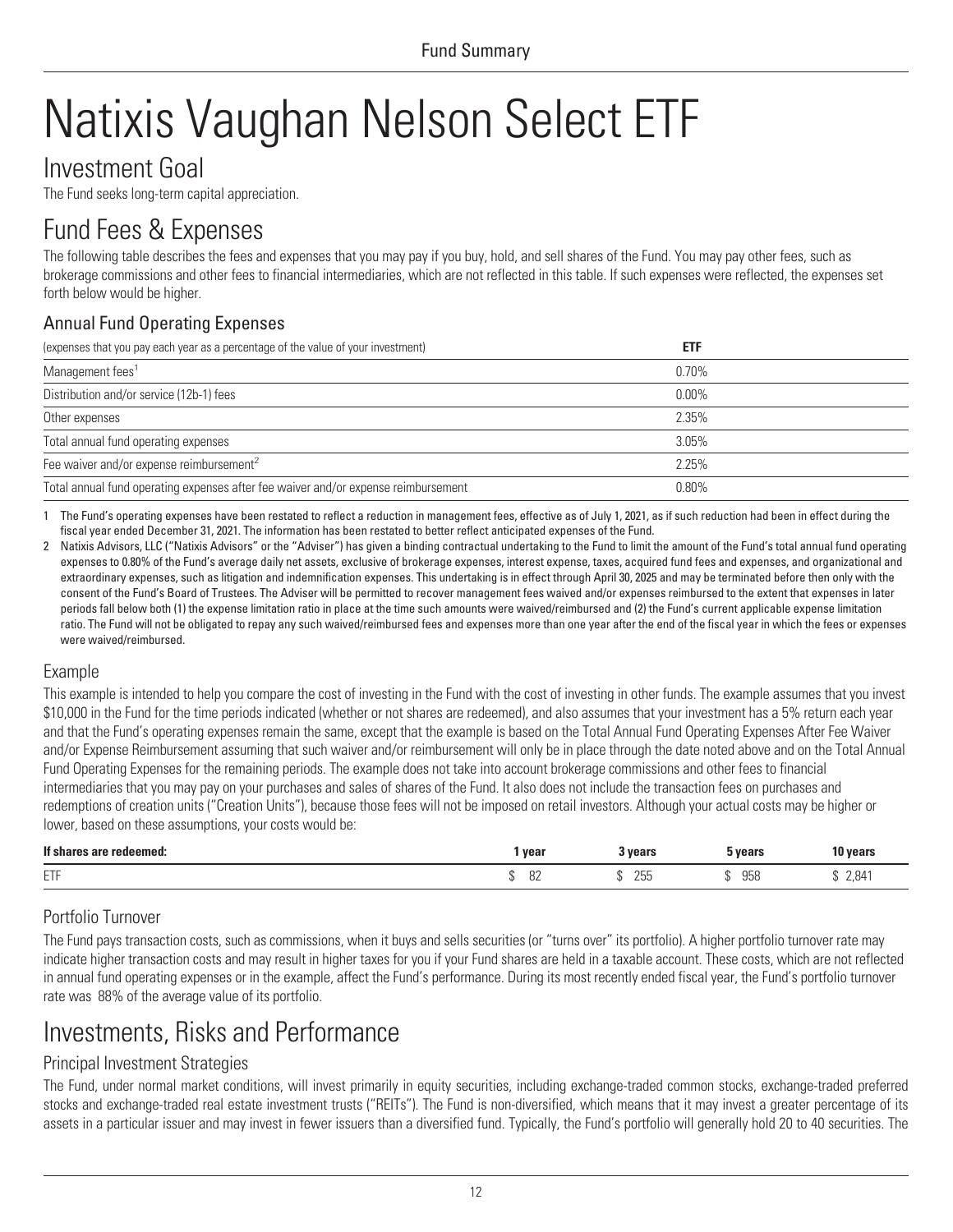Fund may invest in companies with any market capitalization, although, it will typically focus its investments in mid- to large- capitalization companies. A company will be considered to be a mid- to large-capitalization company if its capitalization is \$5 billion or higher.

Vaughan Nelson Investment Management, L.P. ("Vaughan Nelson") invests in companies of all market capitalizations with a focus on those companies meeting Vaughan Nelson's return expectations.

Vaughan Nelson uses a bottom-up value oriented investment process in constructing the Fund's portfolio. Vaughan Nelson seeks companies with the following characteristics, although not all of the companies selected will have these attributes:

- Companies earning a positive return on capital with stable-to-improving returns.
- Companies valued at discount to their asset value.
- Companies with an attractive and sustainable dividend level.

In selecting investments for the Fund, Vaughan Nelson generally employs the following strategies:

- Vaughan Nelson employs a value-driven investment philosophy that selects securities selling at a relatively low value based on discounted cash flow models. Vaughan Nelson selects companies that it believes are out-of-favor or misunderstood.
- Vaughan Nelson starts with the entire U.S. exchange-traded equity investment universe. Vaughan Nelson then narrows the investment universe by using fundamental analysis to construct a portfolio of generally 20 to 40 securities.
- Vaughan Nelson uses fundamental analysis to construct a portfolio that, in the opinion of Vaughan Nelson, is made up of quality companies with the potential to provide significant increases in share price over a three year period.
- Vaughan Nelson will generally sell a security when it reaches Vaughan Nelson's price target or when the issuer shows a change in financial condition, competitive pressures, poor management decisions or internal or external forces reducing future expected returns from the investment thesis.

*Non-Transparent ETF with Proxy Portfolio Structure.* The Fund is a type of exchange traded fund ("ETF"). Unlike traditional ETFs, however, which generally publish their portfolio holdings on a daily basis, the Fund discloses a portfolio transparency substitute—the "Proxy Portfolio"—and certain related information about the relative performance of the Proxy Portfolio and the Fund's actual portfolio ("Actual Portfolio") holdings (the "Proxy Portfolio Disclosures"), which are intended to help keep the market price of the Fund's shares trading at or close to the underlying net asset value ("NAV") per share of the Fund. While the Proxy Portfolio includes some of the Fund's holdings, it is not the Fund's Actual Portfolio, and the Fund will not disclose the daily holdings of the Actual Portfolio. Although the Fund seeks to benefit from keeping its portfolio information secret, market participants may attempt to use the Proxy Portfolio to identify the Fund's trading strategy, which if successful, could result in such market participants engaging in certain predatory trading practices that may have the potential to harm the Fund and its shareholders. The Fund's exemptive relief limits the types of securities in which the Fund can invest, which may constrain the Fund's ability to implement its investment strategies. The Fund is actively-managed and does not intend to track an index.

#### Principal Investment Risks

The principal risks of investing in the Fund are summarized below. The Fund does not represent a complete investment program. You may lose money by investing in the Fund.

Fund shares are not bank deposits and are not guaranteed, endorsed or insured by the Federal Deposit Insurance Corporation or any other government agency, and are subject to investment risks, including possible loss of the principal invested.

The significance of any specific risk to an investment in the Fund will vary over time, depending on the composition of the Fund's portfolio, market conditions, and other factors. You should read all of the risk information presented below carefully, because any one or more of these risks may result in losses to the Fund.

**Proxy Portfolio Structure Risk:** Unlike traditional ETFs that provide daily disclosure of their portfolio holdings, the Fund does not disclose the daily holdings of the Actual Portfolio. Instead, the Fund discloses a Proxy Portfolio that is designed to reflect the economic exposure and risk characteristics of the Fund's Actual Portfolio on any given trading day. Although the Proxy Portfolio and Proxy Portfolio Disclosures are intended to provide Authorized Participants and other market participants with enough information to allow them to engage in effective arbitrage transactions that will keep the market price of the Fund's shares trading at or close to the underlying NAV per share of the Fund, while at the same time enabling them to establish cost-effective hedging strategies to reduce risk, there is a risk that market prices will vary significantly from the underlying NAV of the Fund. See "Premium/Discount Risk." Similarly, shares of the Fund may trade at a wider bid/ask spread than shares of traditional ETFs, and may therefore be more costly for investors to trade. See "Trading Issues Risk." Also, the Fund will incur expenses to license the Proxy Portfolio mechanism, which may impact shareholder returns. Additionally, the proxy mechanism itself may result in additional trading costs, which also may negatively impact shareholder returns. In addition, although the Proxy Portfolio is designed to protect the Fund from predatory practices such as front-running and free-riding, market participants may nevertheless be able to use the Proxy Portfolio and Proxy Portfolio Disclosures to engage in trading practices that disadvantage the Fund. See "Predatory Trading Practices Risk." The Fund will monitor on an ongoing basis the premium/discount between the market price and the NAV of the Fund's shares, but there can be no assurance that the Proxy Portfolio methodology will operate as intended. The Proxy Portfolio methodology is relatively novel and may not be an effective arbitrage mechanism under all market conditions. The effectiveness of the Proxy Portfolio methodology as an arbitrage mechanism is contingent upon, among other things, the effectiveness of the Fund's Factor Model analysis in creating a Proxy Portfolio that performs in a manner substantially identical to the performance of the Fund's Actual Portfolio and the willingness of Authorized Participants and other market participants to trade based on the Proxy Portfolio. In the event that the Proxy Portfolio methodology does not result in effective arbitrage opportunities in the Fund shares, the Fund may exhibit wider premiums/discounts, bid/ask spreads and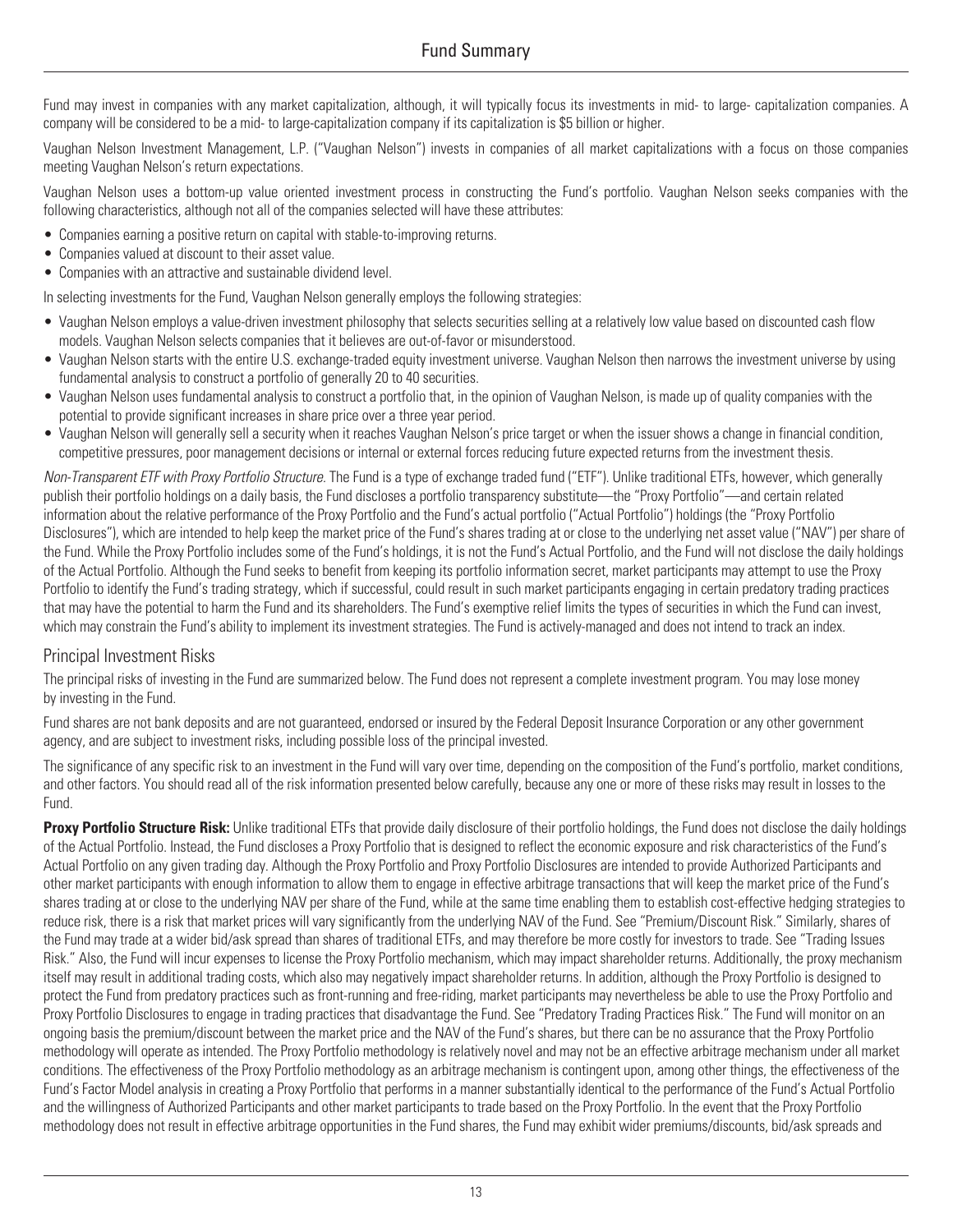tracking error. At certain thresholds for such premiums/discounts, bid/ask spreads and tracking error, the Fund's Board of Trustees will consider possible remedial measures, which may include liquidation or conversion to a fully-transparent, active ETF or a mutual fund.

- **Premium/Discount Risk:** Shares of the Fund are listed for trading on the NYSE Arca, Inc. (the "NYSE Arca") and are bought and sold in the secondary market at market prices that may differ from their most recent NAV. The market value of the Fund's shares will fluctuate, in some cases materially, in response to changes in the Fund's NAV, the intraday value of the Fund's holdings, and the relative supply and demand for the Fund's shares on the exchange. Although the Proxy Portfolio is intended to provide investors with enough information to allow for an effective arbitrage mechanism that will keep the market price of the Fund at or close to the Fund's NAV, there is a risk (which may increase during periods of market disruption or volatility) that market prices for Fund shares will vary significantly from the Fund's NAV. This risk may be greater for the Fund than for traditional ETFs that disclose their full portfolio holdings on a daily basis because the publication of the Proxy Portfolio does not provide the same level of transparency as the publication of the full portfolio by a fully transparent active ETF. This could cause the Fund's shares to have wider bid/ask spreads and larger premiums/discounts than fully transparent ETFs using the same investment strategies. Disruptions to creations and redemptions, the existence of extreme market volatility or potential lack of an active trading market for shares may result in shares trading at a significant premium or discount to NAV and/or in a reduced liquidity of your investment. During such periods, you may be unable to sell your shares or may incur significant losses if you sell your shares. There are various methods by which investors can purchase and sell shares and various types of orders that may be placed. Investors should consult their financial intermediary before purchasing or selling shares of the Fund. If a shareholder purchases shares at a time when the market price is at a premium to the NAV or sells shares at a time when the market price is at a discount to the NAV, the shareholder may sustain losses.
- **Authorized Participant Concentration Risk:** Only an authorized participant ("Authorized Participant") may engage in creation or redemption transactions directly with the Fund. The Fund has a limited number of institutions that act as Authorized Participants, none of which are or will be obligated to engage in creation or redemption transactions. To the extent that these institutions exit the business or are unable to proceed with creation and/or redemption orders with respect to the Fund and no other Authorized Participant is able to step forward to create or redeem Creation Units, Fund shares may trade at a discount to NAV and possibly face trading halts and/or delisting. The Fund's novel structure may affect the number of entities willing to act as Authorized Participants, and this risk may be exacerbated during times of market stress.
- **Predatory Trading Practices Risk:** Although the Fund seeks to benefit from keeping its portfolio holdings information secret, market participants may attempt to use the Proxy Portfolio and related Proxy Portfolio Disclosures to identify the Fund's holdings and trading strategy. If successful, this could result in such market participants engaging in predatory trading practices that could harm the Fund and its shareholders. The Proxy Portfolio and related Proxy Portfolio Disclosures have been designed to minimize the risk that market participants could "reverse engineer" the Fund's portfolio and investment strategy, but they may not be successful in this regard.
- **Trading Issues Risk:** Trading in Fund shares on the NYSE Arca may be halted in certain circumstances. If 10% or more of the Fund's Actual Portfolio does not have readily available market quotations, the Fund will promptly request that the NYSE Arca halt trading in the Fund's shares. Such trading halts may have a greater impact on the Fund compared to other ETFs due to its lack of transparency. If the trading of a security held in the Fund's Actual Portfolio is halted or otherwise does not have readily available market quotations and the Adviser believes that the lack of any such readily available market quotations may affect the reliability of the Proxy Portfolio as an arbitrage vehicle or otherwise determines it is in the best interest of the Fund, the Adviser promptly will disclose on the Fund's website the identity and weighting of such security for so long as such security's trading is halted or otherwise does not have readily available market quotations and remains in the Actual Portfolio.There can be no assurance that the requirements of the NYSE Arca necessary to maintain the listing of the Fund will continue to be met. Because the Fund trades on the basis of a published Proxy Portfolio, it may trade at a wider bid/ask spread and may experience a wider premium/discount than traditional ETFs that publish their portfolios on a daily basis, and therefore, may cost investors more to trade especially during periods of market disruption or volatility.
- **Tracking Error Risk:** Although the Proxy Portfolio is designed to reflect the economic exposure and risk characteristics of the Fund's Actual Portfolio on any given trading day, there is a risk that the performance of the Proxy Portfolio will diverge from the performance of the Actual Portfolio, potentially materially.

**Equity Securities Risk:** The value of the Fund's investments in equity securities could be subject to unpredictable declines in the value of individual securities and periods of below-average performance in individual securities or in the equity market as a whole. In the event an issuer is liquidated or declares bankruptcy, the claims of owners of the issuer's bonds generally take precedence over the claims of those who own preferred stock or common stock. Securities of real estate-related companies and exchange-traded REITs in which the Fund may invest may be considered equity securities, thus subjecting the Fund to the risks of investing in equity securities generally.

**Non-Diversification Risk:** Compared with other mutual funds, the Fund may invest a greater percentage of its assets in a particular issuer and may invest in fewer issuers. Therefore, the Fund may have more risk because changes in the value of a single security or the impact of a single economic, political or regulatory occurrence may have a greater adverse impact on the Fund's net asset value.

**Market/Issuer Risk:** The market value of the Fund's investments will move up and down, sometimes rapidly and unpredictably, based upon overall market and economic conditions, as well as a number of reasons that directly relate to the issuers of the Fund's investments, such as management performance, financial condition and demand for the issuers' goods and services.

**Management Risk:** A strategy used by the Fund's portfolio managers may fail to produce the intended result.

Liquidity Risk: Liquidity risk is the risk that the Fund may be unable to find a buyer for its investments when it seeks to sell them or to receive the price it expects. Decreases in the number of financial institutions willing to make markets in the Fund's investments or in their capacity or willingness to transact may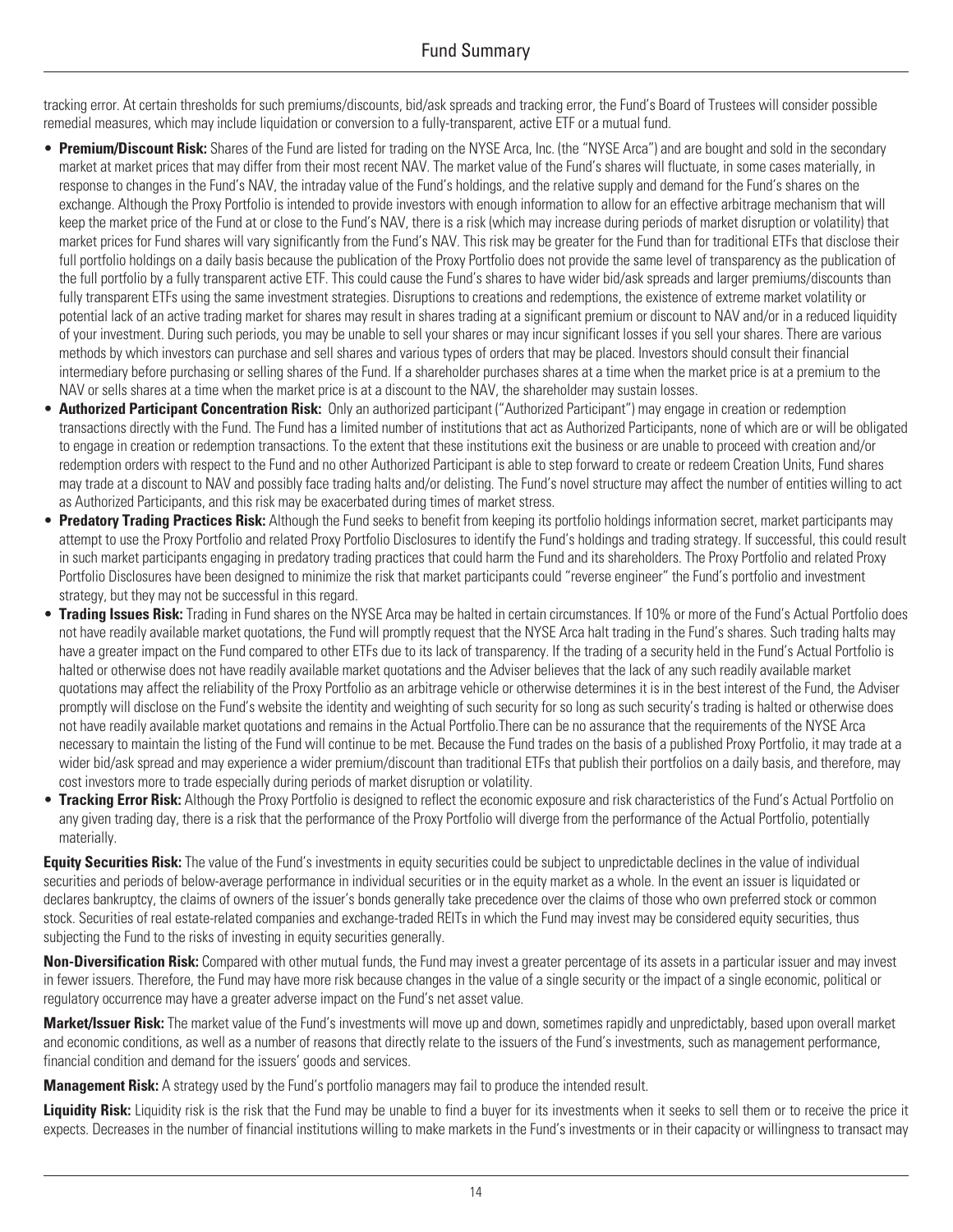increase the Fund's exposure to this risk. Events that may lead to increased redemptions, such as market disruptions or increases in interest rates, may also negatively impact the liquidity of the Fund's investments when it needs to dispose of them. If the Fund is forced to sell its investments at an unfavorable time and/or under adverse conditions in order to meet redemption requests, such sales could negatively affect the Fund. During times of market turmoil, there may be no buyers or sellers for securities in certain asset classes. In other circumstances, liquid investments may become illiquid. Liquidity issues may also make it difficult to value the Fund's investments. The Fund may invest in liquid investments that become illiquid due to financial distress, or geopolitical events such as sanctions, trading halts or wars.

**Cybersecurity and Technology Risk:** The Fund, its service providers, market makers, listing exchange, Authorized Participants and other market participants increasingly depend on complex information technology and communications systems, which are subject to a number of different threats and risks that could adversely affect the Fund and its shareholders. Cybersecurity and other operational and technology issues may result in financial losses to the Fund and its shareholders.

**Foreign Securities Risk:** Investments in foreign securities may be subject to greater political, economic, environmental, credit/counterparty and information risks. The Fund's investments in foreign securities also are subject to foreign currency fluctuations and other foreign currency-related risks. Foreign securities may be subject to higher volatility than U.S. securities, varying degrees of regulation and limited liquidity.

**New and Smaller Sized Fund Risk:** The Fund is relatively new and has a limited operating history for investors to evaluate and may not be successful in implementing its investment strategies. The Fund may fail to attract sufficient assets to achieve or maintain economies of scale, which could result in the Fund being liquidated at any time without shareholder approval and at a time that may not be favorable for all shareholders. Smaller ETFs will have a lower public float and lower trading volumes, leading to wider bid/ask spreads.

**Operational Risk:** The Fund is exposed to operational risk arising from a number of factors, including but not limited to human error, processing and communication errors, errors of the Fund's service providers, market makers, listing exchange, Authorized Participants or the issuers of securities in which the Fund invests or with which they do business, failed or inadequate processes and technology or systems failures.

**REITs Risk:** Investments in the real estate industry, including REITs, are particularly sensitive to economic downturns and are sensitive to factors such as changes in real estate values, property taxes and tax laws, interest rates, cash flow of underlying real estate assets, occupancy rates, government regulations affecting zoning, land use and rents and the management skill and creditworthiness of the issuer. Companies in the real estate industry also may be subject to liabilities under environmental and hazardous waste laws. In addition, the value of a REIT is affected by changes in the value of the properties owned by the REIT or mortgage loans held by the REIT. REITs are also subject to default and prepayment risk. Many REITs are highly leveraged, increasing their risk. The Fund will indirectly bear its proportionate share of expenses, including management fees, paid by each REIT in which it invests in addition to the expenses of the Fund.

**Secondary Market Trading Risk:** Investors buying or selling shares of the Fund in the secondary market will pay brokerage commissions or other charges imposed by broker-dealers as determined by that broker. Brokerage commissions are often a fixed amount and may be a significant proportional cost for investors seeking to buy or sell relatively small amounts of shares.

### Risk/Return Bar Chart and Table

The bar chart and table shown below provide some indication of the risks of investing in the Fund by showing changes in the Fund's performance from year to year and by showing how the Fund's average annual returns for the one-year and life-of-fund periods compare to those of a broad measure of market performance. The Fund's past performance (before and after taxes) does not necessarily indicate how the Fund will perform in the future. Updated performance information is available online at [im.natixis.com](http://im.natixis.com) and/or by calling the Fund toll-free at 800-458-7452.



| (for the periods ended December 31, 2021)  | Past 1 Year | <b>Life of Fund</b><br>(9/17/20) |
|--------------------------------------------|-------------|----------------------------------|
| Return Before Taxes                        | 39.60%      | 39.79%                           |
| <b>Return After Taxes on Distributions</b> | 30.69%      | 32.81%                           |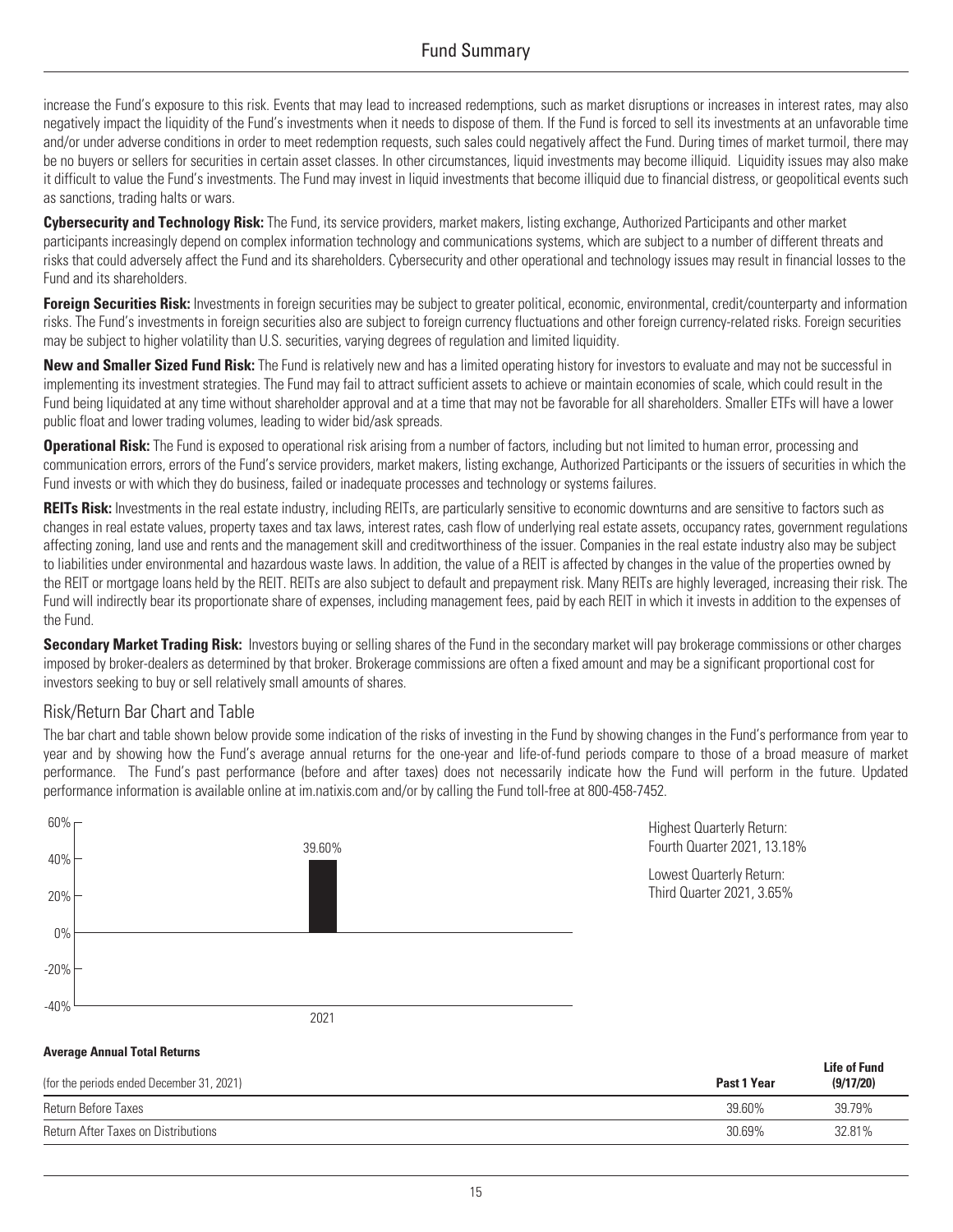### Fund Summary

#### **Average Annual Total Returns**

|                                                             |             | <b>Life of Fund</b> |
|-------------------------------------------------------------|-------------|---------------------|
| (for the periods ended December 31, 2021)                   | Past 1 Year | (9/17/20)           |
| Return After Taxes on Distributions and Sale of Fund Shares | 23.88%      | 27.91%              |
| S&P 500 <sup>®</sup> Index                                  | 28.71%      | 32.09%              |

After-tax returns are calculated using the historical highest individual federal marginal income tax rates and do not reflect the impact of state and local taxes. Actual after-tax returns depend on an investor's tax situation and may differ from those shown. After-tax returns shown are not relevant to investors who hold their shares through tax-advantaged arrangements, such as 401(k) plans, qualified plans, education savings accounts, such as 529 plans, or individual retirement accounts. Index performance reflects no deduction for fees, expenses or taxes.

### Management

Investment Adviser Natixis Advisors, LLC ("Natixis Advisors")

### Subadviser

Vaughan Nelson Investment Management, L.P. ("Vaughan Nelson")

### Portfolio Managers

Scott J. Weber, CFA<sup>®</sup>, Lead Senior Portfolio Manager of Vaughan Nelson, has served as co-manager of the Fund since 2020.

Chris D. Wallis, CFA® , Chief Executive Officer and Lead Senior Portfolio Manager of Vaughan Nelson, has served as co-manager of the Fund since 2020.

# Purchase and Sale of Fund Shares

The Fund will issue and redeem shares at NAV only in large blocks of shares, typically 10,000 shares, called "Creation Units." Only a few financial institutions that are Authorized Participants are authorized to purchase and redeem Creation Units directly with the Fund. Creation Units are typically issued and redeemed in exchange for cash and/or the deposit or delivery of a basket of securities specified each day by the Fund as the securities in exchange for which the Fund will issue or redeem shares. *Except when aggregated in Creation Units, shares are not redeemable securities of the Fund*.

Individual shares of the Fund may only be purchased and sold in secondary market transactions through broker-dealers. Shares of the Fund are listed for trading on the NYSE Arca, and because shares trade at market prices rather than NAV, shares of the Fund may trade at a price greater than NAV (a premium) or less than NAV (a discount).

You may incur costs attributable to the difference between the highest price a buyer is willing to pay to purchase shares of the Fund (bid) and the lowest price a seller is willing to accept for shares of the Fund (ask) when buying or selling shares in the secondary market ("the bid/ask spread"). For more information, including recent information (when available) regarding the Fund's NAV, market price, premiums and discounts, and bid/ask spreads, please visit the Fund's website at [im.natixis.com](http://im.natixis.com).

# Tax Information

Fund distributions are generally taxable to you as ordinary income or capital gains, except for distributions to retirement plans and other investors that qualify for tax-advantaged treatment under U.S. federal income tax law generally. Investments in such tax-advantaged plans will generally be taxed only upon withdrawal of monies from the tax-advantaged arrangement.

# Payments to Broker-Dealers and Other Financial Intermediaries

If you purchase shares of the Fund through a broker-dealer or other financial intermediary (such as a bank), the Fund and its related companies may pay the intermediary for the sale of the Fund shares and related services. These payments may create a conflict of interest by influencing the broker-dealer or other intermediary and your salesperson to recommend the Fund over another investment. Ask your salesperson or visit your financial intermediary's website for more information.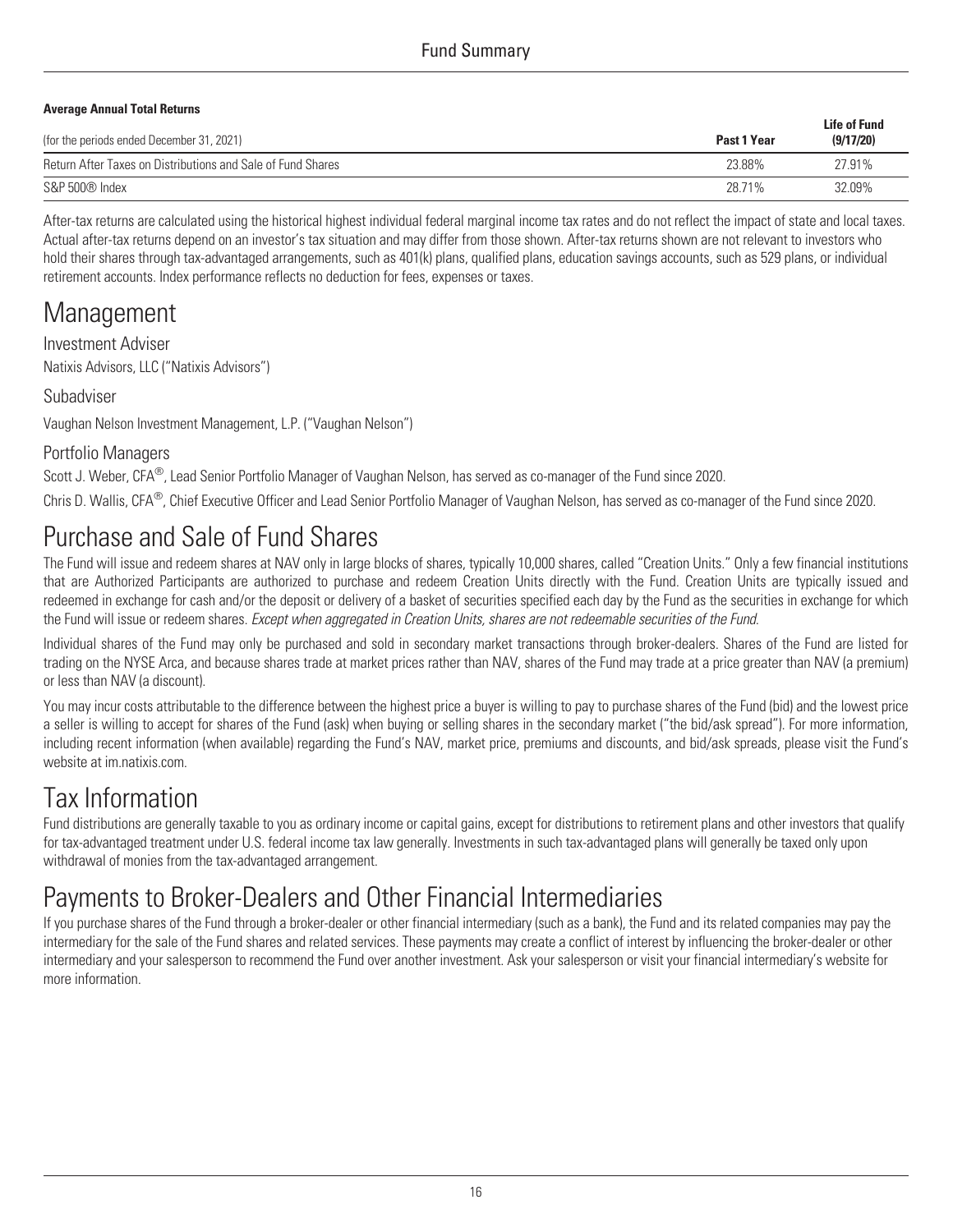# <span id="page-20-1"></span><span id="page-20-0"></span>More About Goals and Strategies Natixis U.S. Equity Opportunities ETF

### <span id="page-20-2"></span>Investment Goal

The Fund seeks long-term growth of capital. The Fund's investment goal may be changed without shareholder approval. The Fund will provide 60 days' prior written notice to shareholders before changing the investment goal.

### Principal Investment Strategies

The Fund ordinarily invests at least 80% of its assets in equity securities, including exchange-traded common stocks and exchange-traded preferred stocks. Under normal market conditions, the Fund will invest at least 80% of its assets in securities of U.S. issuers. The Fund's approach to equity investing combines the styles of two subadvisers in selecting securities for each of the Fund's segments. The segments and their subadvisers are listed below.

- Harris Associates Large Cap Value segment Under normal circumstances, the Large Cap Value segment of the Fund managed by Harris Associates L.P. ("Harris Associates") will invest primarily in the exchange-traded common stocks of larger-capitalization companies that Harris Associates believes are trading at a substantial discount to the company's "intrinsic value." By "intrinsic value," Harris Associates means its estimate of the price a knowledgeable buyer would pay to acquire the entire business. Harris Associates believes that investing in securities priced significantly below what Harris Associates believes is a company's intrinsic value presents the best opportunity to achieve the Fund's investment objectives. Harris Associates usually sells a security when the price approaches its estimated value and monitors each holding and adjusts its price targets as warranted to reflect changes in the issuer's fundamentals. In determining whether an issuer is a U.S. or foreign issu Fundamentals. In determining whether an issuer is a U.S. or foreign issuer for the Harris Associates means is estimate of the price a knowledgeabuyer would pay to acquire the entire business. Harris Associates believes tha considers various factors, including its country of domicile, the primary stock exchange on which it trades, the location from which the majority of its revenue comes, and its reporting currency.
- Loomis Sayles All Cap Growth segment Under normal circumstances, the All Cap Growth segment of the Fund, managed by Loomis, Sayles & Company, L.P. ("Loomis Sayles"), will invest primarily in exchange-traded equity securities, including exchange-traded common stocks and exchange-traded American Depositary Receipts ("ADRs"). This segment may invest in companies of any size. The segment normally invests across a wide range of sectors and industries. The segment's portfolio manager employs a growth style of equity management that emphasizes companies with sustainable competitive advantages versus others, long-term structural growth drivers that will lead to above-average future cash flow growth, attractive cash flow returns on invested capital, and management teams focused on creating long-term value for shareholders. The segment's portfolio manager aims to invest in companies when they trade at a significant discount to the estimate of intrinsic value (i.e., companies with share prices trading significantly below what the portfolio manager believes the share price should be). The segment will consider selling a portfolio investment when the portfolio manager believes an unfavorable structural change occurs within a given business or the markets in which it operates, a critical underlying investment assumption is flawed, when a more attractive reward-to-risk opportunity becomes available, when the portfolio manager believes the current price fully reflects intrinsic value, or for other investment reasons which the portfolio manager deems appropriate. Although certain equity securities purchased by the Loomis Sayles – All Cap Growth segment of the Fund may be issued by domestic companies incorporated outside of the United States, Loomis Sayles does not consider these securities to be foreign if they are included in the U.S. equity indices published by S&P Global Ratings or Russell Investments or if the security's country of risk defined by Bloomberg is the United States.

Subject to the allocation policy adopted by the Fund's Board of Trustees, Natixis Advisors generally allocates capital invested in the Fund equally (i.e., 50%) between its two segments. Under the allocation policy, Natixis Advisors may also allocate capital away from or towards each segment from time to time and may reallocate capital between the segments. Each subadviser manages its segment of the Fund's assets in accordance with its distinct investment style and strategy.

The Fund may also:

- Invest in exchange-traded real estate investment trusts ("REITs").
- Invest in common stocks listed on a foreign exchange that trade on such exchange contemporaneously with the shares of the Fund.
- Invest in exchange-traded ADRs.

*Non-Transparent ETF with Proxy Portfolio Structure.* The Fund is a type of exchange traded fund ("ETF"). Unlike traditional ETFs, however, which generally publish their portfolio holdings on a daily basis, the Fund discloses a portfolio transparency substitute—the "Proxy Portfolio"—and certain related information about the relative performance of the Proxy Portfolio and the Fund's actual portfolio ("Actual Portfolio") holdings (the "Proxy Portfolio Disclosures"), which are intended to help keep the market price of the Fund's shares trading at or close to the underlying net asset value ("NAV") per share of the Fund. While the Proxy Portfolio includes some of the Fund's holdings, it is not the Fund's Actual Portfolio. The Fund will not disclose the daily holdings of the Actual Portfolio and will not require a minimum overlap of holdings between the Proxy Portfolio and Actual Portfolio. Although the Fund seeks to benefit from keeping its portfolio information secret, market participants may attempt to use the Proxy Portfolio to identify the Fund's trading strategy, which if successful, could result in such market participants engaging in certain predatory trading practices that may have the potential to harm the Fund and its shareholders. The Fund's exemptive relief limits the types of securities in which the Fund can invest, which may constrain the Fund's ability to implement its investment strategies. The Fund is actively-managed and does not intend to track an index.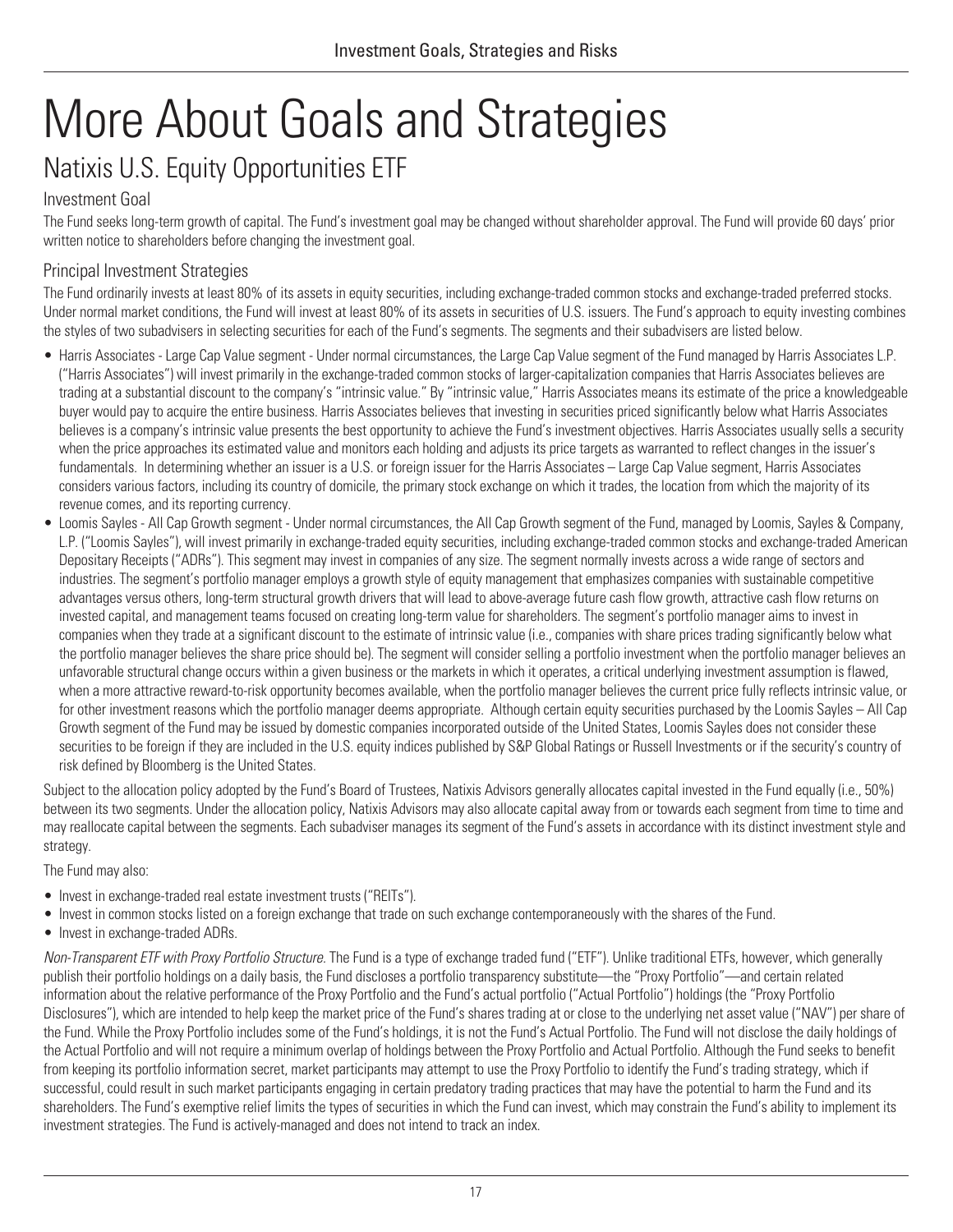# <span id="page-21-0"></span>Natixis Vaughan Nelson Mid Cap ETF

### Investment Goal

The Fund seeks long-term capital appreciation. The Fund's investment goal may be changed without shareholder approval. The Fund will provide 60 days' prior written notice to shareholders before changing the investment goal.

### Principal Investment Strategies

Under normal market conditions, the Fund will invest at least 80% of its assets in companies that, at the time of purchase, have market capitalizations within the capitalization range of the Russell Midcap® Value Index. The Russell Midcap® Value Index is an unmanaged index that measures the performance of companies with lower price to book ratios and lower forecasted growth values within the broader Russell Midcap Index®. While the market capitalization range for the Russell Midcap® Value Index fluctuates, at December 31, 2021, it was \$435 million to \$73.6 billion. However, the Fund may invest up to 20% of its assets in companies with smaller or larger capitalizations. Equity securities may take the form of exchange-traded stock (e.g., common and preferred exchange-traded stocks) in corporations and exchange-traded real estate investment trusts ("REITs").

Vaughan Nelson Investment Management, L.P. ("Vaughan Nelson") invests in medium-capitalization companies with a focus on those companies meeting Vaughan Nelson's return expectations. Vaughan Nelson uses a bottom-up value oriented investment process in constructing the Fund's portfolio. Vaughan Nelson seeks companies with the following characteristics, although not all of the companies selected will have these attributes:

- Companies earning a positive return on capital with stable-to-improving returns.
- Companies valued at a discount to their asset value.
- Companies with an attractive and sustainable dividend level.

In selecting investments for the Fund, Vaughan Nelson generally employs the following strategies:

- Vaughan Nelson employs a value-driven investment philosophy that selects stocks selling at a relatively low value based on business fundamentals, economic margin analysis and discounted cash flow models. Vaughan Nelson selects companies that it believes are out of favor or misunderstood.
- Vaughan Nelson uses fundamental analysis to construct a portfolio that, in the opinion of Vaughan Nelson, is made up of quality companies with the potential to provide significant increases in share price over a three year period.
- Vaughan Nelson will generally sell a security when it reaches Vaughan Nelson's price target or when the issuer shows a change in financial condition, competitive pressures, poor management decisions or internal or external forces reducing future expected returns from those expected at the time of investment.

The Fund may also:

- Invest in exchange-traded preferred stock.
- Invest in common stocks listed on a foreign exchange that trade on such exchange contemporaneously with the shares of the Fund.
- Invest in other investment companies, to the extent permitted by the Investment Company Act of 1940.

*Non-Transparent ETF with Proxy Portfolio Structure.* The Fund is a type of exchange traded fund ("ETF"). Unlike traditional ETFs, however, which generally publish their portfolio holdings on a daily basis, the Fund discloses a portfolio transparency substitute—the "Proxy Portfolio"—and certain related information about the relative performance of the Proxy Portfolio and the Fund's actual portfolio ("Actual Portfolio") holdings (the "Proxy Portfolio Disclosures"), which are intended to help keep the market price of the Fund's shares trading at or close to the underlying net asset value ("NAV") per share of the Fund. While the Proxy Portfolio includes some of the Fund's holdings, it is not the Fund's Actual Portfolio. The Fund will not disclose the daily holdings of the Actual Portfolio and will not require a minimum overlap of holdings between the Proxy Portfolio and Actual Portfolio. Although the Fund seeks to benefit from keeping its portfolio information secret, market participants may attempt to use the Proxy Portfolio to identify the Fund's trading strategy, which if successful, could result in such market participants engaging in certain predatory trading practices that may have the potential to harm the Fund and its shareholders. The Fund's exemptive relief limits the types of securities in which the Fund can invest, which may constrain the Fund's ability to implement its investment strategies. The Fund is actively-managed and does not intend to track an index.

# <span id="page-21-1"></span>Natixis Vaughan Nelson Select ETF

### Investment Goal

The Fund seeks long-term capital appreciation. The Fund's investment goal may be changed without shareholder approval. The Fund will provide 60 days' prior notice to shareholders before changing the investment goal.

### Principal Investment Strategies

The Fund, under normal market conditions, will invest primarily in equity securities, including exchange-traded common stocks, exchange-traded preferred stocks and exchange-traded real estate investment trusts ("REITs"). The Fund is non-diversified, which means that it may invest a greater percentage of its assets in a particular issuer and may invest in fewer issuers than a diversified fund. Typically, the Fund's portfolio will generally hold 20 to 40 securities. The Fund may invest in companies with any market capitalization, although, it will typically focus its investments in mid- to large- capitalization companies. A company will be considered to be a mid- to large-capitalization company if its capitalization is \$5 billion or higher.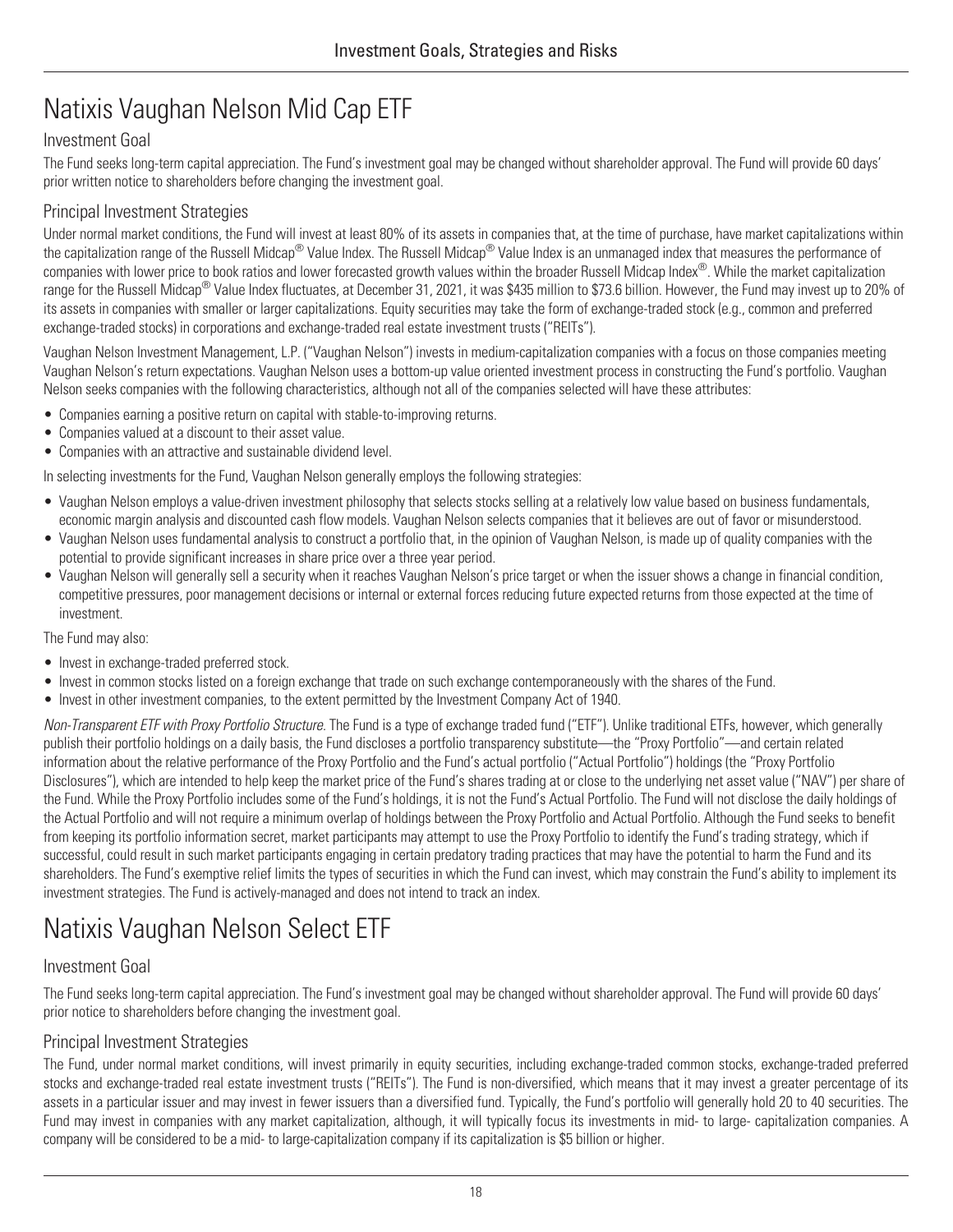Vaughan Nelson Investment Management, L.P. ("Vaughan Nelson") invests in companies of all market capitalizations with a focus on those companies meeting Vaughan Nelson's return expectations.

Vaughan Nelson uses a bottom-up value oriented investment process in constructing the Fund's portfolio. Vaughan Nelson seeks companies with the following characteristics, although not all of the companies selected will have these attributes:

- Companies earning a positive return on capital with stable-to-improving returns.
- Companies valued at discount to their asset value.
- Companies with an attractive and sustainable dividend level.

In selecting investments for the Fund, Vaughan Nelson generally employs the following strategies:

- Vaughan Nelson employs a value-driven investment philosophy that selects securities selling at a relatively low value based on discounted cash flow models. Vaughan Nelson selects companies that it believes are out-of-favor or misunderstood.
- Vaughan Nelson starts with the entire U.S. exchange-traded equity investment universe. Vaughan Nelson then narrows the investment universe by using fundamental analysis to construct a portfolio of generally 20 to 40 securities.
- Vaughan Nelson uses fundamental analysis to construct a portfolio that, in the opinion of Vaughan Nelson, is made up of quality companies with the potential to provide significant increases in share price over a three year period.
- Vaughan Nelson will generally sell a security when it reaches Vaughan Nelson's price target or when the issuer shows a change in financial condition, competitive pressures, poor management decisions or internal or external forces reducing future expected returns from the investment thesis.

The Fund also may:

- Invest in common stocks listed on a foreign exchange that trade on such exchange contemporaneously with the shares of the Fund.
- Invest in exchange-traded REITs.
- Invest in exchange-traded American Depositary Receipts ("ADRs").

*Non-Transparent ETF with Proxy Portfolio Structure.* The Fund is a type of exchange traded fund ("ETF"). Unlike traditional ETFs, however, which generally publish their portfolio holdings on a daily basis, the Fund discloses a portfolio transparency substitute—the "Proxy Portfolio"—and certain related information about the relative performance of the Proxy Portfolio and the Fund's actual portfolio ("Actual Portfolio") holdings (the "Proxy Portfolio Disclosures"), which are intended to help keep the market price of the Fund's shares trading at or close to the underlying net asset value ("NAV") per share of the Fund. While the Proxy Portfolio includes some of the Fund's holdings, it is not the Fund's Actual Portfolio. The Fund will not disclose the daily holdings of the Actual Portfolio and will not require a minimum overlap of holdings between the Proxy Portfolio and Actual Portfolio. Although the Fund seeks to benefit from keeping its portfolio information secret, market participants may attempt to use the Proxy Portfolio to identify the Fund's trading strategy, which if successful, could result in such market participants engaging in certain predatory trading practices that may have the potential to harm the Fund and its shareholders. The Fund's exemptive relief limits the types of securities in which the Fund can invest, which may constrain the Fund's ability to implement its investment strategies. The Fund is actively-managed and does not intend to track an index.

# <span id="page-22-0"></span>More About Risks

#### Principal Investment Risks

This section provides more information on certain principal risks that may affect a Fund's portfolio, as well as information on additional risks a Fund may be subject to because of its investments or practices. In seeking to achieve its investment goals, a Fund may also invest in various types of securities and engage in various investment practices which are not a principal focus of a Fund and therefore are not described in this Prospectus. These securities and investment practices and their associated risks are discussed in the Funds' SAI, which is available without charge upon request (see back cover). The significance of any specific risk to an investment in a Fund will vary over time, depending on the composition of the Fund's portfolio, market conditions, and other factors. You should read all of the risk information presented below carefully, because any one or more of these risks may result in losses to a Fund.

Fund shares are not bank deposits and are not guaranteed, endorsed or insured by the Federal Deposit Insurance Corporation or any other government agency, and are subject to investment risks, including possible loss of the principal invested.

#### **Proxy Portfolio Structure Risk**

Unlike traditional ETFs that provide daily disclosure of their portfolio holdings, the Funds do not disclose the daily holdings of the Actual Portfolio. Instead, a Fund discloses a Proxy Portfolio that is designed to reflect the economic exposure and risk characteristics of the Fund's Actual Portfolio on any given trading day. Although the Proxy Portfolio and Proxy Portfolio Disclosures are intended to provide Authorized Participants and other market participants with enough information to allow them to engage in effective arbitrage transactions that will keep the market price of a Fund's shares trading at or close to the underlying NAV per share of the Fund, while at the same time enabling them to establish cost-effective hedging strategies to reduce risk, there is a risk that market prices will vary significantly from the underlying NAV of the Fund. See "Premium/Discount Risk." Similarly, shares of the Fund may trade at a wider bid/ask spread than shares of traditional ETFs, and may therefore be more costly for investors to trade. See "Trading Issues Risk." Also, the Fund will incur expenses to license the Proxy Portfolio mechanism, which may impact shareholder returns. Additionally, the proxy mechanism itself may result in additional trading costs, which also may negatively impact shareholder returns. In addition, although the Proxy Portfolio is designed to protect a Fund from predatory practices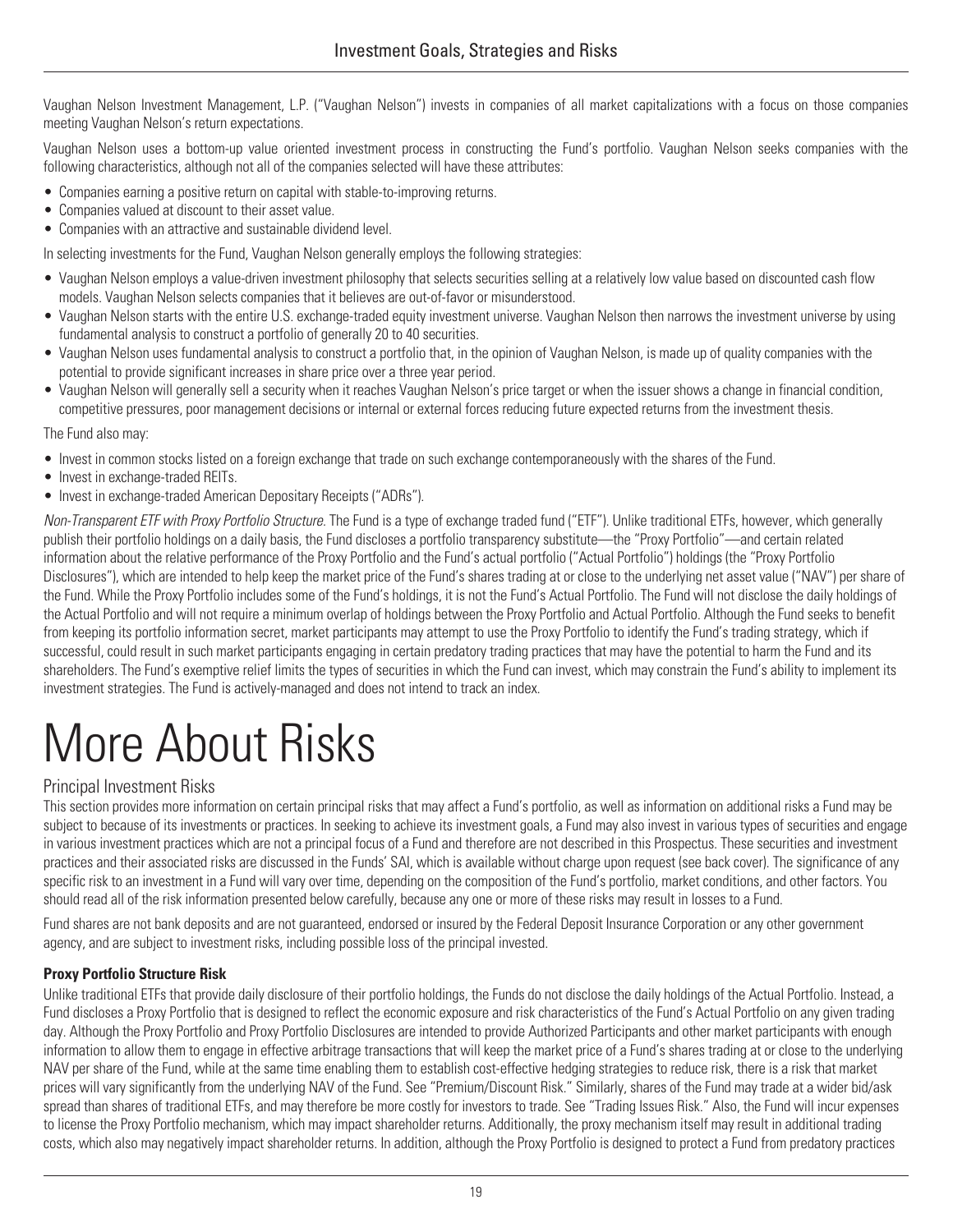such as front-running and free-riding, market participants may nevertheless be able to use the Proxy Portfolio and Proxy Portfolio Disclosures to engage in trading practices that disadvantage the Fund. See "Predatory Trading Practices Risk." A Fund will monitor on an ongoing basis the premium/discount between the market price and the NAV of the Fund's shares, but there can be no assurance that the Proxy Portfolio methodology will operate as intended. The Proxy Portfolio methodology is relatively novel and may not be an effective arbitrage mechanism under all market conditions. The effectiveness of the Proxy Portfolio methodology as an arbitrage mechanism is contingent upon, among other things, the effectiveness of the Fund's Factor Model analysis in creating a Proxy Portfolio that performs in a manner substantially identical to the performance of the Fund's Actual Portfolio and the willingness of Authorized Participants and other market participants to trade based on the Proxy Portfolio. In the event that the Proxy Portfolio methodology does not result in effective arbitrage opportunities in a Fund's shares, the Fund may exhibit wider premiums/discounts, bid/ask spreads and tracking error. At certain thresholds for such premiums/discounts, bid/ask spreads and tracking error, the Fund's Board of Trustees will consider possible remedial measures, which may include liquidation or conversion to a fully-transparent, active ETF or a mutual fund.

The Funds, their service providers, Authorized Participants, and the relevant listing exchange are subject to operational risks arising from, among other things, human error, systems and technology errors and disruptions, failed or inadequate controls, and fraud. These errors may adversely affect a Fund's operations, including its ability to execute its investment process, calculate or disseminate its NAV or intraday value of the Fund's holdings in a timely or accurate manner, and accurately process creations or redemptions. These issues could, for example, cause the Fund to sell or repurchase its share at incorrect prices, or result in the market prices of the Fund's shares deviating materially from NAV. While the Funds seek to minimize such events through controls and oversight, there may still be failures and a Fund may be unable to recover any damages associated with such failures. These failures may have a material adverse effect on the Fund's returns.

#### • **Premium/Discount Risk**

Shares of the Funds are listed for trading on the NYSE Arca and are bought and sold in the secondary market at market prices that may differ from their most recent NAV. The NAV of a Fund's shares will generally fluctuate with changes in the market value of the Fund's holdings. The market value of a Fund's shares will fluctuate, in some cases materially, in response to changes in the Fund's NAV, the intraday value of the Fund's holdings, and the relative supply and demand for the Fund's shares on the exchange. Although the disclosure of the Proxy Portfolio and Proxy Portfolio Disclosure is intended to provide investors with enough information to allow for an effective arbitrage mechanism that will keep the market price of a Fund at or close to the Fund's NAV, there is a risk (which may increase during periods of market disruption or volatility) that market prices for Fund shares will vary significantly from the Fund's NAV. This risk may be greater for a Fund than for traditional ETFs that disclose their full portfolio holdings on a daily basis because publication of the Proxy Portfolio does not provide the same level of transparency as the publication of the full portfolio by a fully transparent active ETF. This could cause the Fund's shares to have wider bid/ask spreads and larger premiums/discounts than fully transparent active ETFs using the same investment strategies. The Adviser and Subadvisers cannot predict whether shares will trade below, at or above their NAV. Price differences may be due, in large part, to the fact that supply and demand forces at work in the secondary trading market for shares will be closely related to, but not identical to, the same forces influencing the prices of the securities held by the Fund. While the creation/redemption feature is designed to make it more likely that a Fund's shares normally will trade on stock exchanges at prices close to the Fund's next calculated NAV, exchange prices are not expected to correlate exactly with the Fund's NAV due to timing reasons, supply and demand imbalances and other factors. Disruptions to creations and redemptions, the existence of extreme market volatility or potential lack of an active trading market for shares may result in shares trading at a significant premium or discount to NAV and/or in a reduced liquidity of your investment. During such periods, you may be unable to sell your shares or may incur significant losses if you sell your shares. There are various methods by which investors can purchase and sell shares and various types of orders that may be placed. Investors should consult their financial intermediary before purchasing or selling shares of a Fund. If a shareholder purchases shares at a time when the market price is at a premium to the NAV or sells shares at a time when the market price is at a discount to the NAV, the shareholder may sustain losses.

#### • **Authorized Participant Concentration Risk**

Only an Authorized Participant may engage in creation or redemption transactions directly with a Fund. A Fund has a limited number of institutions that act as Authorized Participants, none of which are or will be obligated to engage in creation or redemption transactions. To the extent that these institutions exit the business or are unable to proceed with creation and/or redemption orders with respect to the Fund and no other Authorized Participant is able to step forward to create or redeem Creation Units, the Fund's shares may trade at a discount to NAV and possibly face trading halts and/or delisting. The Funds' novel structure may affect the number of entities willing to act as Authorized Participants, and this risk may be exacerbated during times of market stress.

#### • **Predatory Trading Practices Risk**

Although a Fund seeks tobenefit from keeping its portfolio information secret, market participants may attempt to use the Proxy Portfolio and related Proxy Portfolio Disclosures to identify the Fund's holdings and trading strategy. If successful, this could result in such market participants engaging in predatory trading practices that could harm a Fund and its shareholders. The Proxy Portfolio and related Proxy Portfolio Disclosures have been designed to minimize the risk that market participants could "reverse engineer" a Fund's portfolio and investment strategy, but they may not be successful in this regard.

#### • **Trading Issues Risk**

Although a Fund's shares are listed on the NYSE Arca, there can be no assurance that an active or liquid trading market for them will develop or be maintained. Trading in Fund shares on the NYSE Arca may be halted due to market conditions or for reasons that, in the view of the NYSE Arca, make trading in shares inadvisable. If 10% or more of a Fund's Actual Portfolio does not have readily available market quotations, the Fund will promptly request that the Exchange halt trading in the Fund's shares. Such trading halts may have a greater impact on the Fund compared to other ETFs due to a Fund's lack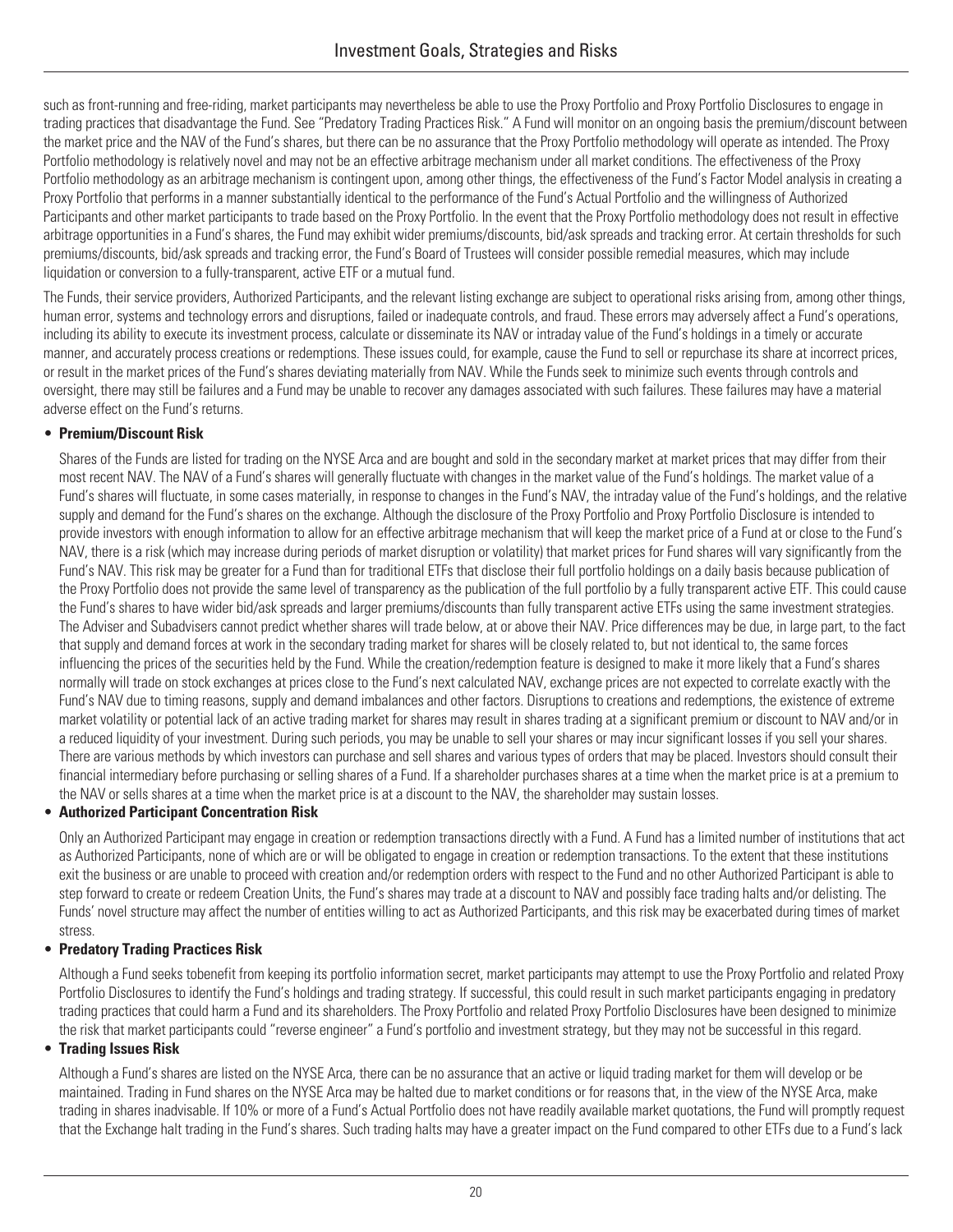of transparency. In addition, trading in shares on the NYSE Arca is subject to trading halts caused by extraordinary market volatility pursuant to the NYSE Arca's "circuit breaker" rules (rules that require a halt in trading in a specific period of time when market prices decline by a specified percentage during the course of a trading day). If the trading of a security held in a Fund's Actual Portfolio is halted or otherwise does not have readily available market quotations and the Adviser believes that the lack of any such readily available market quotations may affect the reliability of the Proxy Portfolio as an arbitrage vehicle or otherwise determines it is in the best interest of the Fund, the Adviser promptly will disclose on the Fund's website the identity and weighting of such security for so long as such security's trading is halted or otherwise does not have readily available market quotations and remains in the Actual Portfolio. There can be no assurance that the requirements of the NYSE Arca necessary to maintain the listing of a Fund will continue to be met or will remain unchanged. In addition, an exchange or market may close or issue trading halts on specific securities, or the ability to buy or sell certain securities or financial instruments may be restricted, which may result in a Fund being unable to buy or sell certain securities or financial instruments. In such circumstances, the Fund may be unable to rebalance its portfolio, may be unable to accurately price its investments and/or may incur substantial trading losses. Because the Funds trade on the basis of published Proxy Portfolios, they may trade at a wider bid/ask spread and may experience a wider premium/discount than traditional ETFs that publish their portfolios on a daily basis, and therefore, the Funds may cost investors more to trade especially during periods of market volatility.

#### • **Tracking Error Risk**

Although the Proxy Portfolio is designed to reflect the economic exposure and risk characteristics of a Fund's Actual Portfolio on any given trading day, there is a risk that the performance of the Proxy Portfolio will diverge from the performance of the Actual Portfolio, potentially materially.

#### **Allocation Risk**

A Fund's allocations between asset classes and market exposures may not be optimal in every market condition and may adversely affect a Fund's performance. You could lose money on your investment in a Fund as a result of this allocation.

#### **Cybersecurity and Technology Risk**

The Funds, their service providers, market makers, listing exchange, Authorized Participants and other market participants increasingly depend on complex information technology and communications systems, which are subject to a number of different threats and risks that could adversely affect the Funds and their shareholders. These risks include, among others, theft, misuse, and improper release of confidential or highly sensitive information relating to the Funds and their shareholders, as well as compromises or failures to systems, networks, devices and applications relating to the operations of the Funds and their service providers. Power outages, natural disasters, equipment malfunctions and processing errors that threaten these systems, as well as market events that occur at a pace that overloads these systems, may also disrupt business operations or impact critical data. Cybersecurity and other operational and technology issues may result in financial losses to the Funds and their shareholders, impede business transactions, violate privacy and other laws, subject the Funds to certain regulatory penalties and reputational damage, and increase compliance costs and expenses. Although the Funds have developed processes, risk management systems and business continuity plans designed to reduce these risks, the Funds do not directly control the cybersecurity defenses, operational and technology plans and systems of their service providers, financial intermediaries and companies in which they invest or with which they do business. The Funds and their shareholders could be negatively impacted as a result. Similar types of cybersecurity risks also are present for issuers of securities in which the Funds invest, which could result in material adverse consequences for such issuers, and may cause the Funds' investment in such securities to lose value.

#### **Equity Securities Risk**

The value of your investment in a Fund is based on the market value (or price) of the securities the Fund holds. You may lose money on your investment due to unpredictable declines in the value of individual securities and/or periods of below-average performance in individual securities, industries or in the equity market as a whole. This may impact a Fund's performance and may result in higher portfolio turnover, which may increase the tax liability to taxable shareholders and the expenses incurred by the Fund. The market value of a security can change daily due to political, economic and other events that affect the securities markets generally, as well as those that affect particular companies or governments. These price movements, sometimes called volatility, will<br>vary depending on the types of securities a Fund owns and the mar vary depending on the types of securities a Fund owns and the markets in which they trade. Historically, the equity markets have moved in cycles, and the value of a Fund's equity securities may fluctuate drastically from day to day. Individual companies may report poor results or be negatively affected by industry and/or economic trends and developments. The prices of securities issued by such companies may suffer a decline in response to such trends and developments. Small-capitalization and emerging growth companies may be subject to more abrupt price movements, limited markets and less liquidity than movements than other types of stocks primarily because their stock prices are based heavily on future expectations. If the Subadviser's assessment of the prospects for a company's growth is wrong, or if the Subadviser's judgment of how other investors will value the company's growth is wrong, then the price of the company's stock may fall or not approach the value that a Subadviser has placed on it. Value stocks can perform differently from the market as a whole and from other types of stocks. Value stocks also present the ri larger, more established companies, which could adversely affect the value of a Fund's portfolio. Growth stocks are generally more sensitive to market agree that the stocks represent favorable investment opportunities, and they may fall out of favor with investors and underperform growth stocks during any given period. Common stocks represent an equity or ownership interest in an issuer. In the event an issuer is liquidated or declares bankruptcy, the claims of owners of the issuer's bonds generally take precedence over the claims of those who own preferred stock or common stock.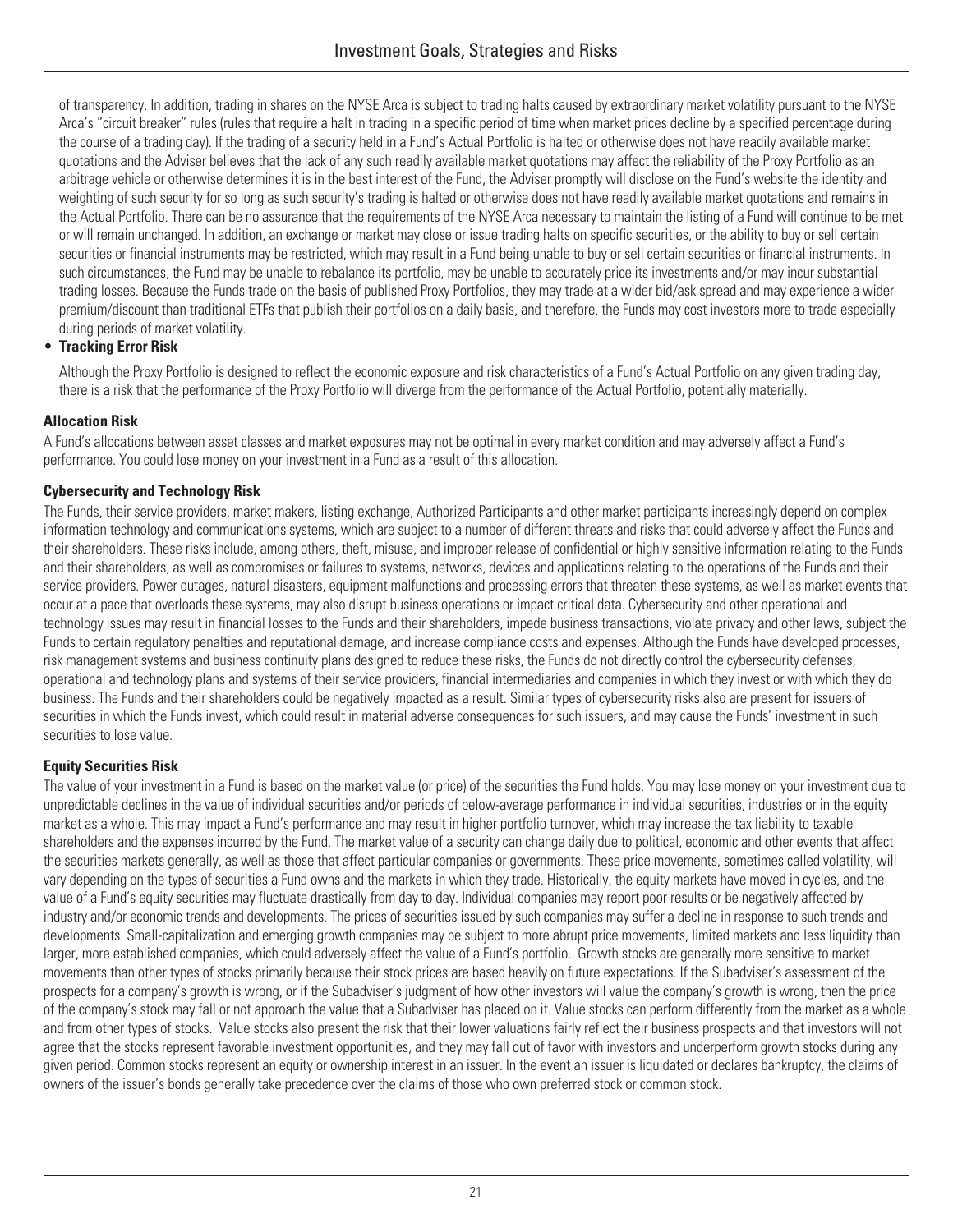#### **Foreign Securities Risk**

Foreign securities risk is the risk associated with investments in issuers located in foreign countries. A Fund's investments in foreign securities may experience more rapid and extreme changes in value than investments in securities of U.S. issuers. The securities markets of many foreign countries are relatively small, with a limited number of issuers and a small number of securities. In addition, foreign companies often are not subject to the same degree of regulation as U.S. companies. Reporting, accounting, disclosure, custody and auditing standards and practices of foreign countries differ, in some cases significantly, from U.S. standards and practices, and are often not as rigorous. The Public Company Accounting Oversight Board, which regulates auditors of U.S. public companies, is unable to inspect audit work papers in certain foreign countries. Many countries, including developed nations and emerging markets, are faced with concerns about high government debt levels, credit rating downgrades, the future of the euro as a common currency, possible government debt restructuring and related issues, all of which may cause the value of a Fund's non-U.S. investments to decline. Nationalization, expropriation or confiscatory taxation, currency blockage, the imposition of sanctions by other countries (such as the United States), political changes or diplomatic developments may impair a Fund's ability to buy, sell, hold, receive, deliver, or otherwise transact in certain securities and may also cause the value of a Fund's non-U.S. investments to decline. When imposed, foreign withholding or other taxes reduce a Fund's return on foreign securities. In the event of nationalization, expropriation or other confiscation, a Fund could lose its entire foreign investment. Investments in emerging markets may be subject to these risks to a greater extent than those in more developed markets and securities of developed market companies that conduct substantial business in emerging markets may also be subject to greater risk. These risks also apply to securities of foreign issuers traded in the United States or through depositary receipt programs such as American Depositary Receipts. To the extent a Fund invests a significant portion of its assets in a specific geographic region, the Fund may have more exposure to regional political, economic, environmental, credit/counterparty and information risks. In addition, foreign securities may be subject to increased credit/counterparty risk because of the potential difficulties of requiring foreign entities to honor their contractual commitments.

#### **Investments in Other Investment Companies Risk**

A Fund will indirectly bear the management, service and other fees of any other investment companies, including ETFs, in which it invests in addition to its own expenses. A Fund is also indirectly exposed to the same risks as the underlying funds in proportion to the allocation of the Fund's assets among the underlying funds. In addition, investments in ETFs have unique characteristics, including, but not limited to, the expense structure and additional expenses associated with investing in ETFs.

#### **Liquidity Risk**

Liquidity risk is the risk that a Fund may be unable to find a buyer for its investments when it seeks to sell them or to receive the price it expects. Decreases in the number of financial institutions willing to make markets in a Fund's investments or in their capacity or willingness to transact may increase the Fund's exposure to this risk. Events that may lead to increased redemptions, such as market disruptions or increases in interest rates, may also negatively impact the liquidity of a Fund's investments when it needs to dispose of them. If a Fund is forced to sell its investments at an unfavorable time and/or under adverse conditions in order to meet redemption requests, such sales could negatively affect the Fund. Liquidity issues may also make it difficult to value a Fund's investments. A Fund may invest in liquid investments that become illiquid due to financial distress, or geopolitical events such as sanctions, trading halts or wars. In some cases, especially during times of market turmoil, there may be no buyers or sellers for securities in certain asset classes and a redemption may dilute the interest of the remaining shareholders.

#### **Management Risk**

Management risk is the risk that the portfolio managers' investment techniques could fail to achieve a Fund's objective and could cause your investment in a Fund to lose value. Each Fund is subject to management risk because each Fund is actively managed. The portfolio managers will apply their investment techniques and risk analyses in making investment decisions for the Funds, but there can be no guarantee that such decisions will produce the desired results. For example, securities that the portfolio managers expect to appreciate in value may, in fact, decline. Similarly, in some cases, derivative and other investment techniques may be unavailable or the portfolio managers may determine not to use them, even under market conditions where their use could have benefited the Funds.

#### **Market/Issuer Risk**

The market value of a Fund's investments will move up and down, sometimes rapidly and unpredictably, based upon political, regulatory, market, economic, and social conditions, as well as developments that impact specific economic sectors, industries, or segments of the market, including conditions that directly relate to the issuers of a Fund's investments, such as management performance, financial condition, and demand for the issuers' goods and services. A Fund is subject to the risk that geopolitical events will adversely affect global economies and markets. War, terrorism, and related geopolitical events have led, and in the future may lead, to increased short-term market volatility and may have adverse long-term effects on global economies and markets. Likewise, natural and environmental disasters and epidemics or pandemics may be highly disruptive to economies and markets.

#### **New and Smaller Sized Fund Risk**

Funds that are relatively new or relatively small are subject to additional risks. A Fund that is relatively new has a limited operating history for investors to evaluate and may not be successful in implementing its investment strategies. A Fund that is relatively small may fail to attract sufficient assets to achieve or maintain economies of scale, which could result in the Fund being liquidated at any time without shareholder approval and at a time that may not be favorable for all shareholders. In addition, a Fund that is relatively small may not be successful in implementing its investment strategies after the Fund's assets grow beyond a certain size, which could adversely affect the Fund's performance. Smaller ETFs will have a lower public float and lower trading volumes, leading to wider bid/ask spreads.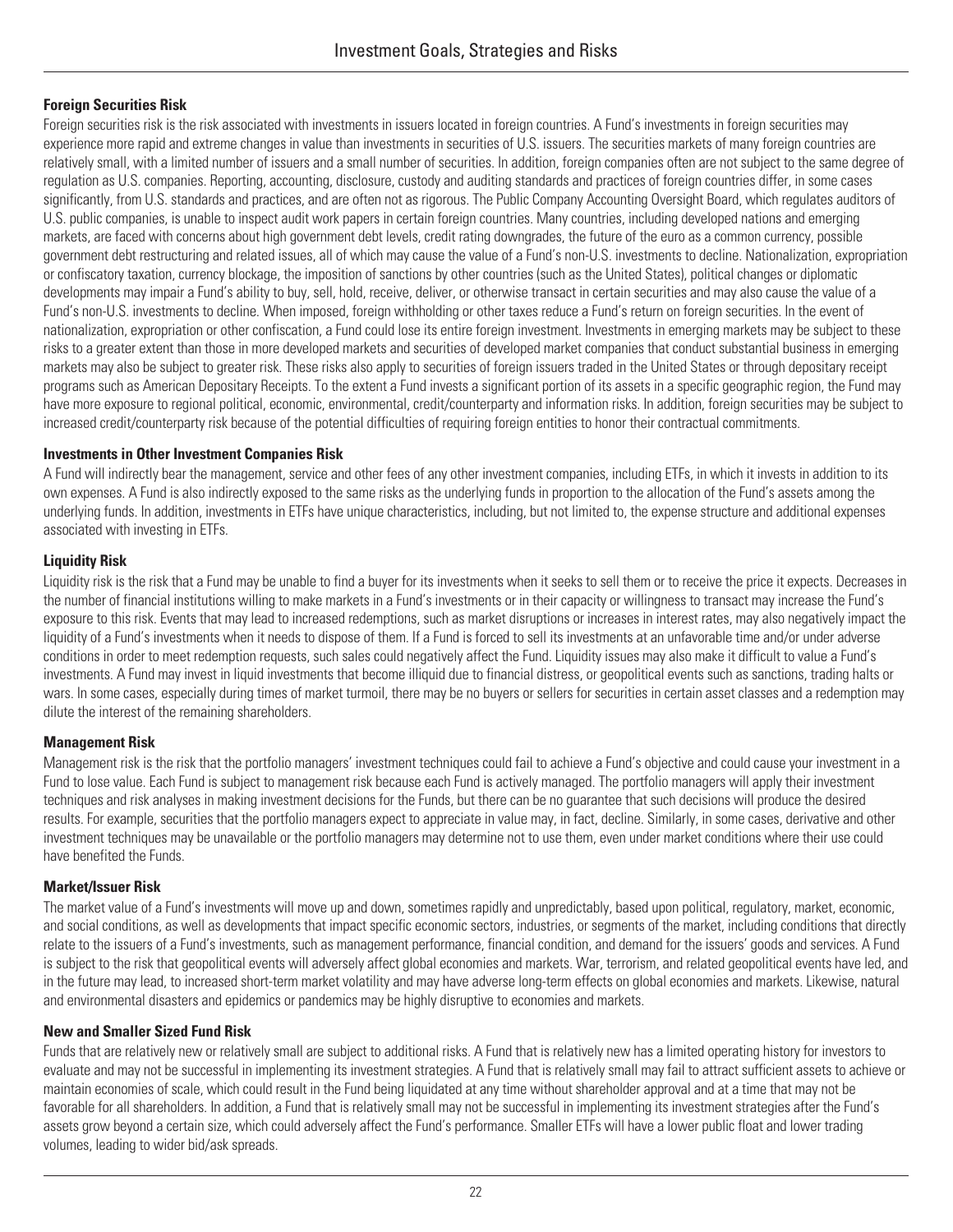#### **Non-Diversification Risk**

Compared with diversified mutual funds, a non-diversified Fund may invest a greater percentage of its assets in a particular issuer and may invest in fewer issuers. Therefore, a non-diversified Fund may have more risk because changes in the value of a single security or the impact of a single economic, political or regulatory occurrence may have a greater adverse impact on the Fund's net asset value.

#### **Operational Risk**

A Fund is exposed to operational risk arising from a number of factors, including but not limited to human error, processing and communication errors, errors of the Fund's service providers, market makers, listing exchange, Authorized Participants or the issuers of securities in which a Fund invests or with which it does business, failed or inadequate processes and technology or systems failures. A Fund seeks to reduce these operational risks through controls and procedures. However, these measures do not address every possible risk and may be inadequate for those risks that they are intended to address.

#### **Recent Market Events Risk**

The Covid-19 pandemic and efforts to contain its spread have resulted in, among other things, extreme volatility in the financial markets and severe losses; reduced liquidity of many instruments; exchange trading suspensions and closures; higher default rates; border closings and other significant travel restrictions and disruptions; significant disruptions to business operations, supply chains and customer activity; lower consumer demand for goods and services; significant job losses and increasing unemployment; event cancellations and restrictions; service cancellations, reductions and other changes; significant challenges in healthcare service preparation and delivery; prolonged quarantines; as well as general concern and uncertainty that has negatively affected the economic environment. The impact of this pandemic and any other epidemic or pandemic that may arise in the future could adversely affect the economies of many nations or the entire global economy and the financial performance of individual issuers, sectors, industries, asset classes, and markets in significant and unforeseen ways. The U.S. government and the Federal Reserve, as well as certain foreign governments and central banks, are taking extraordinary actions to support local and global economies and the financial markets in response to the Covid-19 pandemic, including by decreasing interest rates to very low levels and implementing a variety of emergency stimulus measures. These actions may not succeed or have the intended effect, and in some cases, including in the United States, have resulted in a large expansion of government deficits and debt, the long term consequences of which are not known. This crisis or other public health crises may also exacerbate other pre-existing political, social, economic, market and financial risks. The effects of the Covid-19 pandemic or any future outbreak in developing or emerging market countries may be greater due to less established health care systems. The duration of the Covid-19 pandemic and its effects cannot be determined with certainty. Such effects could impair a Fund's ability to maintain operational standards (such as with respect to satisfying redemption requests), disrupt the operations of a Fund's service providers, adversely affect the value and liquidity of a Fund's investments and negatively impact a Fund's performance and your investment in the Fund.

In addition, Russia launched a large-scale invasion of Ukraine on February 24, 2022. The extent and duration of the military action, resulting sanctions and resulting future market disruptions in the region and around the world are impossible to predict, but could be significant and have a severe adverse effect on the region and around the world, including significant negative impacts on the economy and the markets for certain securities and commodities, such as oil and natural gas, as well as other sectors.

#### **REITs Risk**

The performance of a Fund that invests in REITs may be dependent in part on the performance of the real estate market and the real estate industry in general. The real estate industry is particularly sensitive to economic downturns. Securities of companies in the real estate industry, including REITs, are sensitive to factors such as changes in real estate values, property taxes and tax laws, interest rates, cash flow of underlying real estate assets, occupancy rates, government regulations affecting zoning, land use and rents, and the management skill and creditworthiness of the issuer. Companies in the real estate industry also may be subject to liabilities under environmental and hazardous waste laws. In addition, the value of a REIT is affected by changes in the value of the properties owned by the REIT or the mortgage loans held by the REIT. REITs also are subject to default and prepayment risk. REITs are dependent upon cash flow from their investments to repay financing costs and also on the ability of the REITs' managers. A Fund will indirectly bear its proportionate share of expenses, including management fees, paid by each REIT in which it invests in addition to the expenses of the Fund.

#### **Secondary Market Trading Risk**

A Fund is subject to a number of secondary market trading risks, including the potential lack of an active market for Fund shares, losses from trading in secondary markets, periods of high volatility and disruptions in the creation and redemption process, any of which may lead to the Fund's shares trading at a premium or discount. Investors buying or selling shares of a Fund in the secondary market will pay brokerage commissions or other charges imposed by and determined by the broker-dealers, which may be a significant proportional cost for investors seeking to buy or sell relatively small amounts of shares. In addition, secondary market investors will also incur the cost of the difference between the price that an investor is willing to pay for shares (the "bid" price) and the price at which an investor is willing to sell shares (the "ask" price). This difference in bid and ask prices is often referred to as the "spread" or "bid/ ask spread." The bid/ask spread varies over time for shares based on trading volume and market liquidity, and is generally lower if a Fund's shares have more trading volume and market liquidity and higher if a Fund's shares have little trading volume and market liquidity. Further, increased market volatility may cause increased bid/ask spreads. Shares of a Fund may trade at a wider bid/ask spread than shares of traditional ETFs, and may therefore be more costly for investors to trade. Due to the costs of buying or selling shares, including bid/ask spreads, frequent trading of shares may significantly reduce investment results and an investment in shares may not be advisable for investors who anticipate regularly making small investments. Shares of a Fund, similar to shares of other issuers listed on a stock exchange, may be sold short and are therefore subject to the risk of increased volatility and price decreases associated with being sold short.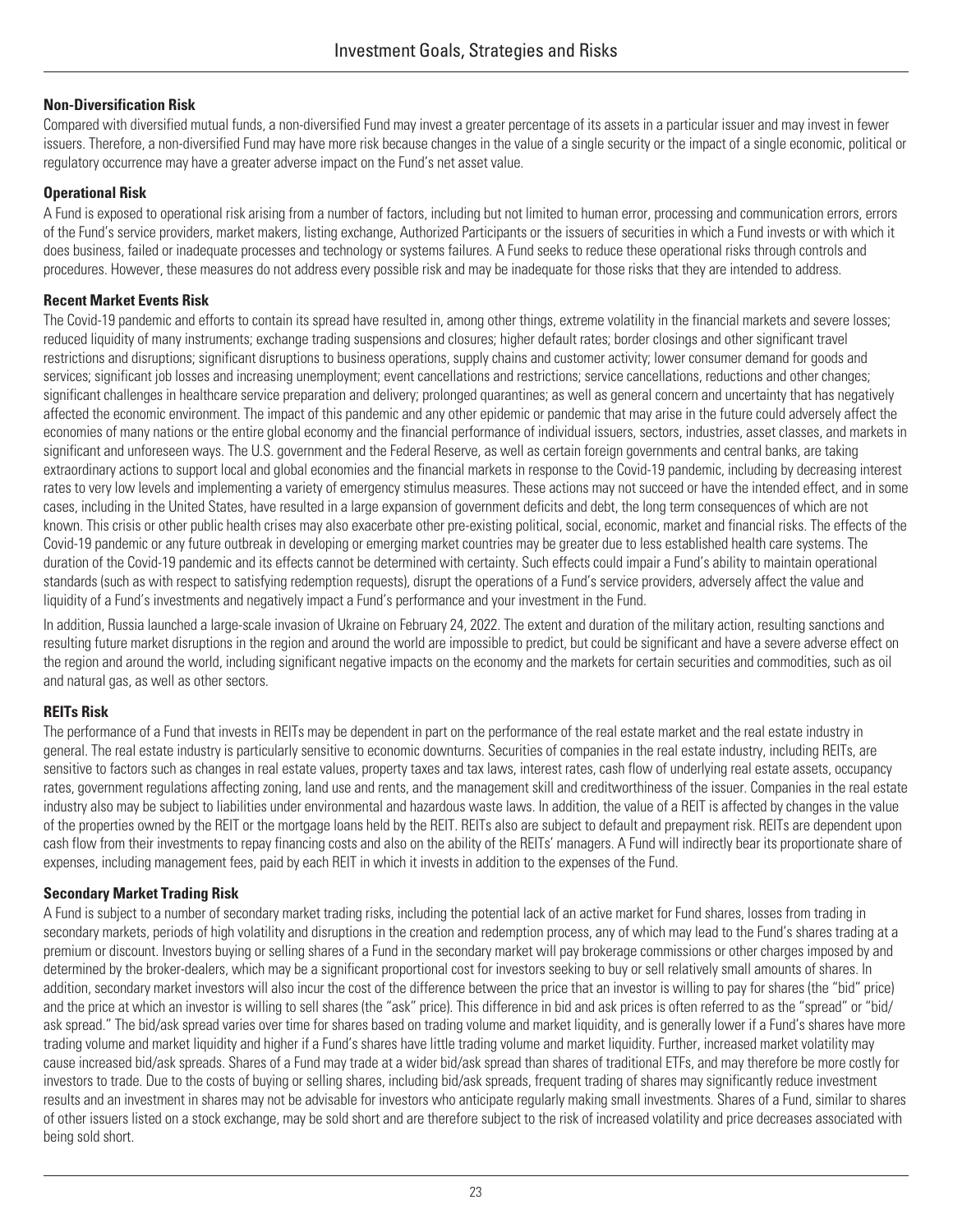### **Small- and Mid-Capitalization Companies Risk**

Compared to companies with large market capitalization, small- and mid-capitalization companies are more likely to have limited product lines, markets or financial resources, or to depend on a small, inexperienced management group. Securities of these companies often trade less frequently and in limited volume and their prices may fluctuate more than stocks of large-capitalization companies. Securities of small- and mid-capitalization companies may therefore be more vulnerable to adverse developments than those of large-capitalization companies. As a result, it may be relatively more difficult for a Fund to buy and sell securities of small- and mid-capitalization companies.

# <span id="page-27-0"></span>Differences Between a Traditional ETF and a Non-Transparent ETF

#### **Proxy Portfolio Methodology**

Unlike a traditional ETF, a Fund does not disclose its portfolio holdings daily. Rather, a Fund discloses a portfolio transparency substitute—the "Proxy Portfolio"—and certain related information about the relative performance of the Proxy Portfolio and a Fund's Actual Portfolio holdings, which are designed to facilitate an effective arbitrage mechanism for a Fund's shares while protecting the identity of a Fund's full portfolio holdings. A Fund believes that daily disclosure of its full portfolio holdings could enable market participants to predict a Fund's trading strategy and trade ahead of a Fund's portfolio trades (a practice known as "front-running"), or to copy a Fund's investment strategy (a practice known as "free riding"). The purpose of the proxy portfolio methodology, as described below (the "Proxy Portfolio Methodology") is to protect a Fund and its shareholders against such practices. Although a Fund does not publish its full portfolio holdings daily, the Proxy Portfolio Methodology is designed to allow Authorized Participants and other market makers to assess the intraday value and associated risk characteristics of a Fund's then-current portfolio holdings (the "Actual Portfolio").

An important feature of the Proxy Portfolio Methodology is the daily disclosure of a basket of cash and securities—the Proxy Portfolio—that is designed and constructed to closely track the daily performance of a Fund's Actual Portfolio. In addition to the Proxy Portfolio, a Fund discloses daily the percentage weight overlap between the holdings of the Proxy Portfolio and the Actual Portfolio that formed the basis for a Fund's calculation of NAV at the end of the prior Business Day (the "Proxy Overlap"). Daily disclosure of the Proxy Portfolio, the Proxy Overlap and the other related Proxy Portfolio Disclosures is designed to enable Authorized Participants and other market participants to accurately assess the profitability of arbitrage trades in shares of a Fund and to effectively hedge their risks associated with arbitrage and market making activities, thereby helping to ensure that investors can purchase and sell Fund shares in the secondary market at prices that are at or close to the underlying NAV per share of a Fund.

#### **Proxy Portfolio**

The goal of the Proxy Portfolio Methodology is to permit a Fund's Proxy Portfolio, during all market conditions, to track closely the daily performance of a Fund's Actual Portfolio and to minimize intra-day misalignment between the performance of the Proxy Portfolio and the performance of the Actual Portfolio. The Proxy Portfolio is designed to reflect the economic exposures and the risk characteristics of the Actual Portfolio on any given trading day.

Construction of a Proxy Portfolio that replicates the daily performance of the Actual Portfolio is achieved by performing a factor model analysis of a Fund's Actual Portfolio. The factor model is comprised of three sets of factors or analytical metrics: market-based factors, fundamental factors, and industry/sector factors. Each Fund has a universe of securities (the "Model Universe") that is used to generate the Fund's Proxy Portfolio. The Model Universe is comprised of securities that the Fund can purchase and is a financial index or stated portfolio of securities from which Fund investments are selected. The results of the factor model analysis of a Fund's Actual Portfolio are then applied to a Fund's model universe of securities, resulting in the generation of a Proxy Portfolio, which consists of a small subset of the securities in the Model Universe. The Proxy Portfolio is designed to perform in a manner substantially identical to the performance of the Actual Portfolio. The Proxy Portfolio only includes securities and investments in which a Fund may invest. However, while the Proxy Portfolio and the Actual Portfolio likely hold some or many of the same securities, the Proxy Portfolio and a Fund's Actual Portfolio do not include identical securities. The Proxy Portfolio is reconstituted daily.

#### **Proxy Portfolio Disclosures**

The composition of the Proxy Portfolio is published on the Funds' website at [im.natixis.com](http://im.natixis.com) each Business Day and includes the following information for each portfolio holding in the Proxy Portfolio: (1) ticker symbol; (2) CUSIP or other identifier; (3) description of holding; (4) quantity of each security or other asset held; and (5) percentage weight of the holding in the Proxy Portfolio. The Funds' website publishes on a daily basis, per share for each Fund, the prior Business Day's NAV and the Closing Price or Bid/Ask Price (each as defined below), and a calculation of the premium/discount of the Closing Price or Bid/Ask Price against such NAV. The Funds' website also publishes a variety of other information metrics regarding the relative behavior of the Proxy Portfolio and the Actual Portfolio, including the Proxy Overlap (defined below). Additional information about how the Proxy Portfolio and the Proxy Overlap are calculated can be found in the SAI and on the Funds' website at [im.natixis.com](http://im.natixis.com). The website also includes Tracking Error for each Fund and, once a Fund has completed a fiscal year, the median bid/ask spread (expressed as a percentage rounded to the nearest hundredth), will be computed by identifying the Fund's National Best Bid and Offer as of the end of each ten second interval during each trading day of the last thirty calendar days, dividing the difference between each such bid and offer by the midpoint of the National Best Bid and Offer and identifying the median of these values. Additionally, the Funds are required to disclose on their website a table showing the number of days the Funds' shares traded at a premium/discount and a line graph showing the Funds' share premiums or discounts during the most recently completed calendar year and the most recently completed calendar quarters since that year (or the life of the Funds).

The Funds believe that the Proxy Portfolio Disclosures will enable Authorized Participants and other market makers to use the component securities and their weightings of the Proxy Portfolio to calculate intraday values that approximate the value of the securities in the Actual Portfolio and, based thereon, assess whether the market price of a Fund's shares is higher or lower than the approximate contemporaneous value of the Actual Portfolio. These activities are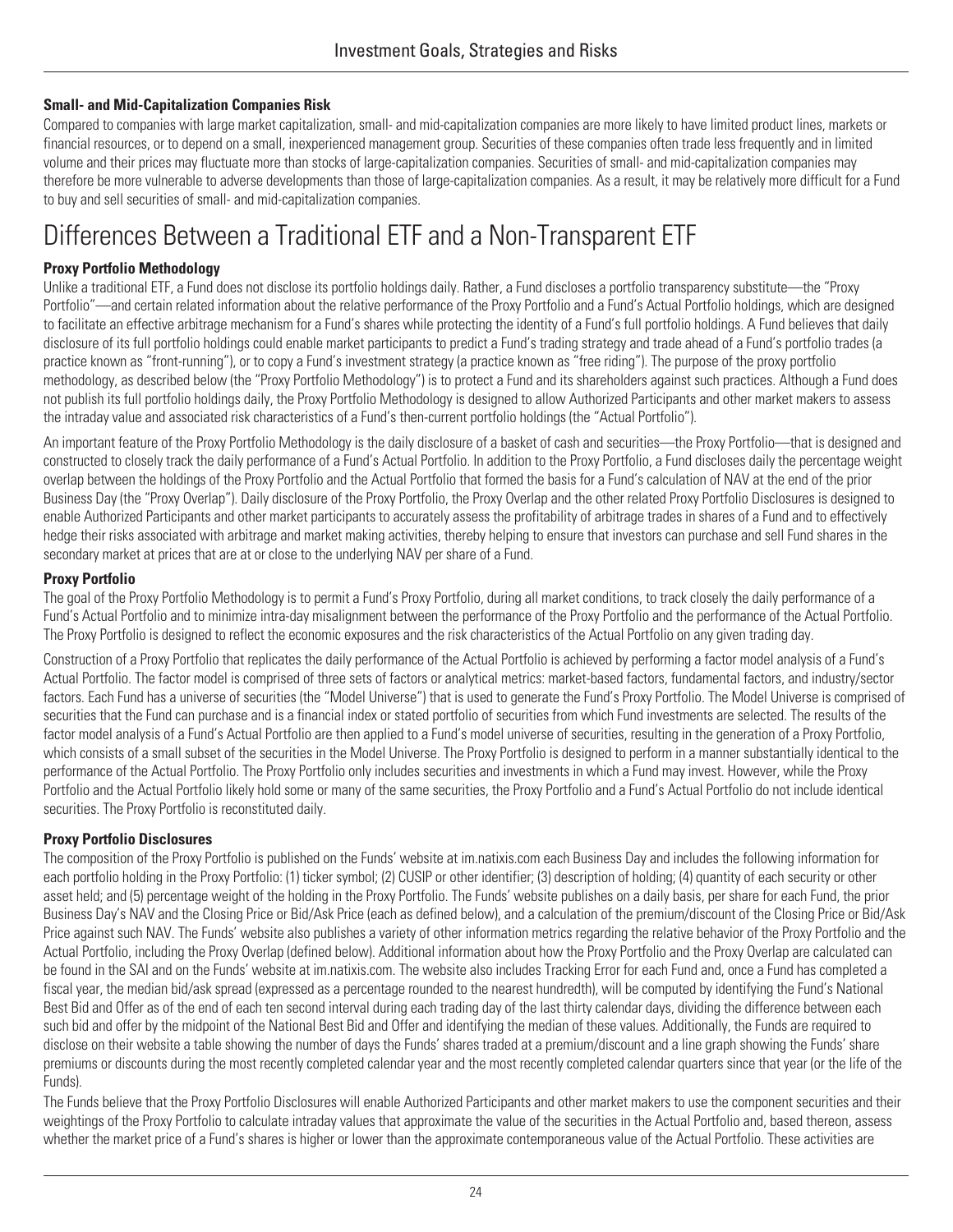intended to facilitate an arbitrage mechanism that keeps market prices of a Fund's shares at or close to a Fund's NAV. Moreover, the Proxy Portfolio Disclosures generated by the Proxy Portfolio Methodology are intended to facilitate effective hedging activities by market makers, so that share market price bid/ask spreads will be narrow.

Below are some definitions of the defined terms used above:

- Closing Price the official closing price of a Fund's shares on a Fund's primary listing exchange.
- Bid/Ask Price the midpoint of the highest bid and the lowest offer based upon the National Best Bid and Offer as of the time of calculation of a Fund's NAV.
- National Best Bid and Offer the current national best bid and national best offer as disseminated by the Consolidated Quotation System or UTP Plan Securities Information Processor.
- Proxy Overlap the percentage weight overlap between the holdings of the prior Business Day's Proxy Portfolio compared to the Actual Portfolio's holdings that formed the basis for a Fund's calculation of NAV at the end of the prior Business Day. The Proxy Overlap is calculated based on the Proxy Portfolio and portfolio holdings as of the prior Business Day. The Proxy Overlap is calculated by taking the lesser weight of each asset held in common between the Actual Portfolio and the Proxy Portfolio and adding the totals. Additional information about how the Proxy Overlap is calculated can be found on a Fund's website at [im.natixis.com](http://im.natixis.com).
- Tracking Error At the end of each trading day, a Fund calculates its Proxy Overlap and the standard deviation over the past three months of the daily proxy spread (i.e., the difference, in percentage terms, between the Proxy Portfolio per share NAV and that of the Actual Portfolio at the end of the trading day) and publish such information before the opening of Fund share trading each Business Day.

# <span id="page-28-0"></span>Differences Between Investing in an ETF and a Mutual Fund

Shareholders of a Fund should be aware of certain differences between investing in an ETF and a mutual fund.

### **Redeemability**

Mutual fund shares may be bought from, and redeemed with, the issuing fund for cash at NAV typically calculated once at the end of each business day. Shares of a Fund, by contrast, cannot be purchased from or redeemed with the Fund except by or through Authorized Participants and then typically for an inkind basket of securities. In contrast, investors who are not Authorized Participants purchase and sell shares generally for cash on a secondary market at the prevailing market price. In addition, a Fund issues and redeems shares on a continuous basis only in large blocks of shares, typically 10,000 shares, called Creation Units.

### **Exchange Listings**

Unlike mutual funds, a Fund's shares are listed on an exchange and traded in the secondary market in the same manner as other equity securities and ETFs. Investors can purchase and sell individual shares of a Fund only on the secondary market through a broker-dealer. A Fund's shares may be less actively traded in certain markets than others, and investors are subject to the execution and settlement risks and market standards of the market where they or their brokerdealers direct their trades for execution. Certain information (including an updated Proxy Portfolio) available to investors who trade fund shares on a U.S. stock exchange during regular U.S. market hours may not be available to investors who trade in other markets, which may result in secondary market prices in such markets being less efficient. Secondary market transactions do not occur at NAV, but at market prices that change throughout the day, based on the supply of, and demand for, shares of a Fund.

### **In-Kind Redemptions – Potential Benefits and Limitations**

Unlike shares of many mutual funds that are only bought and sold at closing NAVs, the shares of a Fund are created and redeemed principally in kind in Creation Units at each day's market close at a Fund's NAV and tradable in a secondary market on an intraday basis at prevailing market prices. These in kind arrangements will potentially mitigate adverse effects on a Fund's portfolio that could arise from frequent cash purchase and redemption transactions that continuously affect the NAV of a Fund. These transactions may reduce transaction costs borne by a Fund. Moreover, relative to mutual funds, where frequent redemptions can have an adverse tax impact on taxable shareholders because of the need to sell portfolio securities that, in turn, may generate taxable gain, a Fund's in-kind redemption mechanism is expected to reduce the need to sell portfolio securities to meet redemption requests, and therefore may lessen the taxable gain generated by such sales of portfolio securities. A Fund may nevertheless be required to sell certain securities from its Actual Portfolio, including to the extent the composition of the Actual Portfolio differs from that of the Proxy Portfolio, prior to effecting an in-kind redemption to ensure it distributes the proper securities to Authorized Participants. Any such sales may generate taxable gain or loss. A Fund cannot predict to what extent, if any, it will redeem its shares in kind rather than in cash; nor can a Fund predict the extent to which any such in kind redemption will reduce the taxable gain recognized in connection therewith. A Fund may still realize gains related to either cash redemptions or rebalancing transactions which may need to be distributed.

# <span id="page-28-1"></span>More Information About the Funds' Strategies

### **Temporary Defensive Measures**

Temporary defensive measures may be used by a Fund during adverse economic, market, political or other conditions. In this event, a Fund may hold any portion of its assets in cash (U.S. dollars, foreign currencies or multinational currency units) and/or invest in cash equivalents such as short-term U.S. Treasury securities, government money market funds and repurchase agreements as it deems appropriate. A Fund may miss certain investment opportunities if it uses defensive strategies and thus may not achieve its investment goal.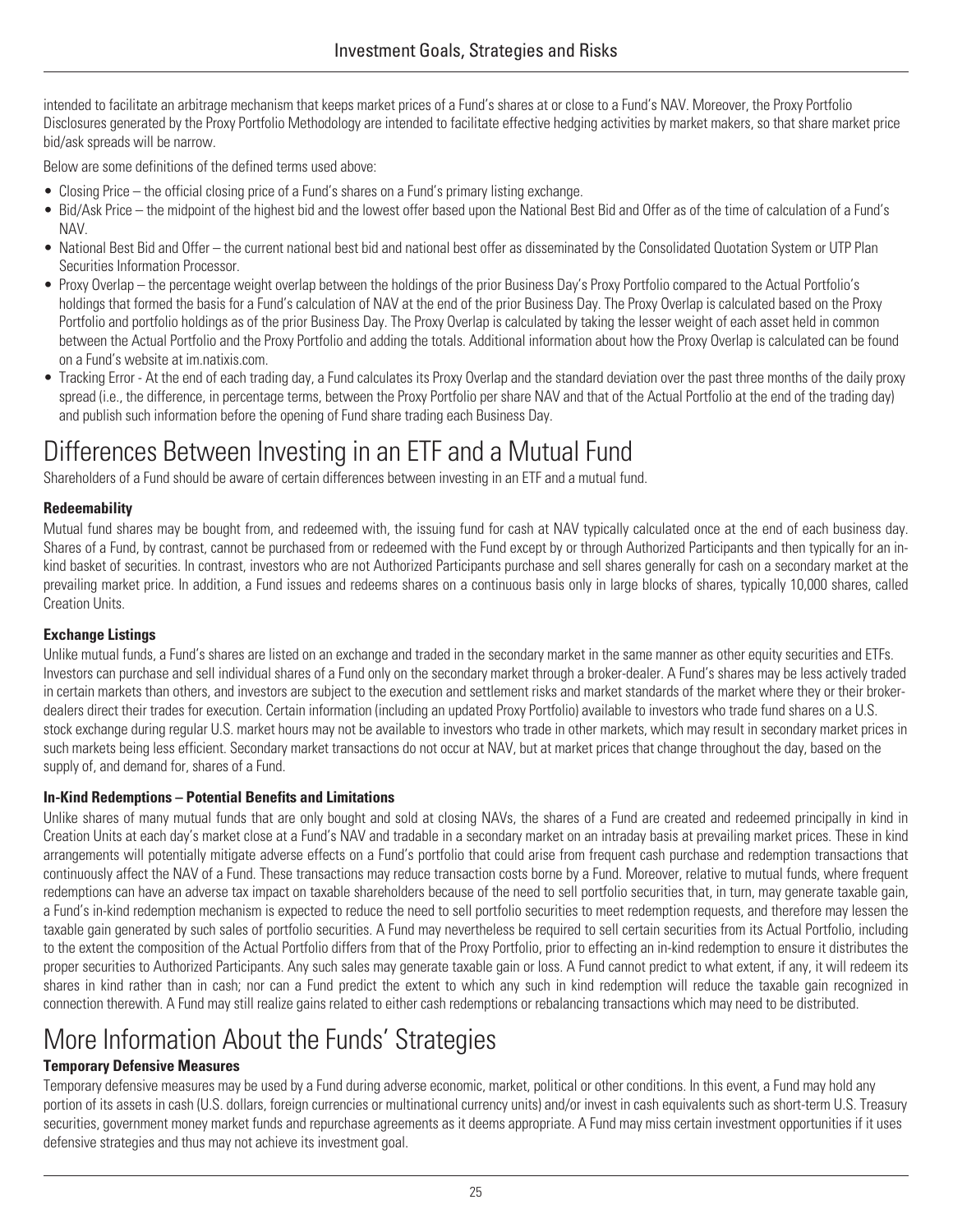#### **Percentage Investment Limitations**

Except as set forth in the SAI, the percentage limitations set forth in this Prospectus and the SAI apply at the time an investment is made and shall not be considered violated unless an excess or deficiency occurs or exists immediately after and as a result of such investment.

#### **Actual Portfolio Holdings**

A description of each Fund's policies and procedures with respect to the disclosure of the securities in a Fund's Actual Portfolio is available in the section "Portfolio Holdings Information" in the SAI.

A "snapshot" of each Fund's investments may be found in its annual and semiannual reports. In addition, a list of each Fund's full portfolio holdings, which is updated monthly after an aging period of at least 15 days for Natixis Vaughan Nelson Select ETF and Natixis Vaughan Nelson Mid Cap ETF and quarterly after an aging period of at least 10 business days for Natixis U.S. Equity Opportunities ETF, is available on the Funds' website at [im.natixis.com/us/funddocuments.](http://im.natixis.com/us/funddocuments)<br>These holdings will remain accessible on the website until each includes the date of the information. In addition, a list of Natixis Vaughan Nelson Select ETF and Natixis Vaughan Nelson Mid Cap ETF top 10 holdings as of the month end is generally available within 7 business days after the month end on the Funds' website at [im.natixis.com/holdings](http://im.natixis.com/holdings) (click fund name).

# <span id="page-29-0"></span>Management Team

## <span id="page-29-1"></span>Meet the Funds' Investment Adviser and Subadvisers

#### Adviser

**Natixis Advisors, LLC** ("Natixis Advisors"), located at 888 Boylston Street, Suite 800, Boston, Massachusetts 02199-8197, serves as the adviser to the Funds. Natixis Advisors oversees, evaluates, and monitors the subadvisory services provided to the Funds. It also provides general business management and administration to the Funds. Natixis Advisors does not determine what investments will be purchased or sold by the Funds. The subadvisers listed below make the investment decisions for the Funds.

#### Subadvisers

The Subadvisers have full investment discretion and make all determinations with respect to the investment of the assets of the Funds, subject to the general supervision of the Funds' Adviser and the Board of Trustees.

Harris Associates, located at 111 S. Wacker Drive, Suite 4600, Chicago, Illinois 60606, serves as a subadviser to the Natixis U.S. Equity Opportunities ETF. Harris Associates, managed \$124 billion in assets as of December 31, 2021, and, together with its predecessor, has managed investments since 1976. It also manages investments for other mutual funds as well as assets of individuals, trusts, retirement plans, endowments, foundations, and several private partnerships.

**Loomis Sayles**, located at One Financial Center, Boston, Massachusetts 02111, serves as a subadviser to the Natixis U.S. Equity Opportunities ETF. Founded in 1926, Loomis Sayles is one of the oldest investment advisory firms in the United States with over \$363.1 billion in assets under management as of December 31, 2021. Loomis Sayles has an extensive internal research staff.

**Vaughan Nelson**, located at 600 Travis Street, Suite 3800, Houston, Texas 77002, serves as subadviser to the Natixis Vaughan Nelson Select ETF and Natixis Vaughan Nelson Mid Cap ETF. Originally founded in 1970, Vaughan Nelson focuses primarily on managing equity and fixed-income funds for clients who consist of foundations, university endowments, corporate retirement plans and family/individual funds. As of December 31, 2021, Vaughan Nelson had \$15.5 billion in assets under management.

The following table shows the aggregate advisory and subadvisory fees paid by the Funds during the fiscal year ended December 31, 2021 as a percentage of the Fund's average daily net assets (after waiver):

| Fund                                  | Aggregate Advisory Fee |
|---------------------------------------|------------------------|
| Natixis U.S. Equity Opportunities ETF | $0.00\%$               |
| Natixis Vaughan Nelson Mid Cap ETF    | $0.00\%$               |
| Natixis Vaughan Nelson Select ETF     | $0.00\%$               |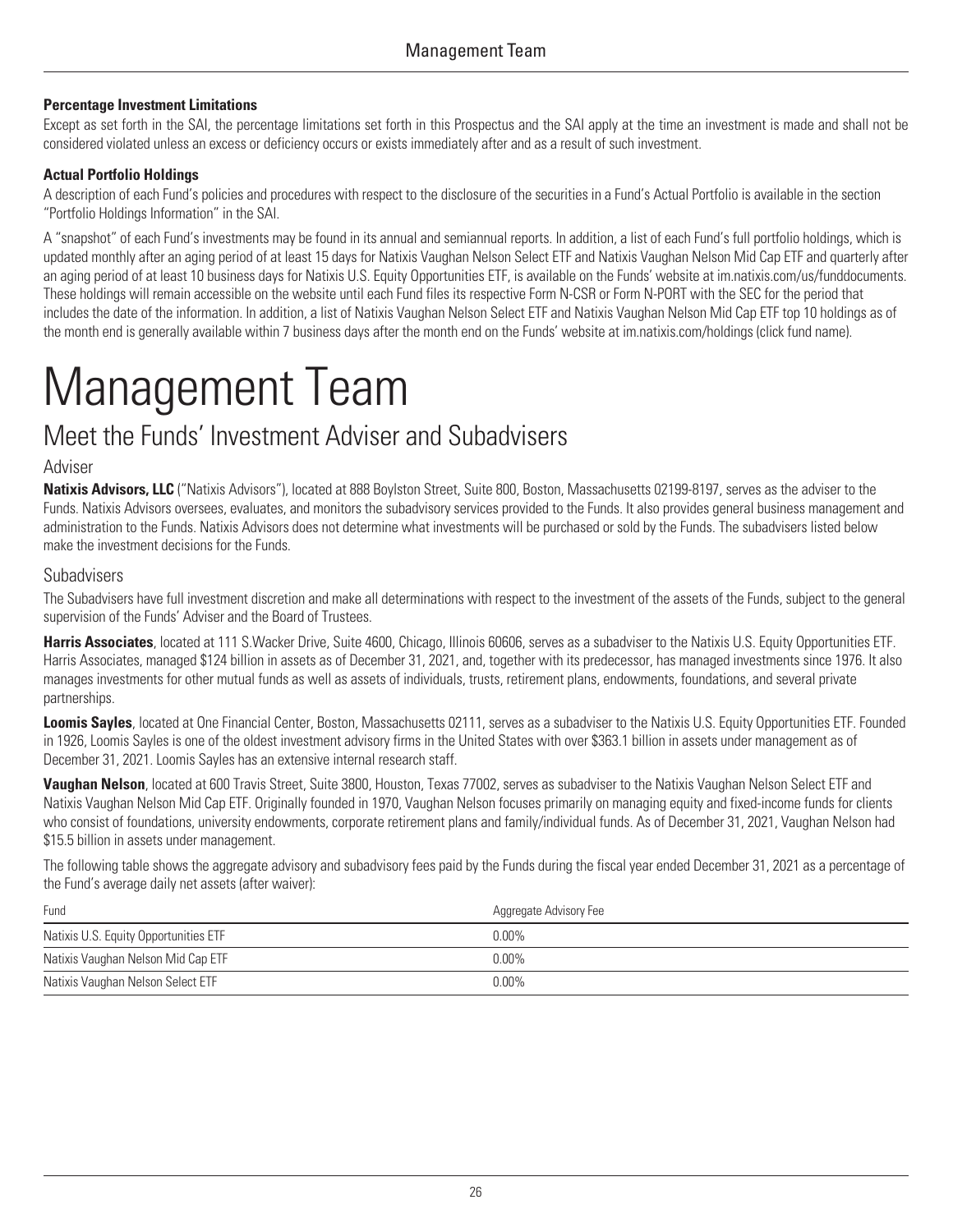### Subadvisory Agreements

Natixis Advisors and the Natixis Funds have received an exemptive order from the SEC (the "Order"), which permits Natixis Advisors, subject to approval by the Board of Trustees but without shareholder approval, to hire or terminate, and to modify any existing or future subadvisory agreement with, subadvisers that are not affiliated with Natixis Advisors as well as subadvisers that are indirect or direct wholly-owned subsidiaries of Natixis Advisors or of another company that, indirectly or directly, wholly owns Natixis Advisors. Before any Natixis Fund can begin to rely on the exemptions described above, a majority of the shareholders of the Fund must approve the Fund's ability to rely on the Order. Shareholders of certain Natixis Funds have already approved the Fund's operation under the manager-of-managers structure contemplated by the Order. If a new subadviser is hired for a Fund, shareholders will receive information about the new subadviser within 90 days of the change.

A discussion of the factors considered by the Board of Trustees in approving each Fund's investment advisory and subadvisory contracts is included in the Fund's shareholder report for the period ended December 31, 2021.

The Funds consider the series of Natixis Funds Trust I, Natixis Funds Trust II, Natixis Funds Trust IV, Gateway Trust, Loomis Sayles Funds I, Loomis Sayles Funds II, Natixis ETF Trust and Natixis ETF Trust II, all of which are advised or subadvised by Natixis Advisors, Loomis Sayles, AEW Capital Management, L.P., AlphaSimplex Group, LLC, Gateway Investment Advisers, LLC, Mirova US LLC, Harris Associates or Vaughan Nelson (collectively, the "Affiliated Investment Managers"), to be part of the "same group of investment companies" under Section 12(d)(1)(G) of the Investment Company Act of 1940, as amended (the "Investment Company Act") for the purchase of other investment companies. The Affiliated Investment Managers are all under common control.

### Portfolio Trades

In placing portfolio trades, Harris Associates, Loomis Sayles and Vaughan Nelson may use brokerage firms that market the Funds' shares, are Authorized Participants, or are affiliated with Natixis Advisors, Natixis Investment Managers LLC or any subadviser. In placing trades, Harris Associates, Loomis Sayles and Vaughan Nelson will seek to obtain the best combination of price and execution, which involves a number of subjective factors. Such portfolio trades are subject to applicable regulatory restrictions and related procedures adopted by the Board of Trustees.

# <span id="page-30-0"></span>Meet the Funds' Portfolio Managers

The following persons have had primary responsibility for the day-to-day management of the applicable Fund's portfolio since the dates stated below.

### **Harris Associates**

William C. Nygren, CFA®—William C. Nygren has co-managed the Harris Associates segment of Natixis U.S. Equity Opportunities ETF since 2020. Mr. Nygren, Vice President, Chief Investment Officer, U.S. Equity and portfolio manager of Harris Associates, joined the firm in 1983. Mr. Nygren received a B.S. from the University of Minnesota and an M.S. from the University of Wisconsin-Madison. Mr. Nygren holds the designation of Chartered Financial Analyst® and has over 40 years of investment experience.

M. Colin Hudson, CFA®—M. Colin Hudson has co-managed the Harris Associates segment of Natixis U.S. Equity Opportunities ETF since 2020. Mr. Hudson, Vice President, portfolio manager and analyst of Harris Associates, joined the firm in 2005. Mr. Hudson received a B.A. from DePauw University, and an M.S. and an M.B.A. from Indiana University. Mr. Hudson holds the designation of Chartered Financial Analyst® and has over 23 years of investment experience.

Michael J. Mangan, CFA<sup>®</sup> – Michael J. Mangan has co-managed the Harris Associates segment of Natixis U.S. Equity Opportunities ETF since 2020. Mr. Mangan, a portfolio manager of Harris Associates joined the firm in 1997. Mr. Mangan received a B.B.A. from the University of Iowa and an M.B.A. from Northwestern University. Mr. Mangan is a CPA, holds the designation of Chartered Financial Analyst® and has over 32 years of investment experience.

Michael A. Nicolas, CFA® — Michael A. Nicolas has co-managed the Harris Associates segment of Natixis U.S. Equity Opportunities ETF since 2020. Mr. Nicolas, portfolio manager and analyst of Harris Associates, joined the firm in 2013. Mr. Nicolas received a B.A. from the University of Wisconsin-Madison. Mr. Nicolas holds the designation of Chartered Financial Analyst® and has over 18 years of investment experience.

### **Loomis Sayles**

Aziz V. Hamzaogullari, CFA®— Aziz V. Hamzaogullari is the Chief Investment Officer and Founder of the Growth Equity Strategies Team at Loomis Sayles. He has managed the Loomis Sayles segment of the Natixis U.S. Equity Opportunities ETF since 2020. Mr. Hamzaogullari is an Executive Vice President and Director of Loomis Sayles. He received a B.S. in management from Bilkent University in Turkey and an M.B.A. from George Washington University. He holds the designation of Chartered Financial Analyst<sup>®</sup> and has over 28 years of investment industry experience.

#### **Vaughan Nelson**

Dennis G. Alff, CFA<sup>®</sup>—Dennis G. Alff has co-managed the Natixis Vaughan Nelson Mid Cap ETF since 2020. Mr. Alff, a Lead Senior Portfolio Manager of Vaughan Nelson, joined the firm in 2006. Mr. Alff received a B.S. from the United States Military Academy and an M.B.A. from Harvard Business School. Mr. Alff holds the designation of Chartered Financial Analyst® and has over 25 years of investment management and research experience.

Chad D. Fargason—Chad D. Fargason has co-managed the Natixis Vaughan Nelson Mid Cap ETF since 2020. Dr. Fargason, Senior Portfolio Manager of Vaughan Nelson, joined the firm in 2013. Prior to joining the firm Dr. Fargason was a Director at KKR & Co. Dr. Fargason received a Ph.D. from Duke University, M.A. from Duke University and a B.A. from Rice University. Dr. Fargason has over 22 years investment management and research experience.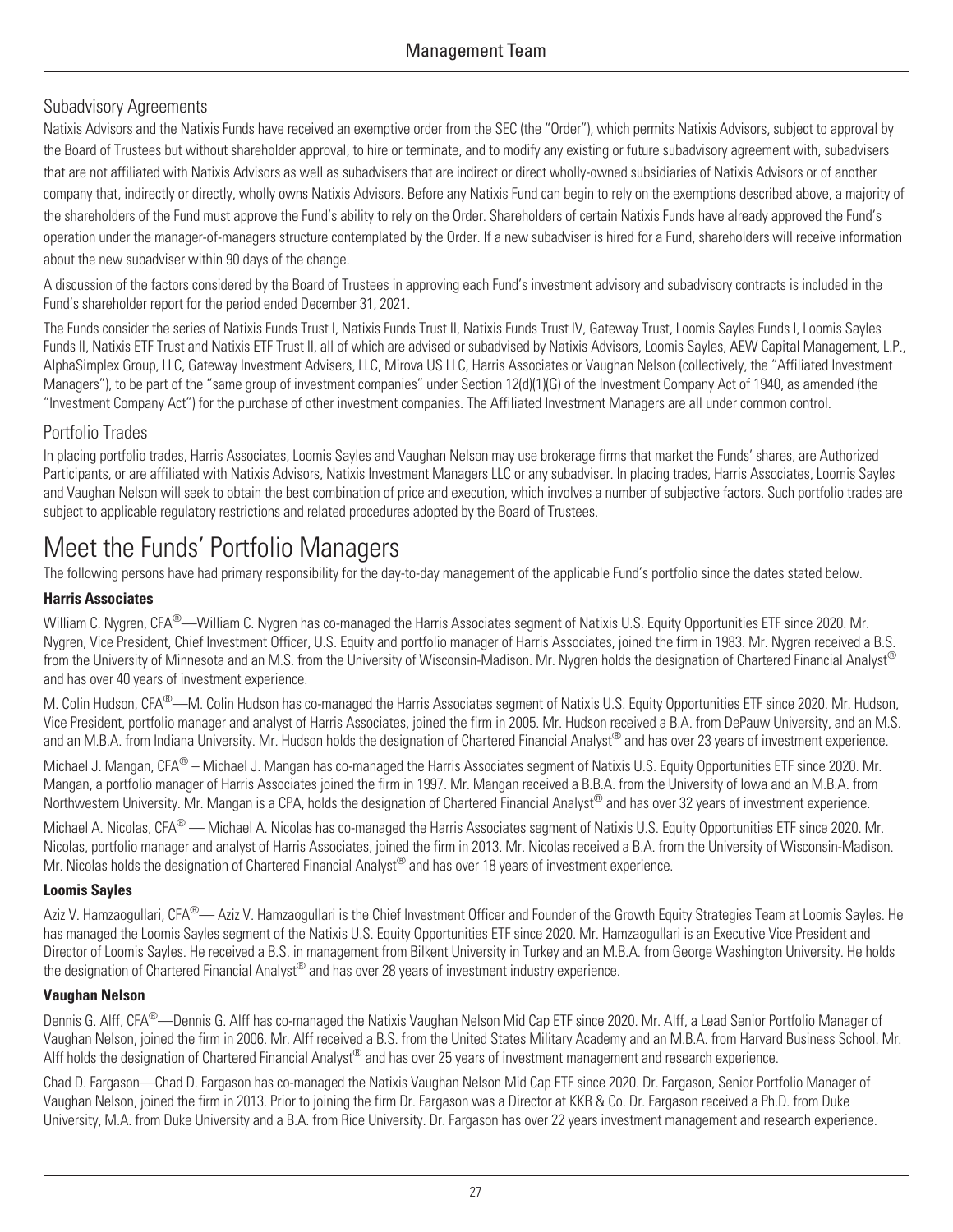Chris D. Wallis, CFA® —Chris D. Wallis has co-managed the Natixis Vaughan Nelson Select ETF and Natixis Vaughan Nelson Mid Cap ETF since 2020. Mr. Wallis, Chief Executive Officer and a Lead Senior Portfolio Manager of Vaughan Nelson, joined the firm in 1999. Mr.Wallis received a B.B.A. from Baylor University and an M.B.A. from Harvard Business School. Mr. Wallis holds the designation of Chartered Financial Analyst® and has over 30 years of investment/financial analysis and accounting experience.

Scott J. Weber, CFA<sup>®</sup>—Scott J. Weber has co-managed the Natixis Vaughan Nelson Select ETF since 2020. Mr. Weber, a Lead Senior Portfolio Manager of Vaughan Nelson, joined the firm in 2003. Mr. Weber received a B.S. from the University of the South and an M.B.A. from Tulane University. He holds the designation of Chartered Financial Analyst® and has over 26 years of investment management and financial analysis experience.

Please see the SAI for information on portfolio manager compensation, other accounts under management by the portfolio managers and the portfolio managers' ownership of securities in the Funds.

# <span id="page-31-0"></span>Other Service Providers

*Administrator.* Natixis Advisors, 888 Boylston Street, Suite 800, Boston, Massachusetts 02199, serves as the Funds' administrator and performs certain accounting and administrative services for the Funds.

*Distributor.* ALPS Distributors, Inc. ("ALPS"), 1290 Broadway, Suite 1000, Denver, Colorado 80203, serves as the Distributor of Creation Units for the Funds on an agency basis. The Distributor will deliver a prospectus to Authorized Participants purchasing Shares in Creation Units and will maintain records of both orders placed with it and confirmations of acceptance furnished by it to Authorized Participants. The Distributor does not maintain a secondary market in shares of the Funds. The Distributor has no role in determining the investment policies of the Funds or which securities are to be purchased or sold by the Funds. The Adviser has entered into an agreement with ALPS under which it makes payments to ALPS in consideration for its services under the Distribution Agreement. The payments made by the Adviser to ALPS do not represent an additional expense to the Funds or its shareholders.

*Custodian.* State Street Bank and Trust Company ("State Street Bank"), One Lincoln Street, Boston, Massachusetts 02111, serves as the Custodian for the Funds.

*Transfer Agent.* State Street Bank, One Lincoln Street, Boston, Massachusetts 02111, acts as shareholder servicing and transfer agent for the Funds.

*Primary Listing Exchange.* The shares of the Funds are listed for trading on the NYSE Arca, a national securities exchange.

*Research Vendor*. The NYSE Group, Inc., 11 Wall Street, New York, New York 10005, is a wholly-owned subsidiary of NYSE Holdings LLC, which is itself an indirect subsidiary of Intercontinental Exchange, Inc. NYSE Group is the parent company of, among others, entities that are registered national securities exchanges. The NYSE Proxy Portfolio Methodology, the New York Stock Exchange's proprietary methodology for operating an actively managed, periodically disclosed ETF, is owned by the NYSE Group, Inc. and licensed for use to Natixis Advisors. The license agreement related to the Funds does not and will not mandate that the ETFs' shares be listed on an NYSE Group exchange.

# <span id="page-31-1"></span>Additional Information

The Funds enter into contractual arrangements with various parties, including, among others, the Adviser, the Subadviser, the Authorized Participants, the Distributor and the Funds' Custodian and Transfer Agent, who provide services to the Funds. Shareholders are not parties to, or intended to be third-party beneficiaries of, any of those contractual arrangements, and those contractual arrangements are not intended to create in any individual shareholder or group of shareholders any right to enforce such arrangements against the service providers or to seek any remedy thereunder against the service providers, either directly or on behalf of a Fund.

This Prospectus provides information concerning the Funds that you should consider in determining whether to purchase shares of a Fund. None of this Prospectus, the SAI or any contract that is an exhibit to the Funds' registration statement, is intended to, nor does it, give rise to an agreement or contract between a Fund and any investor, or give rise to any contract or other rights in any individual shareholder, group of shareholders or other person other than any rights conferred explicitly by applicable federal or state securities laws that may not be waived.

# <span id="page-31-2"></span>Shareholder Information

# <span id="page-31-3"></span>Buying and Selling Shares

Shares of a Fund may be acquired or redeemed directly from the Fund only in Creation Units or multiples thereof, as discussed in the "Creations and Redemptions" section of this Prospectus. Only an Authorized Participant may engage in creation or redemption transactions directly with a Fund. An Authorized Participant is either a "participating party" (*i.e.*, a broker-dealer or other participant in the clearing process through the Continuous Net Settlement System of the National Securities Clearing Corporation) or a Depository Trust Company ("DTC") participant, in either case, who has executed an agreement with the Distributor, and accepted by the Transfer Agent, with respect to creations and redemptions of Creation Units. Once created, shares of the Fund generally trade in the secondary market in amounts less than a Creation Unit.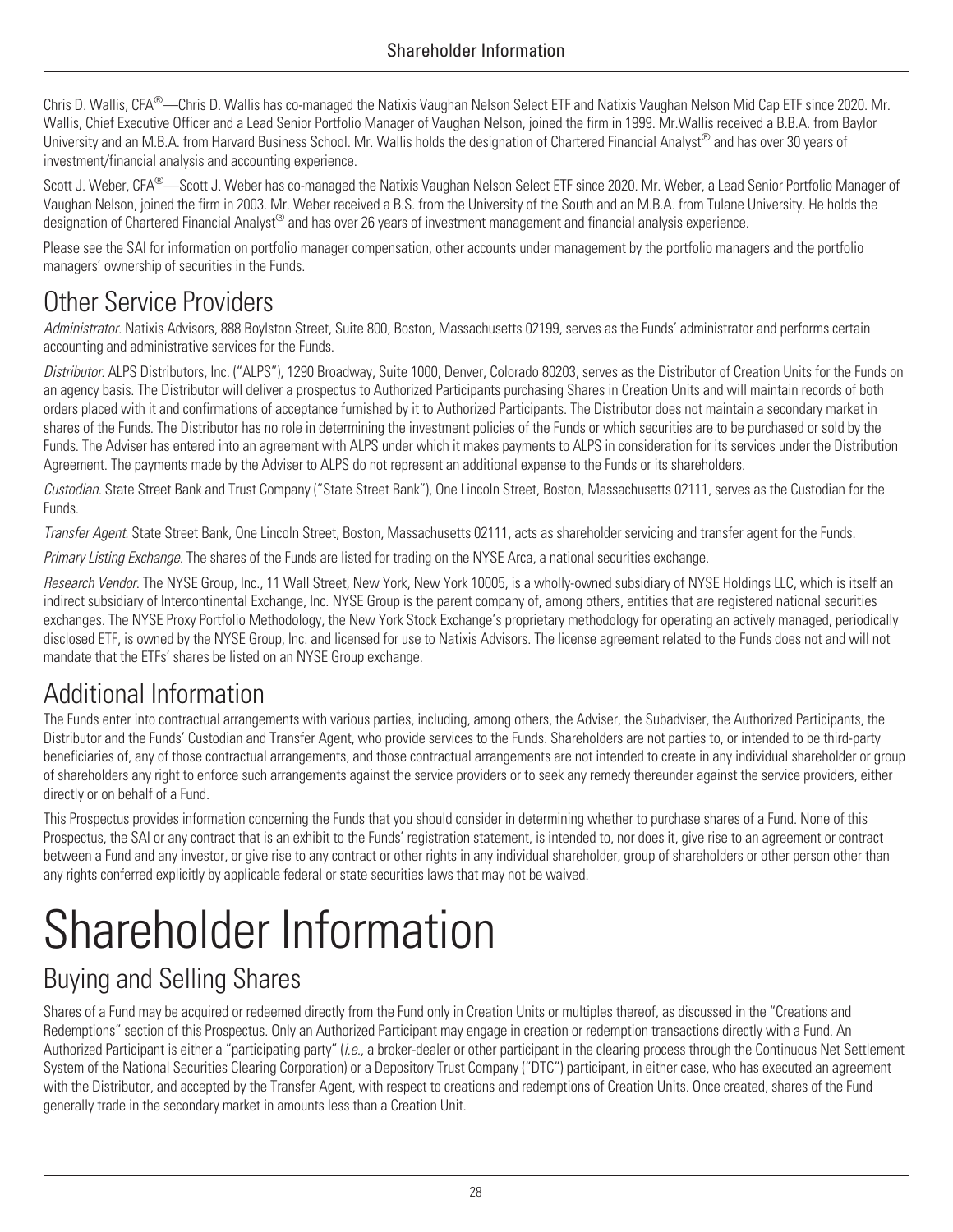Most investors will buy and sell shares of a Fund in secondary market transactions through broker-dealers. Shares of a Fund are listed for trading on a national securities exchange during the trading day. Shares can be bought and sold throughout the trading day like shares of other publicly traded companies. However, there can be no guarantee that an active trading market will develop or be maintained, or that the Fund shares listing will continue or remain unchanged. A Fund does not impose any minimum investment for shares of a Fund purchased on an exchange. Buying or selling a Fund's shares involves certain costs that apply to all securities transactions. When buying or selling shares of a Fund through a financial intermediary, you may incur a brokerage commission or other charges determined by your financial intermediary. Due to these brokerage costs, if any, frequent trading may detract significantly from investment returns. In addition, you may also incur the cost of the spread (the difference between the bid price and the ask price of a Fund's shares). The commission is frequently a fixed amount and may be a significant cost for investors seeking to buy or sell small amounts of Fund shares. The spread varies over time for shares of a Fund based on its trading volume and market liquidity, and is generally narrower if a Fund has more trading volume and market liquidity and wider if a Fund has less trading volume and market liquidity. The Funds have the potential for wider spreads given their non-transparent structure, especially during periods of market stress or volatility. *Shares of the Funds trade on an exchange at prices that may differ to varying degrees from the daily NAV of the shares.*

The Funds' primary listing exchange is the NYSE Arca. The NYSE Arca is open for trading Monday through Friday and is closed on the following holidays: New Year's Day, Martin Luther King, Jr. Day, Presidents' Day, Good Friday, Memorial Day, Juneteenth National Independence Day, Independence Day, Labor Day, Thanksgiving Day, and Christmas Day.

A "Business Day" with respect to a Fund is each day a Fund is open and includes any day that a Fund is required to be open under Section 22(e) of the Investment Company Act. Orders from Authorized Participants to create or redeem Creation Units will only be accepted on a Business Day. On days when the NYSE Arca closes earlier than normal, a Fund may require orders to create or redeem Creation Units to be placed earlier in the day. Please see the SAI for more information.

# <span id="page-32-0"></span>Investments by Registered Investment Companies

Section 12(d)(1) of the Investment Company Act restricts investments by registered investment companies and companies relying on Section 3(c)(1) or Section 3(c)(7) of the Investment Company Act in the securities of other investment companies. Registered investment companies are permitted to invest in a Fund beyond the limits set forth in Section 12(d)(1) subject to certain terms and conditions set forth in an SEC exemptive order covering a Fund, including that such investment companies enter into an agreement with a Fund.

# <span id="page-32-1"></span>Frequent Purchases and Redemptions of Fund Shares

The Board of Trustees has not adopted a policy of monitoring for frequent purchases and redemptions of Fund shares ("frequent trading") that appear to attempt to take advantage of potential arbitrage opportunities presented by a lag between a change in the value of a Fund's portfolio securities after the close of the primary markets for a Fund's portfolio securities and the reflection of that change in the Fund's NAV ("market timing"). A Fund believes this is appropriate because ETFs, such as the Funds, are intended to be attractive to arbitrageurs, as trading activity is critical to ensuring that the market price of Fund shares remains at or close to NAV. Since a Fund issues and redeems Creation Units at NAV plus applicable transaction fees, and a Fund's shares may be purchased and sold on the NYSE Arca at prevailing market prices, the risks of frequent trading are limited.

### **Rule 12b-1 Fees**

While there are no current plans to charge Rule 12b-1 fees, each Fund has adopted a Rule 12b-1 Plan under which a Fund is authorized to pay distribution and/or service fees to the Funds' Distributor and other firms that provide distribution and shareholder services. Rule 12b-1 fees that are paid to the Funds' Distributor may be used by the Distributor for expenses relating to the distribution of, and shareholder or administrative services for holders of, shares, and for the payment of service fees that come within Rule 2341(d) of the Conduct Rules of the Financial Industry Regulatory Authority.

Because Rule 12b-1 fees may be paid out of a Fund's assets on an ongoing basis, over time they may increase the cost of your investment and may cost shareholders more than other types of sales charges. Currently, no Rule 12b-1 fees are charged.

# <span id="page-32-2"></span>Payment to Broker-Dealers and Other Financial Intermediaries

The Adviser or its affiliates may make payments to broker-dealers, registered investment advisers, banks or other intermediaries (together "intermediaries") related to marketing activities and presentations, educational training programs, conferences, the development of technology platforms and reporting systems, or their making shares of the Funds and certain other Natixis funds available to their customers generally and in certain investment programs. Such payments, which may be significant to the intermediary, are not made by a Fund. Rather, such payments are made by the Adviser or its affiliates from their own resources, which come directly or indirectly in part from fees paid by the Natixis funds complex. Payments of this type are sometimes referred to as revenue sharing payments. A financial intermediary may make decisions about which investment options it recommends or makes available, or the level of services provided, to its customers based on the payments it is eligible to receive. Therefore, such payments to an intermediary create conflicts of interest between the intermediary and its customers and may cause the intermediary to recommend the Fund or other Natixis funds over another investment. More information regarding these payments is contained in the Funds' SAI. Please contact your salesperson or other investment professional for more information regarding any such payments his or her firm may receive from the Adviser or its affiliates.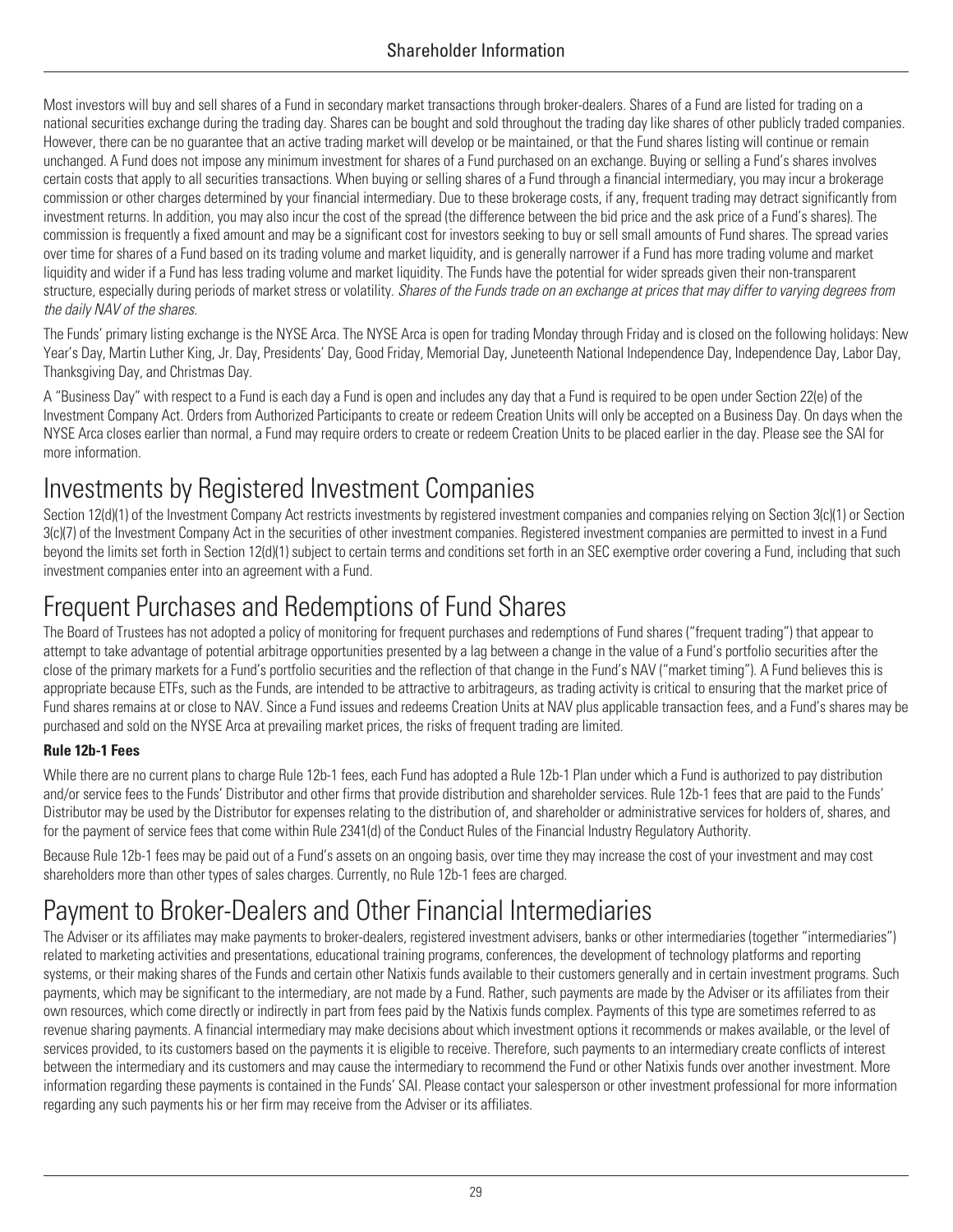# <span id="page-33-0"></span>Share Prices

The trading prices of a Fund's shares in the secondary market generally differ from a Fund's daily NAV and are affected by market forces such as the supply of and demand for shares of a Fund and shares of underlying securities held by a Fund, economic conditions and other factors. It is possible that a Fund will trade with a larger premium/discount because of its non-transparent structure, and this risk may increase during times of market stress or volatility. The quotations of certain Fund holdings may not be updated during U.S. trading hours if such holdings do not trade in the United States.

# <span id="page-33-1"></span>Net Asset Value

Net Asset Value =

NAV is the price of one share of a Fund without a sales charge, and is calculated each business day using this formula:

#### Total market value of securities + Cash and other assets – Liabilities

Number of outstanding shares

The NAV of Fund shares is determined pursuant to policies and procedures approved by the Board of Trustees, as summarized below:

- A share's NAV is determined at the close of regular trading on the NYSE on the days the NYSE is open for trading. This is normally 4:00 p.m., Eastern time. A Fund's shares will not be priced on the days on which the NYSE is closed for trading. In addition, a Fund's shares will not be priced on the holidays listed in the SAI. See the section "Net Asset Value" in the SAI for more details.
- The price that an Authorized Participant pays for purchasing or redeeming shares in Creation Units will be based upon the NAV next calculated after an order is received by the Transfer Agent "in good order" (meaning that the order is complete and contains all necessary information).
- Requests received by the Transfer Agent in good order during a trading window that is open after the NYSE closes will be processed based upon the NAV determined at the close of regular trading on the next day that the NYSE is open. If the Transfer Agent receives the order in good order during a trading window that is open prior to the NYSE market close, the shareholder will receive that day's NAV. See the section "Creations and Redemptions" in the SAI for more details.
- If a Fund invests in securities that trade on non-U.S. markets, it may experience NAV changes on days when you cannot buy or sell its shares.

Fund securities and other investments for which market quotations are readily available, as outlined in the Funds' policies and procedures, are valued at market value. The Funds may use independent pricing services recommended by the Adviser and approved by the Board of Trusteesto obtain market quotations and other valuation information, such as evaluated bids. Generally, Fund securities and other investments are valued as follows:

- **Equity securities (including shares of closed-end investment companies and ETFs), exchange traded notes, rights and warrants**  listed equity securities are valued at the last sale price quoted on the exchange where they are traded most extensively or, if there is no reported sale during the day, the closing bid quotation as reported by an independent pricing service. Securities traded on the NASDAQ Global Select Market, NASDAQ Global Market and NASDAQ Capital Market are valued at the NASDAQ Official Closing Price ("NOCP"), or if lacking an NOCP, at the most recent bid quotations on the applicable NASDAQ Market. Unlisted equity securities (except unlisted preferred equity securities discussed below) are valued at the last sale price quoted in the market where they are traded most extensively or, if there is no reported sale during the day, the closing bid quotation as reported by an independent pricing service. If there is no sale price or closing bid quotation available, unlisted equity securities will be valued using evaluated bids furnished by an independent pricing service, if available. In some foreign markets, an official close price and a last sale price may be available from the foreign exchange or market. In those cases, the official close price is used. Valuations based on information from foreign markets may be subject to the Funds' fair value policies described below. If a right is not traded on any exchange, its value is based on the market value of the underlying security, less the cost to subscribe to the underlying security (e.g., to exercise the right), adjusted for the subscription ratio. If a warrant is not traded on any exchange, a price is obtained from a broker-dealer.
- Futures most recent settlement price on the exchange on which the Adviser believes that, over time, they are traded most extensively. Valuations based on information from foreign markets may be subject to the Fund's fair value policies described below.
- **Debt securities**  evaluated bids furnished to the Fund by an independent pricing service using market information, transactions for comparable securities and various relationships between securities, if available, or bid prices obtained from broker-dealers.

Foreign denominated assets and liabilities are translated into U.S. dollars based upon the World Market or "WM-11" foreign exchange rates supplied by an independent pricing service. Fund securities and other investments for which market quotations are not readily available are valued at fair value as determined in good faith by the Adviser and Subadviser pursuant to procedures approved by the Board of Trustees. The Fund may also value securities and other investments at fair value in other circumstances such as when extraordinary events occur after the close of a foreign market but prior to the close of the NYSE. This may include situations relating to a single issuer (such as a declaration of bankruptcy or a delisting of the issuer's security from the primary market on which it has traded) as well as events affecting the securities markets in general (such as market disruptions or closings and significant fluctuations in U.S. and/or foreign markets).

Fair value pricing may require subjective determinations about the value of a security, and fair values used to determine a Fund's NAV may differ from quoted or published prices, or from prices that are used by others, for the same securities. In addition, the use of fair value pricing may not always result in adjustments to the prices of securities held by a Fund. Valuations for securities traded in the over-the-counter market may be based on factors such as market information, transactions for comparable securities, and various relationships between securities or bid prices obtained from broker-dealers. Evaluated prices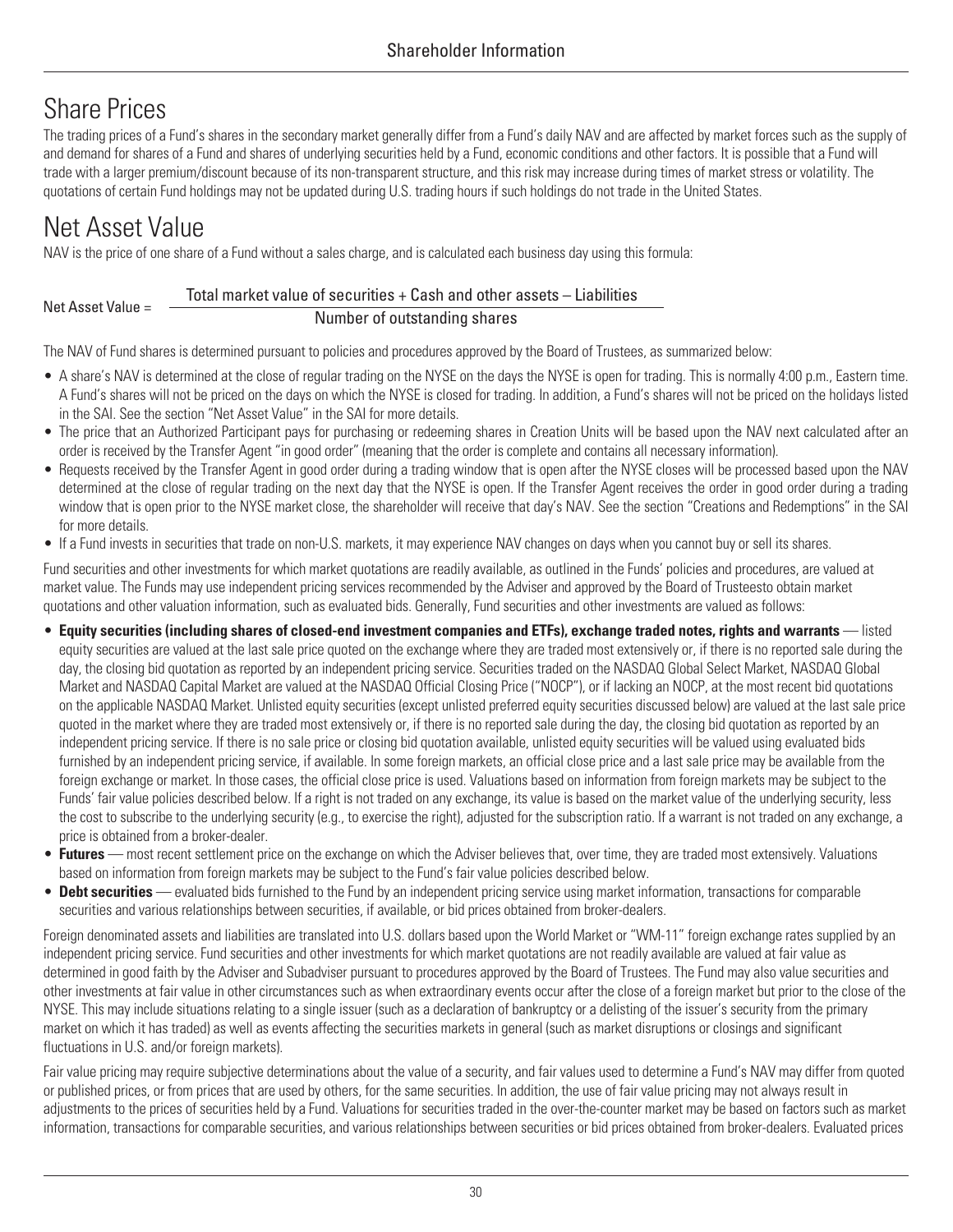from an independent pricing service may require subjective determinations and may be different than actual market prices or prices provided by other pricing services. The Funds' fair value policies and procedures and valuation practices may be impacted as the Funds come into compliance with Rule 2a-5 under the Investment Company Act. Among other things, Rule 2a-5 will permit the Board of Trustees to designate the Adviser to perform the Funds' fair value determinations, subject to Board oversight and other requirements.

# <span id="page-34-0"></span>**Distributions**

A Fund pays distributions from its investment income and from net realized capital gains.

Distributions from net investment income and distributions from net capital gains, if any, are declared and paid as follows:

|                                       | Investment Income Dividends |          | Capital Gains Distributions |
|---------------------------------------|-----------------------------|----------|-----------------------------|
|                                       | <b>Declared</b>             | Paid     | <b>Declared and Paid</b>    |
| Natixis U.S. Equity Opportunities ETF | Annually                    | Annually | Annually                    |
| Natixis Vaughan Nelson Mid Cap ETF    | Annually                    | Annually | Annually                    |
| Natixis Vaughan Nelson Select ETF     | Annually                    | Annually | Annually                    |

Dividends and other distributions on shares of a Fund are distributed on a pro rata basis to beneficial owners of such shares. Dividend payments are made through DTC participants and indirect participants (each as described in the "Book Entry" section below) to beneficial owners then of record with proceeds received from a Fund.

No dividend reinvestment service is provided by the Funds. Broker-dealers may make available the DTC book-entry dividend reinvestment service for use by beneficial owners of a Fund for reinvestment of their dividend distributions. Beneficial owners should contact their broker to determine the availability and costs of the service and the details of participation therein. Brokers may require beneficial owners to adhere to specific procedures and timetables. If this service is available and used, dividend distributions of both income and realized gains will be automatically reinvested in additional whole shares of a Fund purchased in the secondary market.

# <span id="page-34-1"></span>Book Entry

DTC serves as securities depository for the shares. (The shares may be held only in book-entry form; stock certificates will not be issued.) DTC, or its nominee, is the record or registered owner of all outstanding shares. Beneficial ownership of shares will be shown on the records of DTC or its participants (described below). Beneficial owners of shares are not entitled to have shares registered in their names, will not receive or be entitled to receive physical delivery of certificates in definitive form and are not considered the registered holder thereof. Accordingly, to exercise any rights of a holder of shares, each beneficial owner must rely on the procedures of: (i) DTC; (ii) "DTC participants" (*i.e.*, securities brokers and dealers, banks, trust companies, clearing corporations and certain other organizations, some of whom (and/or their representatives) own DTC); and (iii) "indirect participants" (*i.e.*, brokers, dealers, banks and trust companies that clear through or maintain a custodial relationship with a DTC participant), either directly or indirectly, through which such beneficial owner holds its interests. A Fund understands that under existing industry practice, in the event a Fund requests any action of holders of shares, or a beneficial owner desires to take any action that DTC, as the record owner of all outstanding shares, is entitled to take, DTC would authorize the DTC participants to take such action and that the DTC participants would authorize the indirect participants and beneficial owners acting through such DTC participants to take such action and would otherwise act upon the instructions of beneficial owners owning through them. As described above, a Fund recognizes DTC or its nominee as the owner of all shares for all purposes.

# <span id="page-34-2"></span>Creations and Redemptions

Prior to trading in the secondary market, shares of a Fund are "created" at NAV by market makers, large investors and institutions only in block-size Creation Units of 10,000 shares or multiples thereof. Each "creator" or Authorized Participant enters into an Authorized Participant agreement with the Fund's Distributor.

A creation transaction order, which is subject to acceptance by the Distributor, generally takes place when an Authorized Participant deposits into a Fund a designated portfolio of securities (including any portion of such securities for which cash may be substituted) and a specified amount of cash in exchange for a specified number of Creation Units. The names and quantities of the instruments that constitute basket of securities in exchange for which the Fund issues or redeems shares will generally be the same as the Fund's Proxy Portfolio, except to the extent purchases and redemptions are made entirely or in part on a cash basis. In addition, a Fund may determine to use baskets that differ from the Proxy Portfolio in that they include instruments that are not in the Proxy Portfolio, or are included in the Proxy Portfolio but in different weightings. A Fund may decide to use such a "custom basket" to reduce costs, to increase trading or tax efficiency or for other reasons.

Similarly, shares can be redeemed only in Creation Units, generally for a designated portfolio of securities (including any portion of such securities for which cash may be substituted) and a specified amount of cash. Except when aggregated in Creation Units, shares are not redeemable by a Fund.

The prices at which creations and redemptions occur are based on the next calculation of NAV after a creation or redemption order is received in an acceptable form under the Authorized Participant agreement. These prices may differ from the market price of a Fund's shares.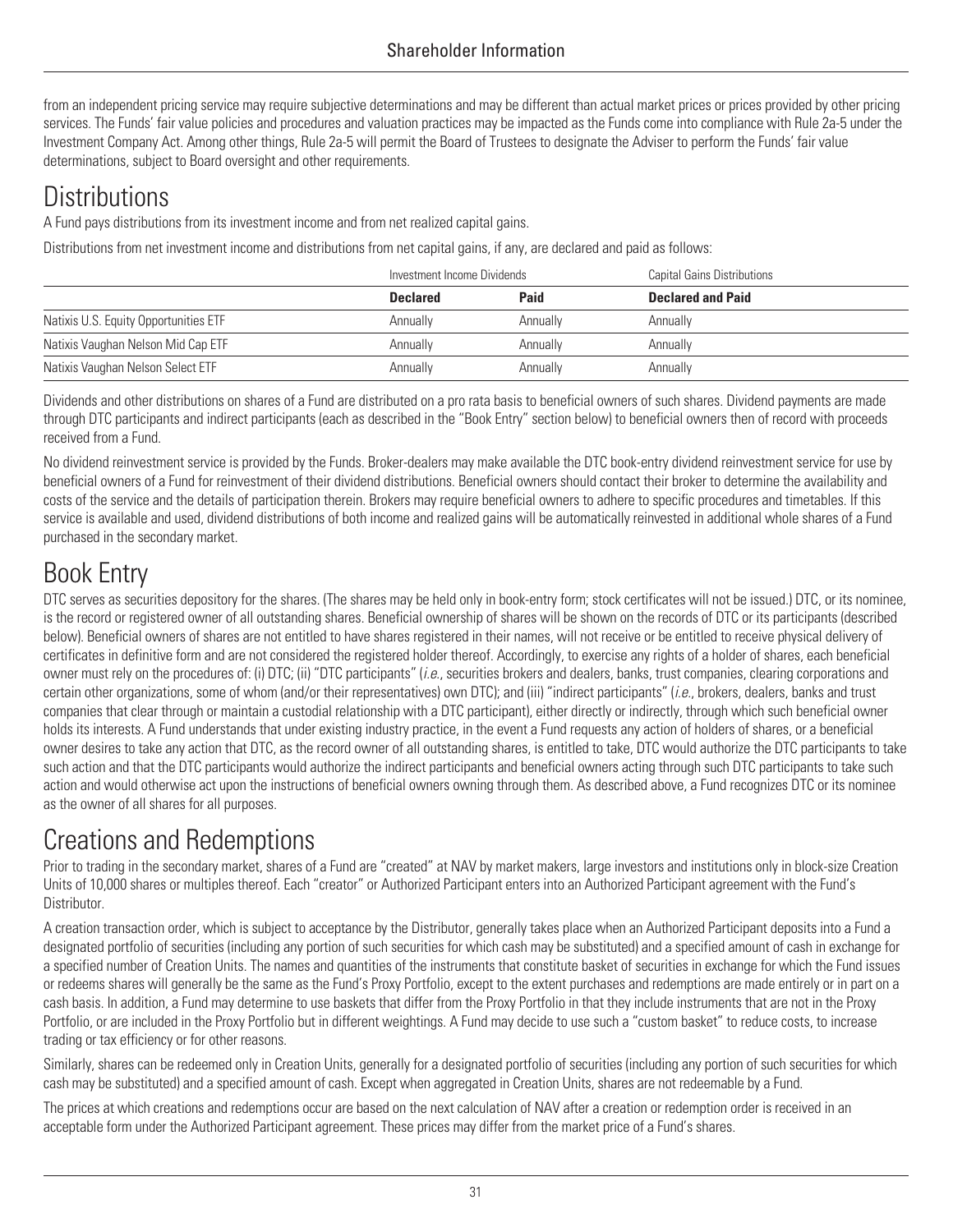Only an Authorized Participant may create or redeem Creation Units directly with a Fund. In the event of a system failure or other interruption, including disruptions at market makers or Authorized Participants, orders to purchase or redeem Creation Units either may not be executed according to a Fund's instructions or may not be executed at all, or a Fund may not be able to place or change orders.

When a Fund engages in in kind transactions, the Fund intends to comply with the U.S. federal securities laws in accepting securities for deposit and satisfying redemptions with redemption securities by, among other means, assuring that any securities accepted for deposit and any securities used to satisfy redemption requests will be sold in transactions that would be exempt from registration under the Securities Act of 1933, as amended ("Securities Act"). Further, an Authorized Participant that is not a "qualified institutional buyer," as such term is defined under Rule 144A of the Securities Act, will not be able to receive restricted securities eligible for resale under Rule 144A.

Creations and redemptions must be made through a firm that is either a member of the Continuous Net Settlement System of the National Securities Clearing Corporation or a DTC participant and has executed an agreement with the Distributor with respect to creations and redemptions of Creation Unit aggregations. A Fund imposes a creation transaction fee and a redemption transaction fee to offset transfer and other transaction costs associated with the issuance and redemption of Creation Units. Information about the procedures regarding creation and redemption of Creation Units (including the cut-off times for receipt of creation and redemption orders) and the applicable transaction fees are included in the Funds' SAI.

Your broker-dealer or agent may charge you a fee to effect transactions in Fund shares.

# <span id="page-35-0"></span>**Taxation**

Except as noted, the discussion below addresses only the U.S. federal income tax consequences of an investment in the Funds and does not address any non-U.S., state or local tax consequences.

Each Fund intends to meet all requirements under Subchapter M of the Internal Revenue Code of 1986, as amended (the "Code"), necessary to qualify and be eligible for treatment each year as a "regulated investment company" and thus does not expect to pay any U.S. federal income tax on income and capital gains that are timely distributed to shareholders.

Unless otherwise noted, the discussion below, to the extent it describes shareholder-level tax consequences, pertains solely to taxable shareholders.

**Taxation of Distributions from the Funds.** For U.S. federal income tax purposes, distributions of investment income are generally taxable to Fund shareholders as ordinary income. Taxes on distributions of capital gains are determined by how long a Fund owned (or is deemed to have owned) the investments that generated them, rather than how long a shareholder has owned his or her shares. Distributions attributable to the excess of net long-term capital gains from the sale of investments that a Fund owned (or is deemed to have owned) for more than one year over net short-term capital losses from the sale of investments that a Fund owned (or is deemed to have owned) for one year or less, and that are properly reported by the Fund as capital gain dividends ("Capital Gain Dividends") generally will be taxable to a shareholder receiving such distributions as long-term capital gain includible in net capital gain and taxed to individuals at reduced rates. Distributions attributable to the excess of net short-term capital gains from the sale of investments that a Fund owned (or is deemed to have owned) for one year or less over net long-term capital losses from the sale of investments that a Fund owned (or is deemed to have owned) for more than one year, will be taxable as ordinary income.

Distributions of investment income properly reported by a Fund as derived from "qualified dividend income" will be taxed in the hands of individuals at the reduced rates applicable to net capital gain, provided holding period and other requirements are met at both the shareholder and Fund levels. Income generated by investments in fixed-income securities, derivatives and REITs generally is not eligible for treatment as qualified dividend income. Dividends received by a Fund from foreign corporations that are not eligible for the benefits of a comprehensive income tax treaty with the U.S. (other than dividends paid on stock of such a foreign corporation that is readily tradable on an established securities market in the U.S.) will not be eligible for treatment as qualified dividend income.

A 3.8% Medicare contribution tax is imposed on the net investment income of certain individuals, trusts and estates to the extent their income exceeds certain threshold amounts. Net investment income generally includes for this purpose dividends, including any Capital Gain Dividends paid by a Fund, and net capital gains recognized on the sale, redemption, exchange or other taxable disposition of shares of a Fund.

Fund distributions are taxable whether shareholders receive them in cash or reinvest them in additional shares. In addition, Fund distributions are taxable to shareholders even if they are paid from income or gains earned by a Fund before a shareholder's investment (and thus were included in the price the shareholder paid for his or her shares). Such distributions are likely to occur in respect of shares purchased at a time when the Fund's NAV reflects gains that are either unrealized or realized but not distributed.

Dividends and distributions declared by a Fund and payable to shareholders of record in October, November or December of one year and paid in January of the next year generally are taxable in the year in which the distributions are declared, rather than the year in which the distributions are received.

Dividends derived from interest on securities issued by the U.S. government or its agencies or instrumentalities, if any, may be exempt from state and local income taxes. Each Fund will advise shareholders annually of the proportion of its dividends that are derived from such interest.

Dividends derived from interest on securities issued by the U.S. government or its agencies or instrumentalities, if any, may be exempt from state and local income taxes. Each Fund will advise shareholders annually of the proportion of its dividends that are derived from such interest. Distributions by a Fund to retirement plans and other investors that qualify for tax-advantaged treatment under U.S. federal income tax laws generally will not be taxable, although distributions by retirement plans to their participants may be taxable. Special tax rules apply to investments through such retirement plans. If your investment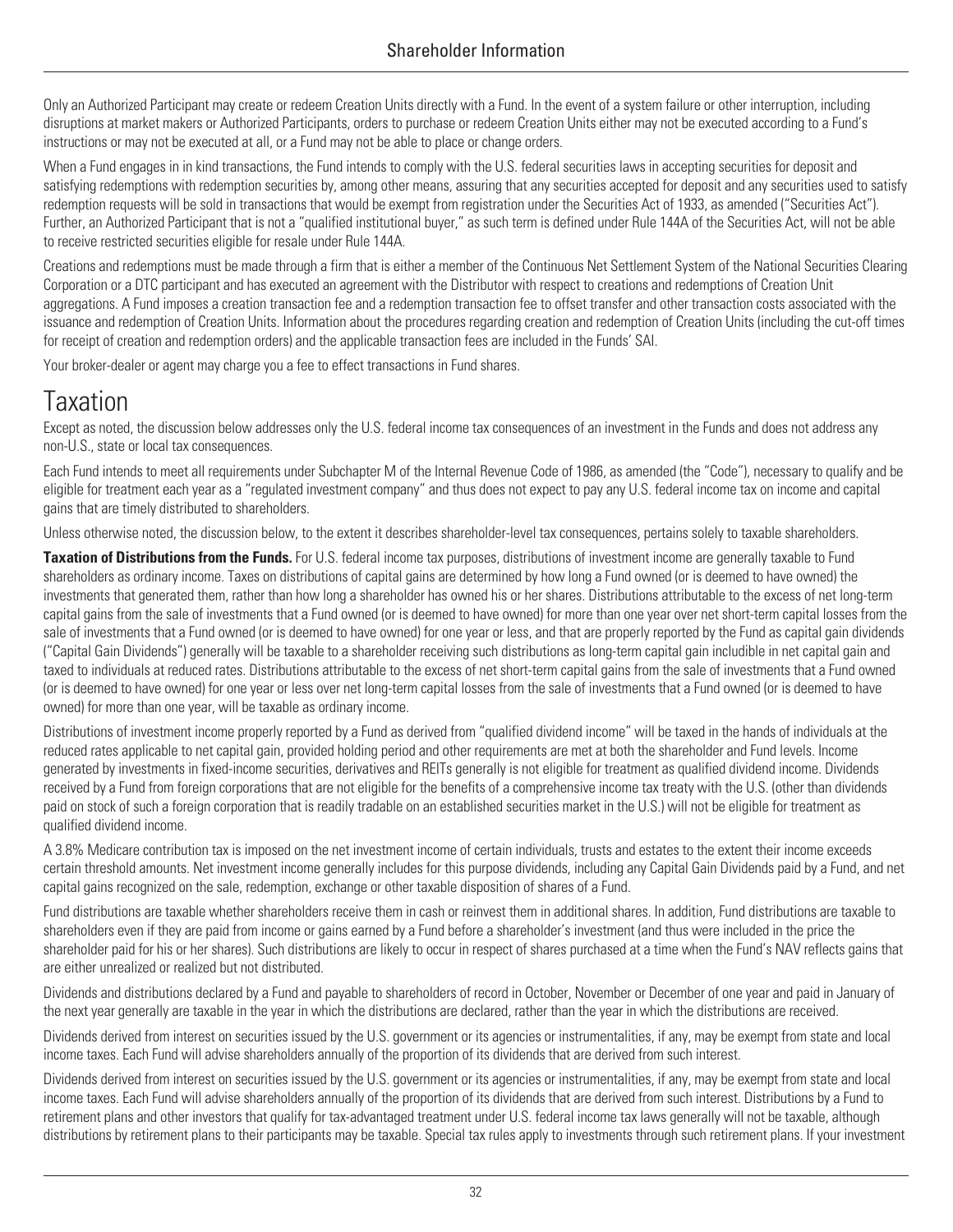is through such a plan, you should consult your tax adviser to determine the suitability of the Funds as an investment through your plan and the tax treatment of distributions to you (including distributions of amounts attributable to an investment in a Fund) from the plan.

Redemption, Sale or Exchange of Fund Shares. A redemption, sale or exchange of Fund shares (including an exchange of Fund shares for shares of another Natixis Fund or Loomis Sayles Fund) is a taxable event and generally will result in recognition of gain or loss. Gain or loss, if any, recognized by a shareholder on a redemption, sale, exchange or other taxable disposition of Fund shares generally will be taxed as long-term capital gain or loss if the shareholder held the shares for more than one year, and as short-term capital gain or loss if the shareholder held the shares for one year or less, assuming in each case that the shareholder held the shares as capital assets. Short-term capital gains generally are taxed at the rates applicable to ordinary income. Any loss realized upon a disposition of shares held for six months or less will be treated as long-term, rather than short-term, capital loss to the extent of any Capital Gain Dividends received by the shareholder with respect to the shares. The deductibility of capital losses is subject to limitations.

**Taxation of Certain Fund Investments.** A Fund's investments in foreign securities may be subject to foreign withholding and other taxes. In that case, the Fund's yield on those securities would be decreased. If a Fund invests more than 50% of its assets in foreign securities, it generally may elect to permit shareholders to claim a credit or deduction on their income tax returns with respect to foreign taxes paid by the Fund. In addition, a Fund's investments in foreign securities and foreign currencies may be subject to special tax rules that have the effect of increasing or accelerating the Fund's recognition of ordinary income and may affect the timing or amount of the Fund's distributions.

A Fund's investments in certain debt obligations (such as those issued with "OID" or having accrued market discount, in each case as described in the SAI), mortgage-backed securities, asset-backed securities, REITs and derivatives may cause the Fund to recognize taxable income in excess of the cash generated by such investments. Thus, a Fund could be required to liquidate investments, including at times when it is not advantageous to do so, in order to satisfy the distribution requirements applicable to regulated investment companies under the Code. In addition, a Fund's investments in derivatives may affect the amount, timing or character of distributions to shareholders. A Fund may at times purchase debt instruments at a discount from the price at which they were originally issued, especially during periods of rising interest rates. For federal income tax purposes, some or all of this market discount will, when recognized as income by a Fund, be included in such Fund's ordinary income, and will be taxable to shareholders as such when it is distributed.

**Backup Withholding.** Each Fund is required in certain circumstances to apply backup withholding on taxable dividends, redemption proceeds and certain other payments that are paid to any shareholder who does not furnish to the Fund certain information and certifications or who is otherwise subject to backup withholding.

Please see the SAI for additional information on the U.S. federal income tax consequences of an investment in a Fund.

You should consult your tax adviser for more information on your own situation, including possible U.S. federal, state, local, foreign or other applicable taxes. **Sales of Fund Shares**

Your sale of Fund shares is a taxable transaction for U.S. federal income tax purposes, and may also be subject to state and local taxes. When you sell your shares, you will generally recognize a capital gain or loss in an amount equal to the difference between your adjusted tax basis in the shares and the amount received. Generally, this capital gain or loss is long-term or short-term depending on whether your holding period exceeds one year, except that any loss realized on shares held for six months or less will be treated as a long-term capital loss to the extent of any capital gain dividends that were received on the shares. Additionally, any loss realized on a sale of shares of a Fund may be disallowed under "wash sale" rules to the extent the shares disposed of are replaced with other shares of the Fund within a period of 61 days beginning 30 days before and ending 30 days after the date of disposition, including pursuant to a dividend reinvestment in shares of the Fund. If disallowed, the loss will be reflected in an adjustment to the basis of the shares acquired.

#### **Other Information**

Non-U.S. investors are generally not subject to U.S. withholding tax with respect to capital gain dividends, short-term capital gain dividends and interestrelated dividends, as defined in the SAI and subject to limitations set forth in the SAI. With respect to distributions other than capital gain dividends, shortterm capital gain dividends and interest-related dividends, non-U.S. shareholders are generally subject to U.S. withholding tax as a rate of 30% (or lower applicable treaty rate). Non-U.S. investors may also be subject to estate tax with respect to their Fund shares.

Legislation passed by Congress requires reporting to you and the Internal Revenue Service annually on Form 1099-B not only of the gross proceeds of Fund shares you sell or redeem but also of their cost basis. Shareholders should contact their intermediaries with respect to reporting of cost basis and available elections with respect to their accounts. You should carefully review the cost basis information provided by the applicable intermediary and make any additional basis holding period or other adjustments that are required when reporting these amounts on your federal income tax returns.

### Authorized Participant Taxes on Creations and Redemptions of Created Units

Authorized Participants should consult their tax advisors about the federal, state, local or foreign tax consequences of purchasing and redeeming Creation Units in a Fund.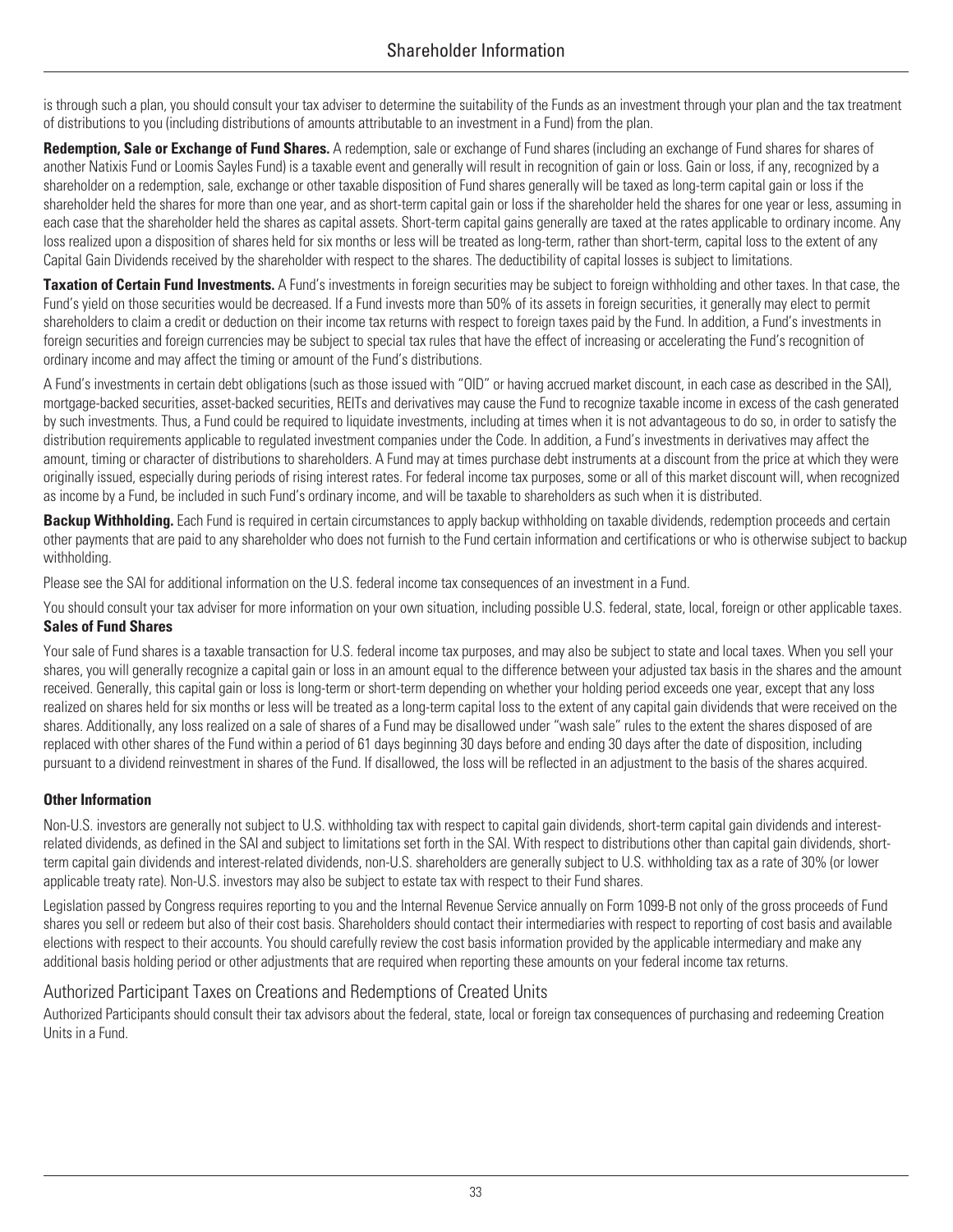# <span id="page-37-0"></span>Other Information

## <span id="page-37-1"></span>Premium/Discount Information

Information regarding how often the shares of a Fund traded on the NYSE Arca at a price above (*i.e.*, at a premium) or below (*i.e.*, at a discount) the NAV of the Fund during the most recently completed calendar year, and the most recently completed calendar quarters since that year, as applicable, can be found at [im.natixis.com.](http://im.natixis.com)

# <span id="page-37-2"></span>Proxy Portfolio and Proxy Overlap

Information regarding the contents of the Proxy Portfolio, and the percentage weight overlap between the holdings of the Proxy Portfolio and a Fund's Actual Portfolio holdings that formed the basis for its calculation of NAV at the end of the prior Business Day (the Portfolio Overlap), can be found at [im.natixis.com.](http://im.natixis.com)

# <span id="page-37-3"></span>Continuous Offering

You should be aware of certain legal risks unique to investors purchasing Creation Units directly from a Fund. Because new Creation Units are issued and sold by a Fund on an ongoing basis, a "distribution," as such term is used in the Securities Act, may occur at any point. Broker-dealers and other persons are cautioned that some activities on their part may, depending on the circumstances, result in their being deemed participants in a distribution in a manner that could render them statutory underwriters and subject them to the prospectus delivery and liability provisions of the Securities Act.

For example, a broker-dealer firm or its client may be deemed a statutory underwriter if it takes Creation Units after placing an order with the Distributor, breaks them down into constituent shares, and sells such shares directly to customers, or if it chooses to couple the creation of a supply of new shares with an active selling effort involving solicitation of secondary market demand for shares. A determination of whether one is an underwriter for purposes of the Securities Act must take into account all the facts and circumstances pertaining to the activities of the broker-dealer or its client in the particular case, and the examples mentioned above should not be considered a complete description of all the activities that could lead to a categorization as an underwriter.

Broker-dealers who are not "underwriters" but are participating in a distribution of shares are generally required to deliver a prospectus. This is because the prospectus delivery exemption in Section 4(a)(3) of the Securities Act is not available in respect of such transactions as a result of Section 24(d) of the Investment Company Act. As a result, broker-dealer firms should note that dealers who are not underwriters but are participating in a distribution (as contrasted with ordinary secondary market transactions) and thus dealing with the shares that are part of an overallotment within the meaning of Section 4(a)(3)(A) of the Securities Act would be unable to take advantage of the prospectus delivery exemption provided by Section 4(a)(3) of the Securities Act. Firms that incur a prospectus delivery obligation with respect to shares are reminded that, under Rule 153 of the Securities Act, a prospectus delivery obligation under Section 5(b)(2) of the Securities Act owed to an exchange member in connection with a sale on the NYSE Arca is satisfied by the fact that the prospectus is available at the NYSE Arca upon request. The prospectus delivery mechanism provided in Rule 153 is only available with respect to transactions on an exchange.

In addition, certain affiliates of the Funds, the Adviser and the Subadvisers may purchase and resell Fund shares pursuant to this Prospectus.

# <span id="page-37-4"></span>Conflicts of Interest

It is also possible that, from time to time, Natixis Advisors, the Subadvisers or their affiliates (including their directors, partners, trustees, managing members, officers and employees (collectively, the "Affiliates")) may, subject to compliance with applicable law, purchase and hold shares of a Fund. Increasing a Fund's assets may enhance liquidity, investment flexibility and diversification. Natixis Advisors and its Affiliates reserve the right, subject to compliance with applicable law, to sell or redeem at any time some or all of the shares of a Fund acquired for their own accounts. A large sale or redemption of shares of a Fund by Natixis Advisors or its Affiliates could significantly reduce the asset size of a Fund, which might have an adverse effect on a Fund's liquidity, investment flexibility and portfolio diversification. Natixis Advisors seeks to consider the effect of redemptions on a Fund and other shareholders in deciding whether to redeem its shares. For more information about conflicts of interest, see the "Material Conflicts of Interest" section in the SAI.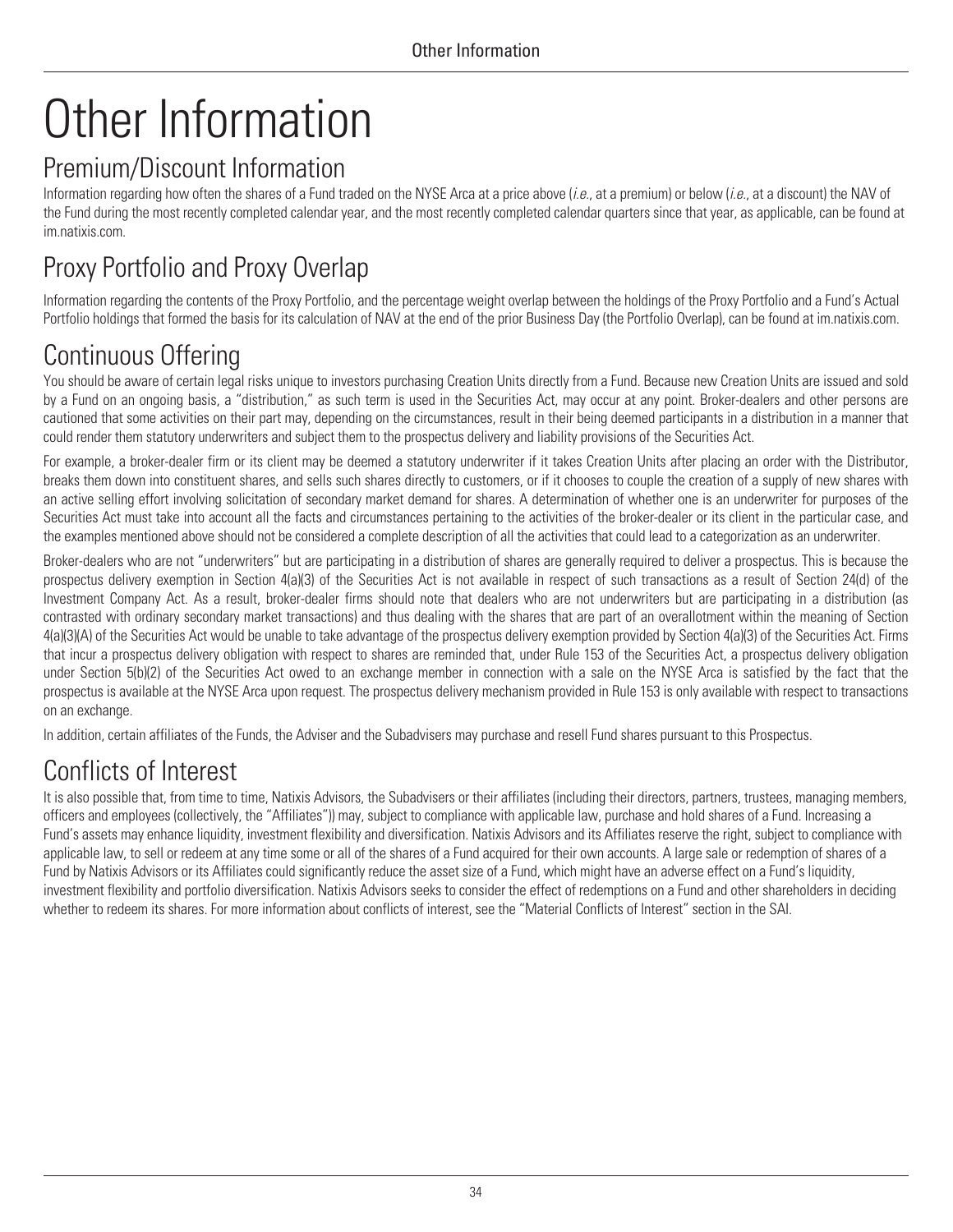# <span id="page-38-0"></span>Prior Performance of Subadvisers' Similarly Managed Accounts

The following table sets forth historical performance information for all discretionary accounts managed by Harris Associates, Loomis Sayles and Vaughan Nelson that have substantially similar investment objectives, policies, strategies, risks and investment restrictions as the Funds (the "Composites").

The Composites data is provided to illustrate the past performance of Harris Associates, Loomis Sayles and Vaughan Nelson in managing substantially similar accounts as measured against a specified market index and does not represent the performance of the applicable Fund. The accounts in the Composites are separate and distinct from the Funds; their performance is not intended as a substitute for a Fund's performance and should not be considered a prediction of the future performance of a Fund or of Harris Associates, Loomis Sayles or Vaughan Nelson.

Each Composite's returns were calculated on a total return basis, include all dividends and interest, accrued income and realized and unrealized gains and losses, and assume the reinvestment of earnings. All returns reflect the deduction of brokerage commissions and execution costs paid by the accounts, without provision for federal or state income taxes. "Net of Fees" figures include all fees and expenses paid by accounts in the Composite, other than custody expenses, which are not charged by the Subadviser. "Net of Fees" figures also reflect the deduction of the fee rate applicable to each account in the Composite for periods prior to April 1, 2015, and the deduction of the Subadviser's standard fee rate for all accounts in the Composite (which is the highest fee rate paid by any account in the Composite) for periods since April 1, 2015. The accounts in each Composite are subject to lower expenses than those of the applicable Fund, and the deduction of the Fund's expenses would lower the "Net of Fees" performance of the Composite. The Composites include all actual discretionary accounts managed by Harris Associates, Loomis Sayles and Vaughan Nelson for at least one full month that have investment objectives, policies, strategies, risks and investment restrictions substantially similar to those of the applicable Fund. The Composites may include both tax-exempt and taxable accounts.

Securities transactions are accounted for on trade date and accrual accounting is utilized. Cash and equivalents are included in performance returns. Monthly returns of the Composite combine the individual accounts' returns (calculated on a time-weighted rate of return basis that is revalued daily) by asset weighting each account's asset value as of the beginning of the month. Investors should be aware that the performance information shown below was calculated differently than the methodology mandated by the SEC for registered investment companies.

The accounts that are included in the Composites may not be subject to the diversification requirements, specific tax restrictions and investment limitations imposed on the Funds by the Investment Company Act of 1940 or Subchapter M of the Internal Revenue Code. Consequently, the performance results for each Composite would have been less favorable had it been regulated as an investment company under the federal securities laws.

The returns set forth below are provided to illustrate the past performance of Harris Associates, Loomis Sayles and Vaughan Nelson in managing substantially similar accounts and should not be interpreted as indicative of the future results that may be achieved by the applicable Fund. Past results are not necessarily indicative of future results. In addition, the results presented below may not necessarily equate with the return experienced by any particular investor as a result of the timing of investments and redemptions, market conditions and other factors. In addition, the effect of taxes on any investor will depend on such person's tax status, and the results have not been reduced to reflect any income tax that may have been payable.

The table below shows the annual total returns for the Composites, and a broad-based securities market index for periods ended December 31, 2021.

| Average Annual Total Returns (for the periods ended December 31,<br>2021) | Past 1 Year | Past 3 Years | Past 5 Years | Past 10 Years | Since Inception (7/25/<br>97)  |
|---------------------------------------------------------------------------|-------------|--------------|--------------|---------------|--------------------------------|
| Harris Composite (Net of Fees)                                            | 31.75%      | 24.09%       | 15.65%       | 16.24%        | 9.09%                          |
| Harris Composite (Gross of Fees)                                          | 32.43%      | 24.74%       | 16.25%       | 16.82%        | 9.71%                          |
| S&P 500 Total Return                                                      | 28.71%      | 26.07%       | 18.47%       | 16.55%        | 8.89%                          |
| Average Annual Total Returns (for the periods ended December 31,<br>2021) | Past 1 Year | Past 3 Years | Past 5 Years | Past 10 Years | Since Inception (7/1/<br>2006) |
| Loomis Sayles Composite (Net of Fees)                                     | 16.94%      | 26.62%       | 21.77%       | 19.11%        | 14.82%                         |
| Loomis Sayles Composite (Gross of Fees)                                   | 17.52%      | 27.25%       | 22.38%       | 19.66%        | 15.38%                         |
| Russell 3000 Growth Index                                                 | 25.85%      | 33.21%       | 24.56%       | 19.39%        | 13.68%                         |
| Average Annual Total Returns (for the periods ended December 31,<br>2021) | Past 1 Year | Past 3 Years | Past 5 Years | Past 10 Years | Since Inception (6/30/<br>06)  |
| Vaughan Nelson Mid Cap Composite (Net of Fees)                            | 21.38%      | 20.79%       | 11.02%       | 12.30%        | 9.28%                          |
| Vaughan Nelson Mid Cap Composite (Gross of Fees)                          | 22.40%      | 21.80%       | 11.96%       | 13.26%        | 10.24%                         |
| Russell Midcap Value Index                                                | 28.34%      | 19.62%       | 11.22%       | 13.44%        | 9.30%                          |
|                                                                           |             |              |              |               |                                |

35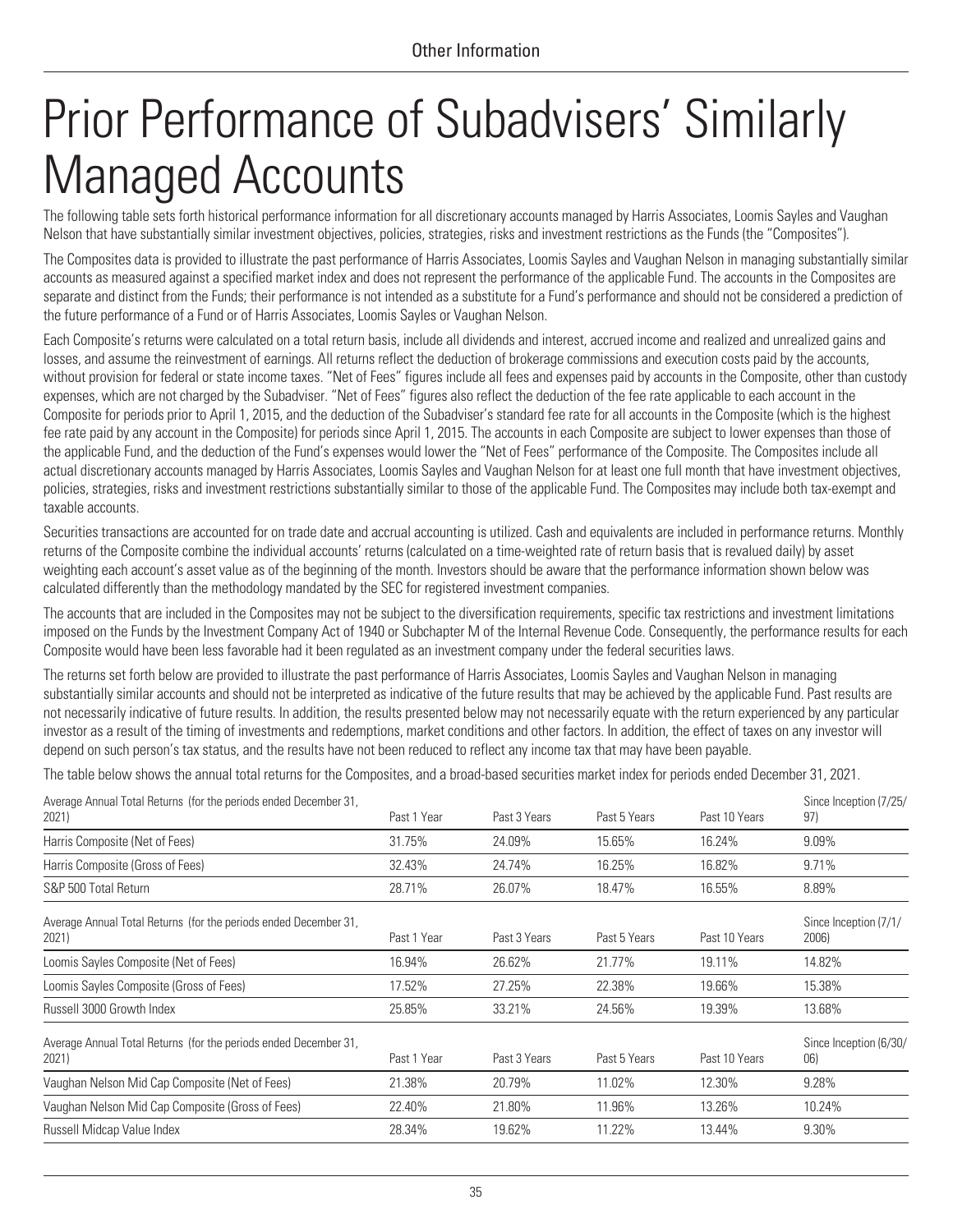### Other Information

| Average Annual Total Returns (for the periods ended December 31,<br>2021) | Past 1 Year | Past 3 Years | Past 5 Years | Past 10 Years | Since Inception (6/30/<br>09) |
|---------------------------------------------------------------------------|-------------|--------------|--------------|---------------|-------------------------------|
| Vaughan Nelson Select Composite (Net of Fees)                             | 39.26%      | 28.51%       | 20.37%       | 17.07%        | 17.80%                        |
| Vaughan Nelson Select Composite (Gross of Fees)                           | 40.61%      | 29.78%       | 21.57%       | 18.24%        | 18.98%                        |
| $S\&P 500^{\circledcirc}$ Index                                           | 28.71%      | 26.07%       | 18 47%       | 16.55%        | 16.38%                        |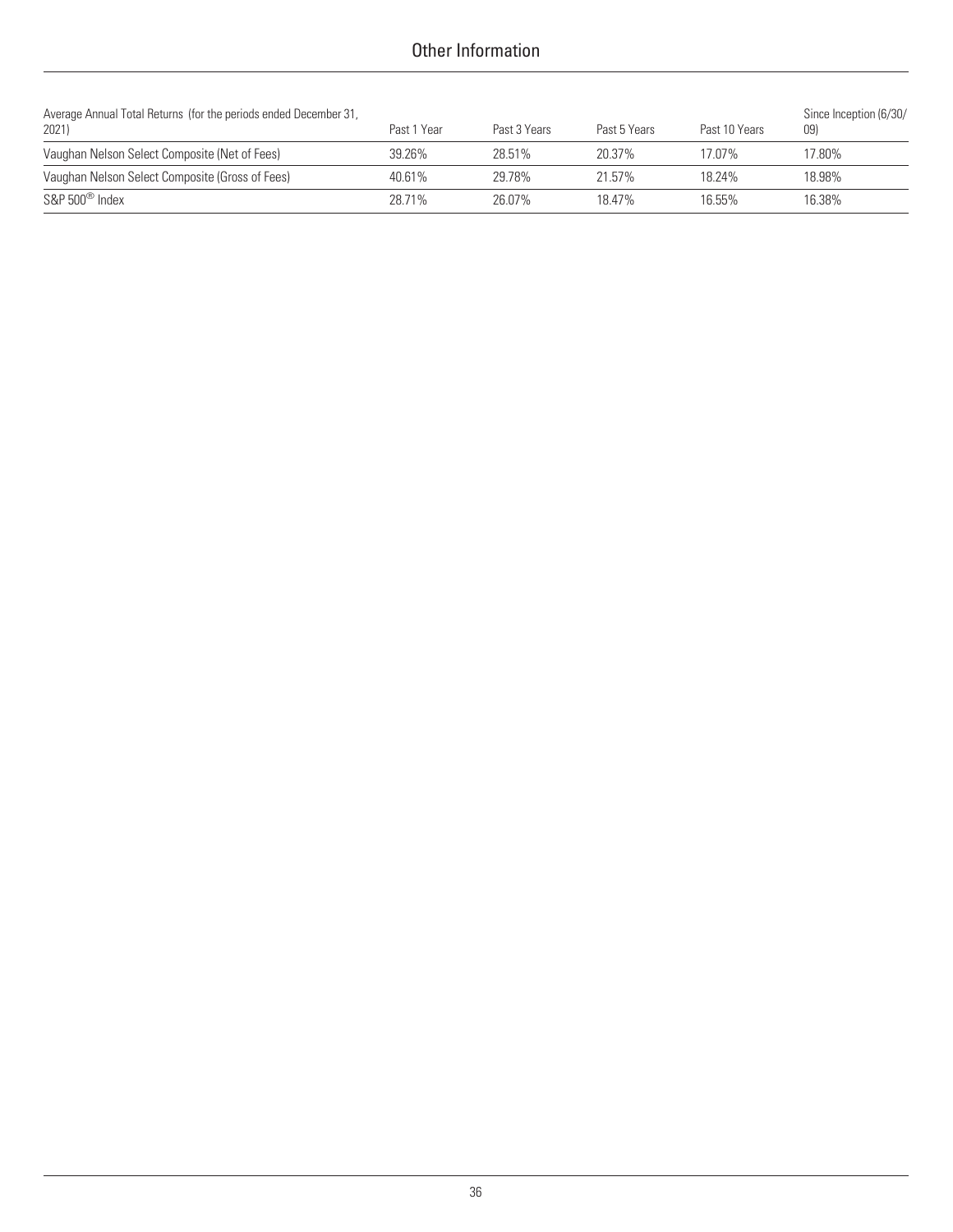# <span id="page-40-0"></span>Financial Performance

The financial highlights tables are intended to help you understand each Fund's financial performance for the last five years (or, if shorter, the period of the Fund's operations). Certain information reflects financial results for a single Fund share. The total returns in the table represent the return that an investor would have earned (or lost) on an investment in a Fund (assuming reinvestment of all dividends and distributions). This information has been audited by PricewaterhouseCoopers, LLP, an independent registered public accounting firm, whose report, along with each Fund's financial statements, is included in the Funds' annual report to shareholders. The annual report is incorporated by reference into the SAI, both of which are available free of charge upon request from the Distributor.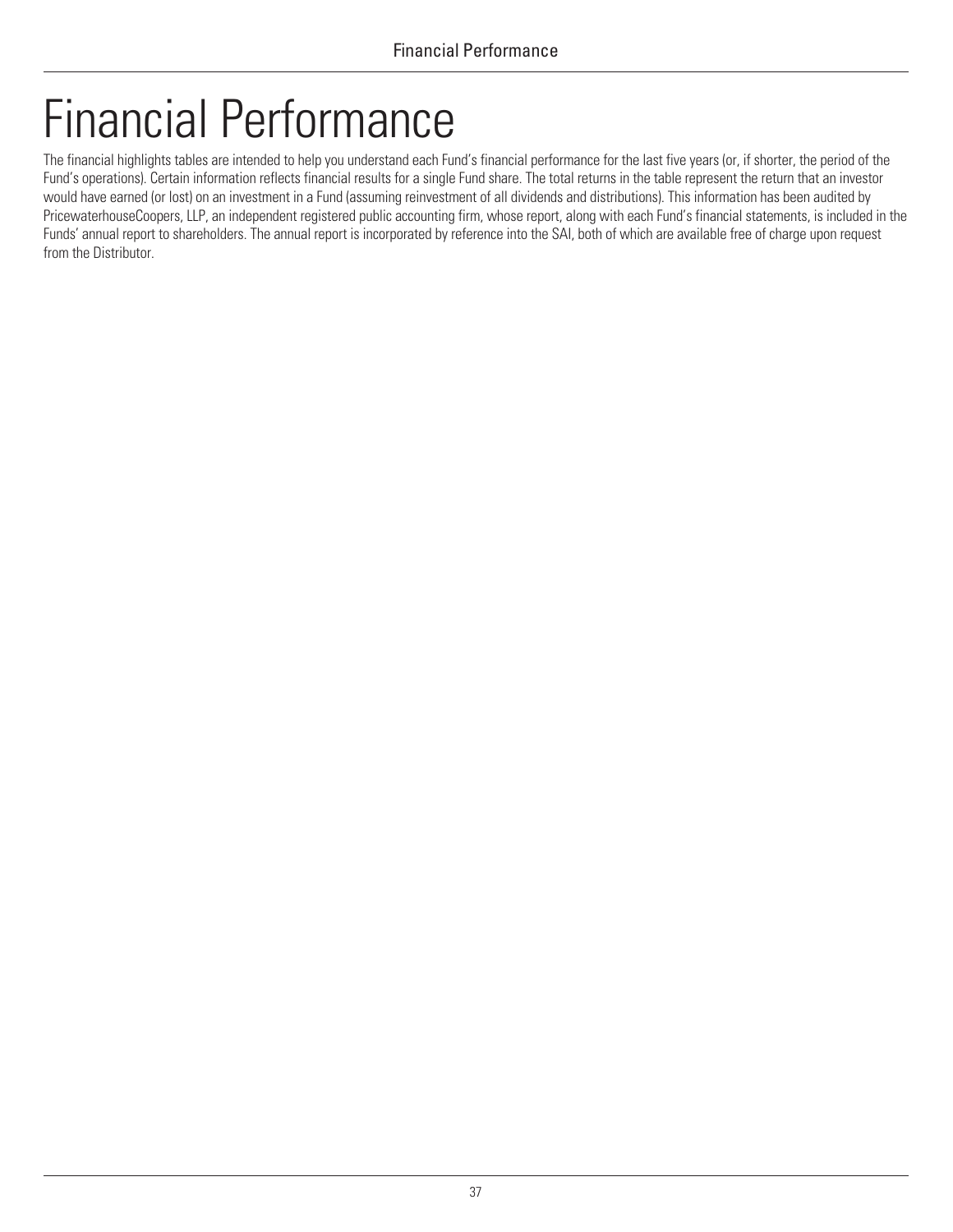#### **For a share outstanding throughout each period.**

| TUT a share butstanung unbugnout cach penou.<br>Natixis U.S. Equity Opportunities ETF                                                                                                           |                                                        |                                                                                                        |
|-------------------------------------------------------------------------------------------------------------------------------------------------------------------------------------------------|--------------------------------------------------------|--------------------------------------------------------------------------------------------------------|
|                                                                                                                                                                                                 |                                                        | <b>Natixis U.S. Equity Opportunities ETF</b>                                                           |
|                                                                                                                                                                                                 | Year Ended December 31, 2021                           | Period Ended December 31,<br>$2020*$                                                                   |
| Net asset value, beginning of the period                                                                                                                                                        | \$<br>28.69                                            | \$<br>25.00                                                                                            |
| <b>Income (loss) from Investment Operations:</b><br>Net investment income (loss) <sup>(a)(b)</sup><br>Net realized and unrealized gain (loss)                                                   | (0.00)<br>7.02                                         | (0.00)<br>3.69                                                                                         |
| <b>Total from Investment Operations</b>                                                                                                                                                         | 7.02                                                   | 3.69                                                                                                   |
| <b>Less Distributions From:</b><br>Net investment income<br>Net realized capital gains                                                                                                          | (0.01)<br>(1.62)                                       | $(0.00)^{(b)}$                                                                                         |
| <b>Total Distributions</b>                                                                                                                                                                      | (1.63)                                                 | (0.00)                                                                                                 |
| Net asset value, end of the period                                                                                                                                                              | \$<br>34.08                                            | \$<br>28.69                                                                                            |
| Total return <sup>(c)</sup>                                                                                                                                                                     | 24.45%                                                 | 14.78% <sup>(d)</sup>                                                                                  |
| <b>Ratios to Average Net Assets:</b><br>Net assets, end of the period (000's)<br>Net expenses <sup>(e)</sup><br>Gross expenses<br>Net investment loss<br>Portfolio turnover rate <sup>(g)</sup> | \$<br>10,334<br>$0.90\%$<br>2.07%<br>$(0.01)\%$<br>19% | \$<br>11,855<br>$0.90\%$ <sup>(f)</sup><br>$2.99\%$ <sup>(f)</sup><br>$(0.02) \%$ <sup>(f)</sup><br>6% |

\* From commencement of operations on September 16, 2020 through December 31, 2020.

(a) Per share net investment loss has been calculated using the average shares outstanding during the period.

(b) Amount rounds to less than \$0.01.

(c) Total return is calculated at net asset value assuming reinvestment of dividends and capital gains, if any. Had certain expenses not been waived/reimbursed during the period, total returns would have been lower.

(d) Periods less than one year are not annualized.

(e) The investment adviser agreed to waive its fees and/or reimburse a portion of the Fund's expenses during the period. Without this waiver/reimbursement, expenses would have been higher.

(f) Computed on an annualized basis for periods less than one year.

(g) Portfolio turnover rate excludes securities received or delivered from in-kind processing of creations or redemptions.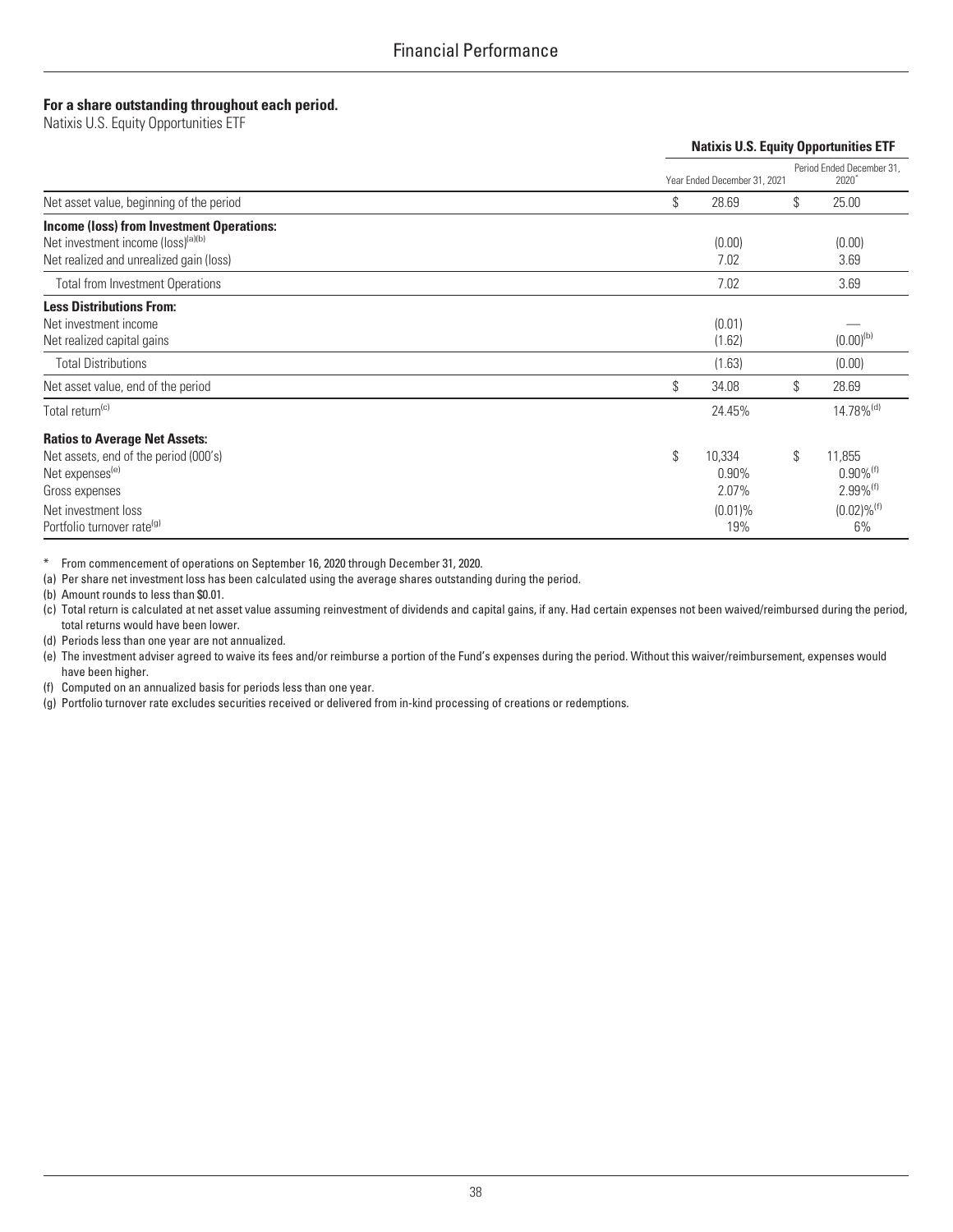#### **For a share outstanding throughout each period.**

| For a share outstanding throughout each period.<br>Natixis Vaughan Nelson Mid Cap ETF                                                                   |                                                          |                                                                                              |
|---------------------------------------------------------------------------------------------------------------------------------------------------------|----------------------------------------------------------|----------------------------------------------------------------------------------------------|
|                                                                                                                                                         | Year Ended<br>December 31, 2021                          | Period Ended<br>December 31, 2020 <sup>*</sup>                                               |
| Net asset value, beginning of the period                                                                                                                | \$<br>29.87                                              | \$<br>25.17                                                                                  |
| <b>Income (loss) from Investment Operations:</b><br>Net investment income <sup>(a)</sup><br>Net realized and unrealized gain (loss)                     | 0.18<br>6.21                                             | 0.04<br>4.72                                                                                 |
| <b>Total from Investment Operations</b>                                                                                                                 | 6.39                                                     | 4.76                                                                                         |
| <b>Less Distributions From:</b><br>Net investment income<br>Net realized capital gains                                                                  | (0.21)<br>(3.12)                                         | (0.04)<br>(0.02)                                                                             |
| <b>Total Distributions</b>                                                                                                                              | (3.33)                                                   | (0.06)                                                                                       |
| Net asset value, end of the period                                                                                                                      | \$<br>32.93                                              | \$<br>29.87                                                                                  |
| Total return <sup>(b)</sup>                                                                                                                             | 21.47%                                                   | 18.91% <sup>(c)</sup>                                                                        |
| <b>Ratios to Average Net Assets:</b><br>Net assets, end of the period (000's)<br>Net expenses <sup>(d)</sup><br>Gross expenses<br>Net investment income | \$<br>8,905<br>$0.87\%$ <sup>(e)</sup><br>2.39%<br>0.54% | \$<br>7,779<br>$0.90\%$ <sup>(f)</sup><br>$4.53\%$ <sup>(f)</sup><br>$0.53\%$ <sup>(f)</sup> |
| Portfolio turnover rate <sup>(g)</sup>                                                                                                                  | 72%                                                      | 10%                                                                                          |

\* From commencement of operations on September 16, 2020 through December 31, 2020.

(a) Per share net investment income has been calculated using the average shares outstanding during the period.

(b) Total return is calculated at net asset value assuming reinvestment of dividends and capital gains, if any. Had certain expenses not been waived/reimbursed during the period, total returns would have been lower.

(c) Periods less than one year are not annualized.

- (d) The investment adviser agreed to waive its fees and/or reimburse a portion of the Fund's expenses during the period. Without this waiver/reimbursement, expenses would have been higher.
- (e) Effective July 1, 2021, the expense limit decreased from 0.90% to 0.85%.

(f) Computed on an annualized basis for periods less than one year.

(g) Portfolio turnover rate excludes securities received or delivered from in-kind processing of creations or redemptions.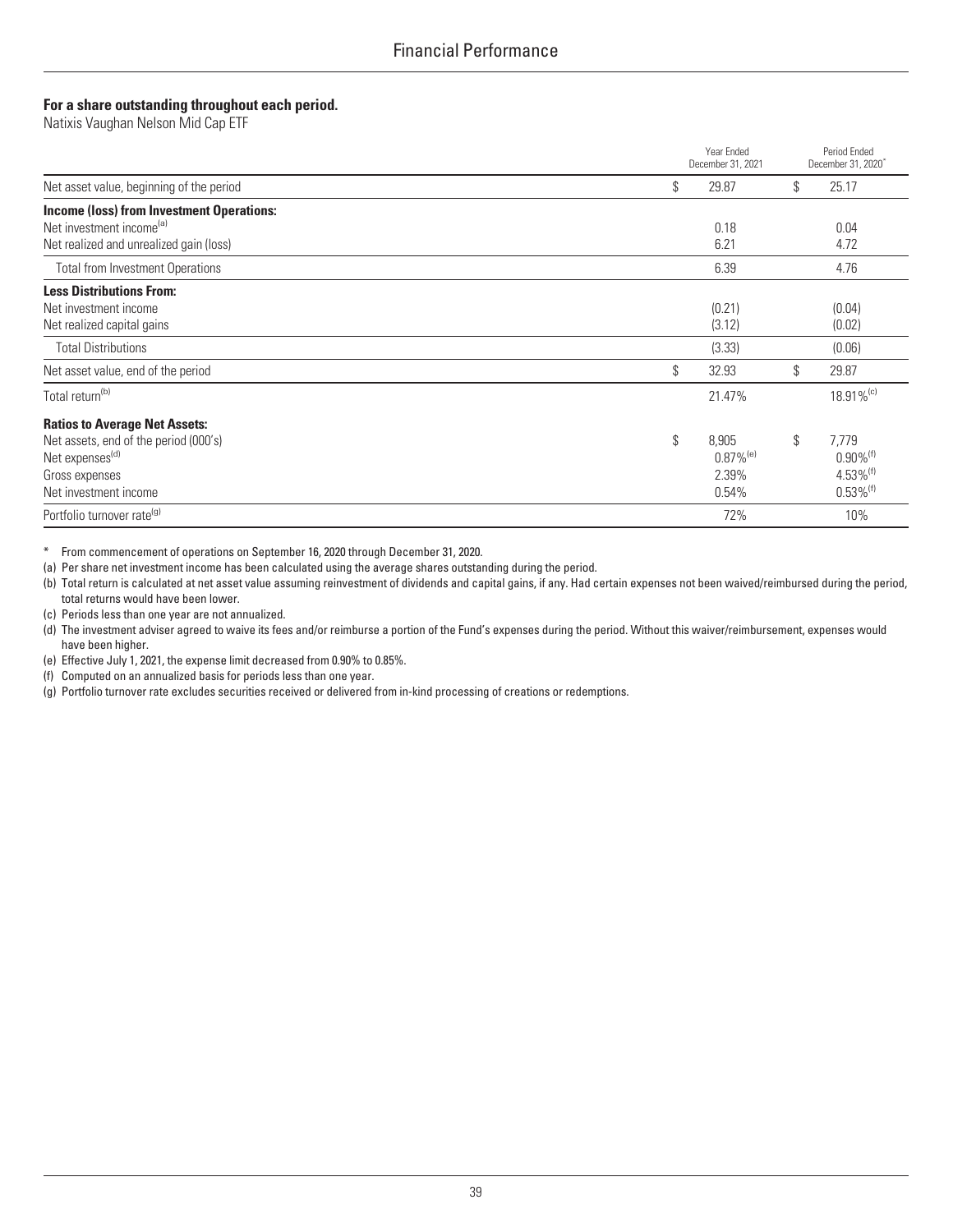#### **For a share outstanding throughout each period.**

| ror a onaro oatotanamy unoaynoat oaon porioa.<br>Natixis Vaughan Nelson Select ETF                                                                      |                                                                            |                                                                                              |
|---------------------------------------------------------------------------------------------------------------------------------------------------------|----------------------------------------------------------------------------|----------------------------------------------------------------------------------------------|
|                                                                                                                                                         |                                                                            | <b>Natixis Vaughan Nelson Select ETF</b>                                                     |
|                                                                                                                                                         | Year EndedDecember 31,2021                                                 | Period EndedDecember<br>31,2020                                                              |
| Net asset value, beginning of the period                                                                                                                | \$<br>27.42                                                                | \$<br>24.86                                                                                  |
| <b>Income (loss) from Investment Operations:</b><br>Net investment income <sup>(a)</sup><br>Net realized and unrealized gain (loss)                     | $0.21^{(b)}$<br>10.68                                                      | 0.02<br>2.56                                                                                 |
| <b>Total from Investment Operations</b>                                                                                                                 | 10.89                                                                      | 2.58                                                                                         |
| <b>Less Distributions From:</b><br>Net investment income<br>Net realized capital gains<br><b>Total Distributions</b>                                    | (0.29)<br>(6.01)<br>(6.30)                                                 | (0.02)<br>(0.02)                                                                             |
| Net asset value, end of the period                                                                                                                      | \$<br>32.01                                                                | \$<br>27.42                                                                                  |
| Total return <sup>(c)</sup>                                                                                                                             | 39.60% <sup>(b)</sup>                                                      | $10.37\%$ <sup>(d)</sup>                                                                     |
| <b>Ratios to Average Net Assets:</b><br>Net assets, end of the period (000's)<br>Net expenses <sup>(e)</sup><br>Gross expenses<br>Net investment income | \$<br>6,415<br>$0.83\%$ <sup>(f)</sup><br>3.08%<br>$0.65\%$ <sup>(b)</sup> | \$<br>6,043<br>$0.85\%$ <sup>(g)</sup><br>$4.95\%$ <sup>(g)</sup><br>$0.24\%$ <sup>(g)</sup> |
| Portfolio turnover rate <sup>(h)</sup>                                                                                                                  | 88%                                                                        | 16%                                                                                          |

From commencement of operations on September 16, 2020 through December 31, 2020.

(a) Per share net investment income has been calculated using the average shares outstanding during the period.

(b) Includes a non-recurring dividend. Without this dividend, net investment income per share would have been \$0.02, total return would have been 38.99% and the ratio of net investment income to average net assets would have been 0.07%.

- (c) Total return is calculated at net asset value assuming reinvestment of dividends and capital gains, if any. Had certain expenses not been waived/reimbursed during the period, total returns would have been lower.
- (d) Periods less than one year are not annualized.
- (e) The investment adviser agreed to waive its fees and/or reimburse a portion of the Fund's expenses during the period. Without this waiver/reimbursement, expenses would have been higher.
- (f) Effective July 1, 2021, the expense limit decreased from 0.85% to 0.80%.
- (g) Computed on an annualized basis for periods less than one year.
- (h) Portfolio turnover rate excludes securities received or delivered from in-kind processing of creations or redemptions.

# **Disclaimers**

Shares of the Funds are not sponsored, endorsed or promoted by the NYSE Arca. The NYSE Arca makes no representation or warranty, express or implied, to the owners of the shares of a Fund or any member of the public regarding the ability of a Fund to achieve its investment objective. The NYSE Arca is not responsible for, nor has it participated in, the determination of a Fund's investments, nor in the determination of the timing of, prices of, or quantities of shares of a Fund to be issued, nor in the determination or calculation of the equation by which the shares are redeemable. The NYSE Arca has no obligation or liability to owners of the shares of a Fund in connection with the administration, marketing or trading of the shares of a Fund.

Without limiting any of the foregoing, in no event shall the NYSE Arca have any liability for any direct, indirect, special, punitive, consequential or any other damages (including lost profits) even if notified of the possibility of such damages.